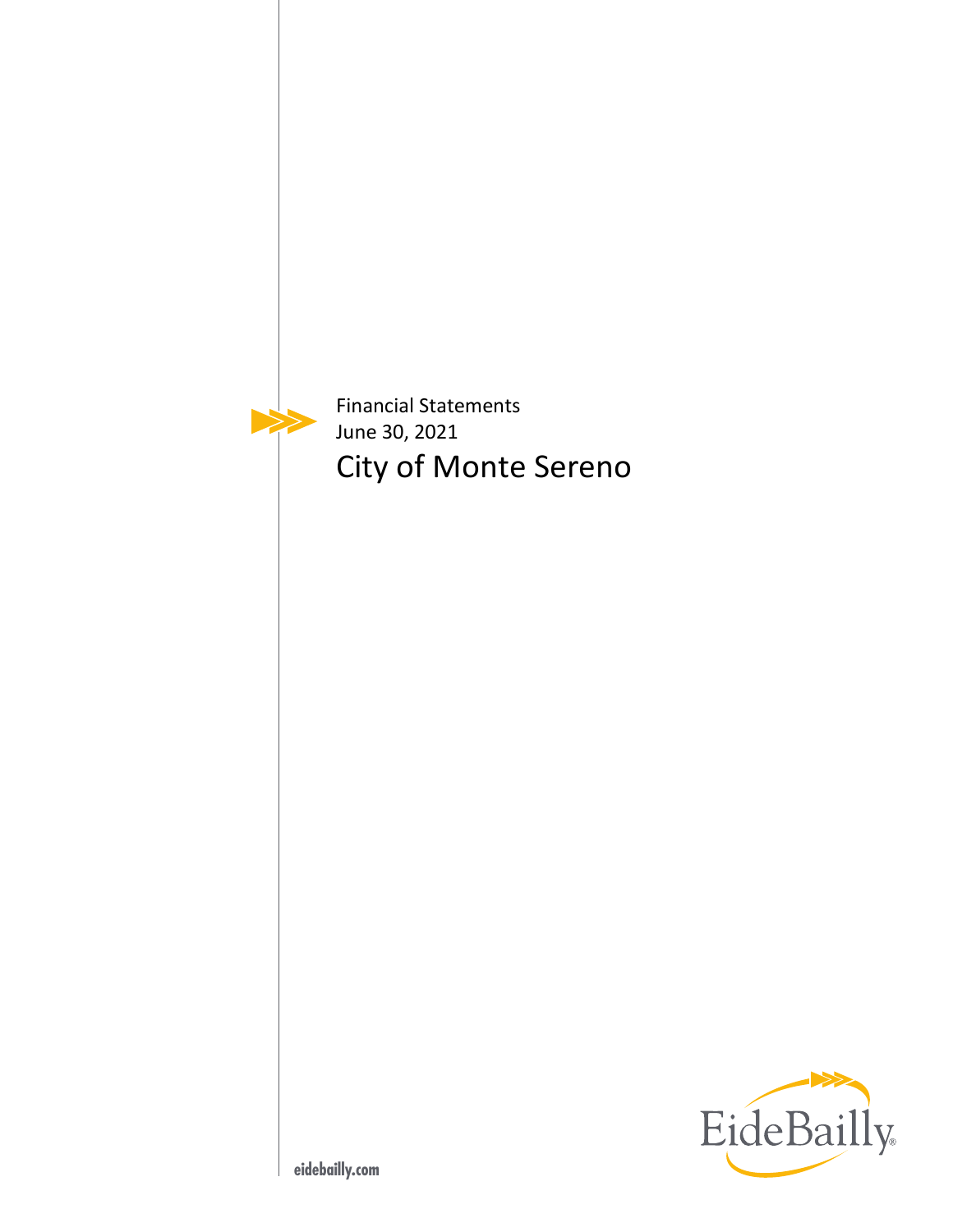| <b>Financial Statements</b>                                                                                                                                                                                                                                                                                                                                                                                                                                                                                                                                                                                                         |
|-------------------------------------------------------------------------------------------------------------------------------------------------------------------------------------------------------------------------------------------------------------------------------------------------------------------------------------------------------------------------------------------------------------------------------------------------------------------------------------------------------------------------------------------------------------------------------------------------------------------------------------|
| Reconciliation of the Balance Sheet of Governmental Funds to the Government-Wide Statement of Net                                                                                                                                                                                                                                                                                                                                                                                                                                                                                                                                   |
| Reconciliation of the Statement of Revenues, Expenditures and Changes in Fund Balances of Governmental                                                                                                                                                                                                                                                                                                                                                                                                                                                                                                                              |
| Required Supplementary Information                                                                                                                                                                                                                                                                                                                                                                                                                                                                                                                                                                                                  |
| Schedule of Revenues, Expenditures and Changes in Fund Balance - Budget and Actual - General Fund 37<br>Schedule of Revenues, Expenditures and Changes in Fund Balance - Budget and Actual - Law Enforcement<br>Schedule of Revenues, Expenditures and Changes in Fund Balance - Budget and Actual - Gas Tax Fund  39<br>Miscellaneous Plan - Cost-Sharing Multiple-Employer Defined Pension Plan - Schedule of the Proportionate<br>Miscellaneous Plan - Cost-Sharing Multiple-Employer Defined Pension Plan - Schedule of Pension<br>Schedule of Changes in Total Other Post-Employment Benefits Liability and Related Ratios  42 |
| Supplementary Information                                                                                                                                                                                                                                                                                                                                                                                                                                                                                                                                                                                                           |
| Non-Major Governmental Funds - Combining Statement of Revenues, Expenditures and Changes in Fund                                                                                                                                                                                                                                                                                                                                                                                                                                                                                                                                    |
| Independent Auditors' Report on Internal Control over Financial Reporting and on Compliance and Other<br>Matters Based on an Audit of Financial Statements Performed in Accordance with Government Auditing                                                                                                                                                                                                                                                                                                                                                                                                                         |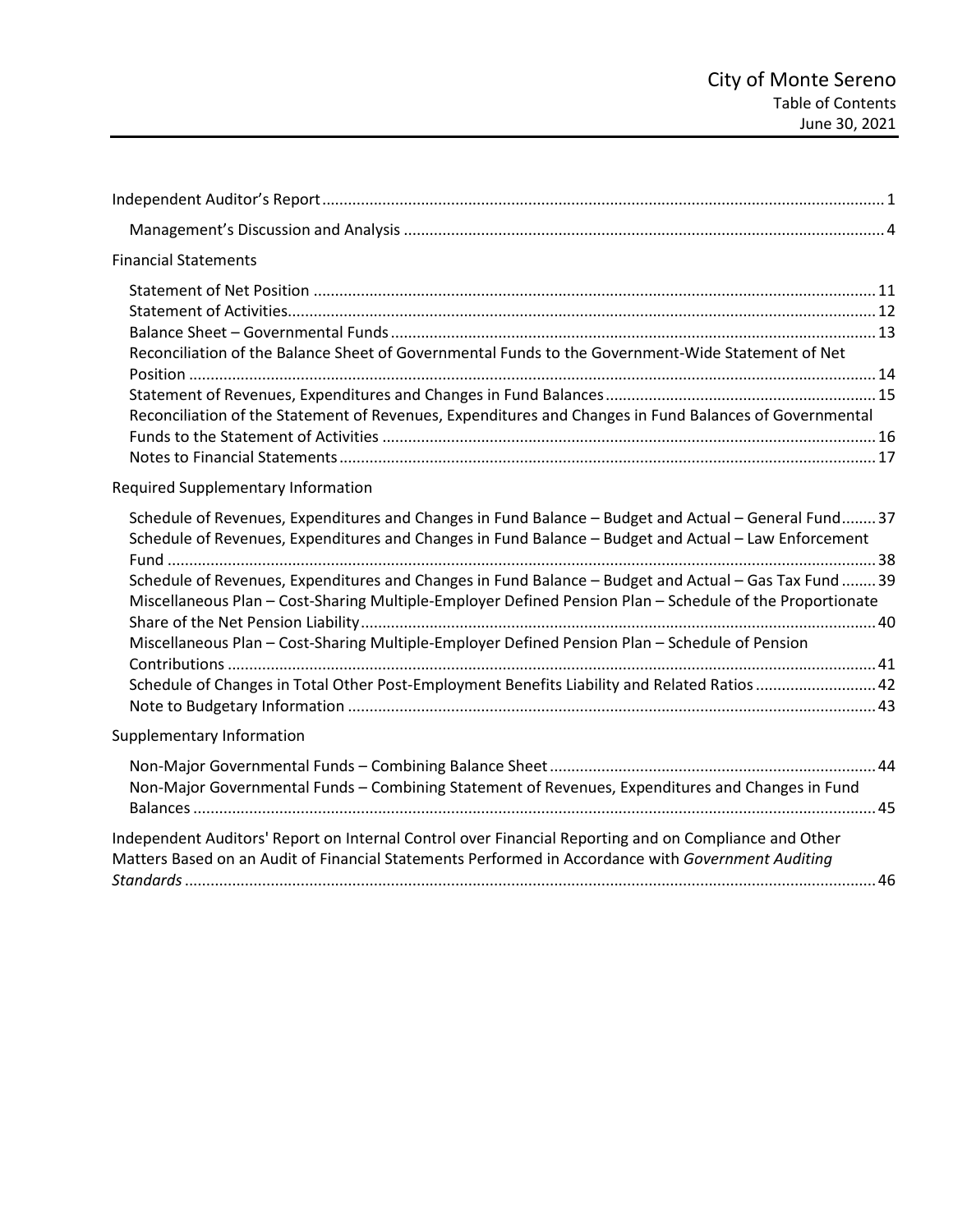

**CPAs & BUSINESS ADVISORS Independent Auditor's Report**

<span id="page-2-0"></span>To the City Manager and Members of the City Council Monte Sereno, California

#### **Report on the Audit of the Financial Statements**

We have audited the financial statements of the governmental activities, each major fund, and the aggregate remaining fund information of the City of Monte Sereno, California (City), as of and for the year ended June 30, 2021 and the related notes to the financial statements, which collectively comprise the City's basic financial statements as listed in the table of contents.

#### **Management's Responsibility for the Financial Statements**

Management is responsible for the preparation and fair presentation of these financial statements in accordance with accounting principles generally accepted in the United States of America; this includes the design, implementation, and maintenance of internal control relevant to the preparation and fair presentation of financial statements that are free from material misstatement, whether due to fraud or error.

#### **Auditors' Responsibility**

Our responsibility is to express opinions on these financial statements based on our audit. We conducted our audit in accordance with auditing standards generally accepted in the United States of America and the standards applicable to financial audits contained in *Government Auditing Standards*, issued by the Comptroller General of the United States. Those standards require that we plan and perform the audit to obtain reasonable assurance about whether the financial statements are free of material misstatement.

An audit involves performing procedures to obtain audit evidence about the amounts and disclosures in the financial statements. The procedures selected depend on the auditor's judgment, including the assessment of the risks of material misstatement of the financial statements, whether due to fraud or error. In making those risk assessments, the auditor considers internal control relevant to the entity's preparation and fair presentation of the financial statements in order to design audit procedures that are appropriate in the circumstances, but not for the purpose of expressing an opinion on the effectiveness of the entity's internal control. Accordingly, we express no such opinion. An audit also includes evaluating the appropriateness of accounting policies used and the reasonableness of significant accounting estimates made by management, as well as evaluating the overall presentation of the financial statements.

We believe that the audit evidence we have obtained is sufficient and appropriate to provide a basis for our audit opinions.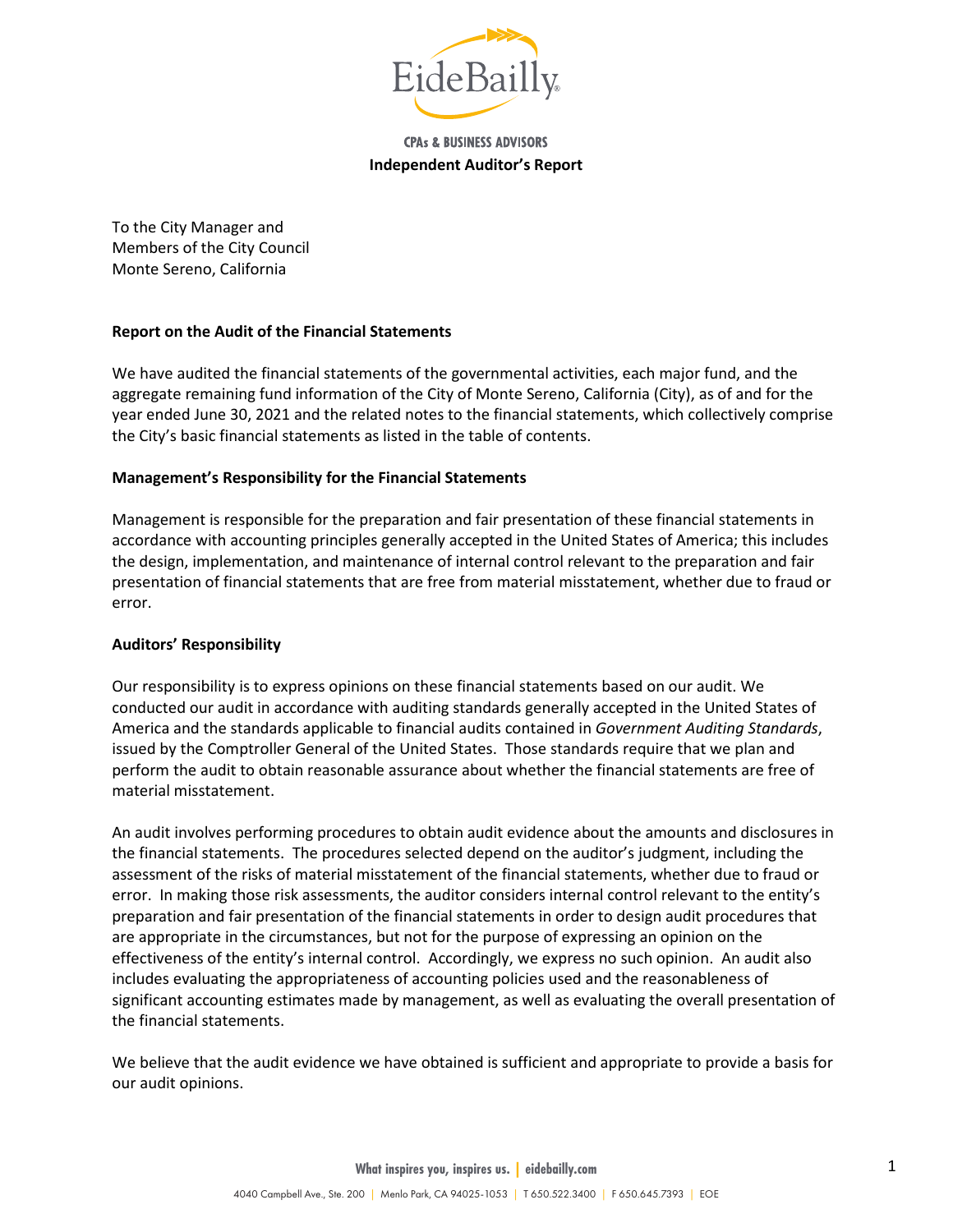#### **Opinions**

In our opinion, the accompanying financial statements referred to above present fairly, in all material respects, the respective financial position of the governmental activities, each major fund, and the aggregate remaining fund information of the City as of June 30, 2021, and the respective changes in financial position thereof for the year then ended in accordance with accounting principles generally accepted in the United States of America.

## **Other Matters**

## **Required Supplementary Information**

Accounting principles generally accepted in the United States of America require that the management's discussion and analysis on pages [4](#page-5-1) through [10,](#page-11-0) and budgetary comparison schedules for the general and major special revenue funds, the schedule of proportionate share of the net pension liability, the schedule of pension contributions and the schedule of changes in total other postemployment benefits liability and related ratios, on pages [37](#page-39-1) through [43,](#page-45-1) be presented to supplement the basic financial statements. Such information, although not a part of the basic financial statements, is required by the Governmental Accounting Standards Board, who considers it to be an essential part of financial reporting for placing the basic financial statements in an appropriate operational, economic, or historical context. We have applied certain limited procedures to the required supplementary information in accordance with auditing standards generally accepted in the United States of America, which consisted of inquiries of management about the methods of preparing the information and comparing the information for consistency with management's responses to our inquiries, the basic financial statements, and other knowledge we obtained during our audit of the basic financial statements. We do not express an opinion or provide any assurance on the information because the limited procedures do not provide us with sufficient evidence to express an opinion or provide any assurance.

## **Other Information**

Our audit was conducted for the purpose of forming opinions on the financial statements that collectively comprise the City's basic financial statements. The combining fund financial statements and schedules are presented for purposes of additional analysis and are not a required part of the basic financial statements. Such information is the responsibility of management and were derived from and relate directly to the underlying accounting and other records used to prepare the basic financial statements. The information has been subjected to the auditing procedures applied in the audit of the basic financial statements and certain additional procedures, including comparing and reconciling such information directly to the underlying accounting and other records used to prepare the basic financial statements or to the basic financial statements themselves, and other additional procedures in accordance with auditing standards generally accepted in the United States of America. In our opinion, the combining fund financial statements are fairly stated in all material respects in relation to the basic financial statements taken as a whole.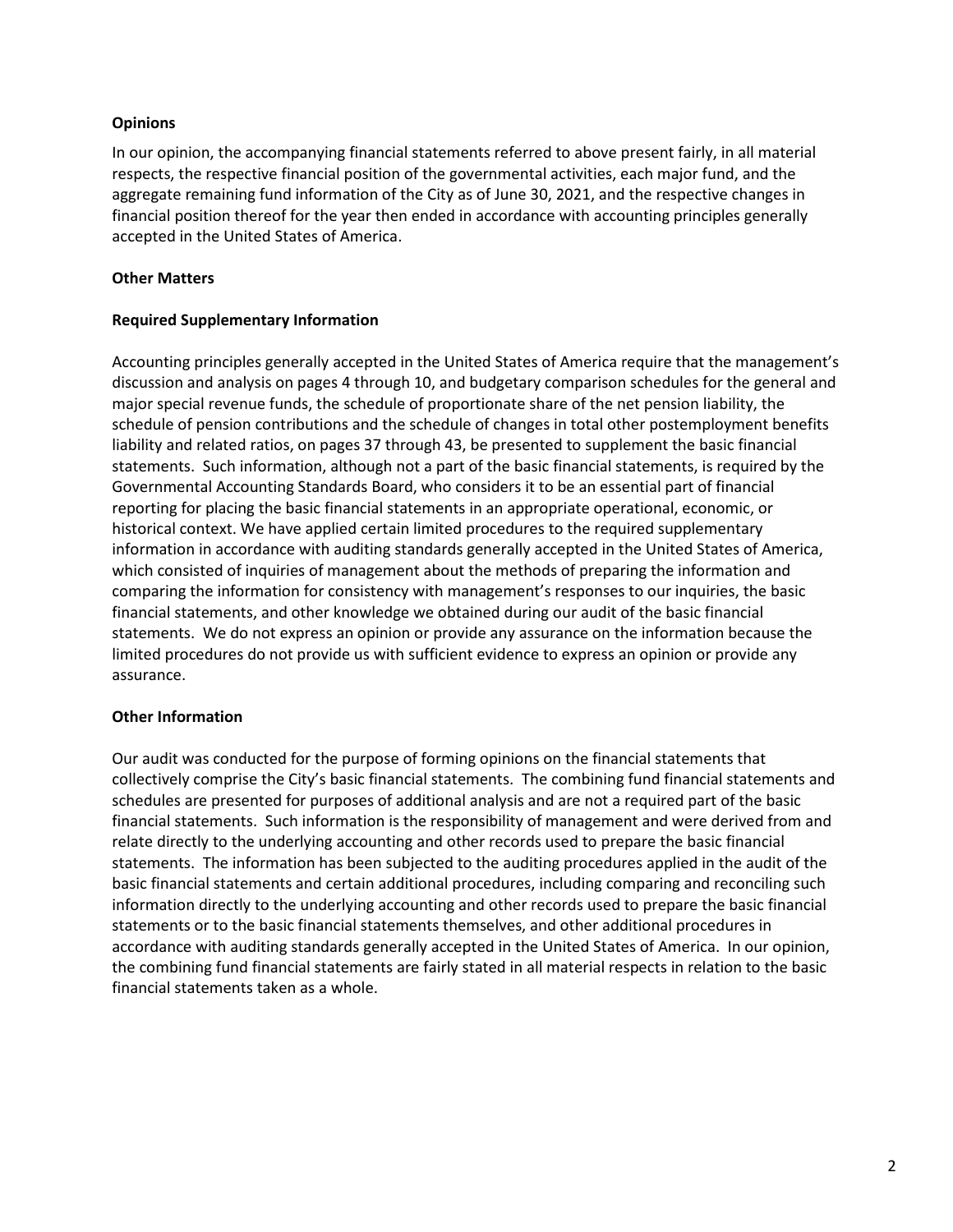#### **Other Reporting Required by** *Government Auditing Standards*

In accordance with *Government Auditing Standards*, we have also issued our report dated March 29, 2022, on our consideration of the City's internal control over financial reporting and on our tests of its compliance with certain provisions of laws, regulations, contracts, and grant agreements and other matters. The purpose of that report is solely to describe the scope of our testing of City's internal control over financial reporting and compliance and the results of that testing, and not to provide an opinion on the effectiveness of the internal control over financial reporting or on compliance. That report is an integral part of an audit performed in accordance with *Government Auditing Standards* in considering the City's internal control over financial reporting and compliance.

Eade Sailly LLP

Menlo Park, California March 29, 2022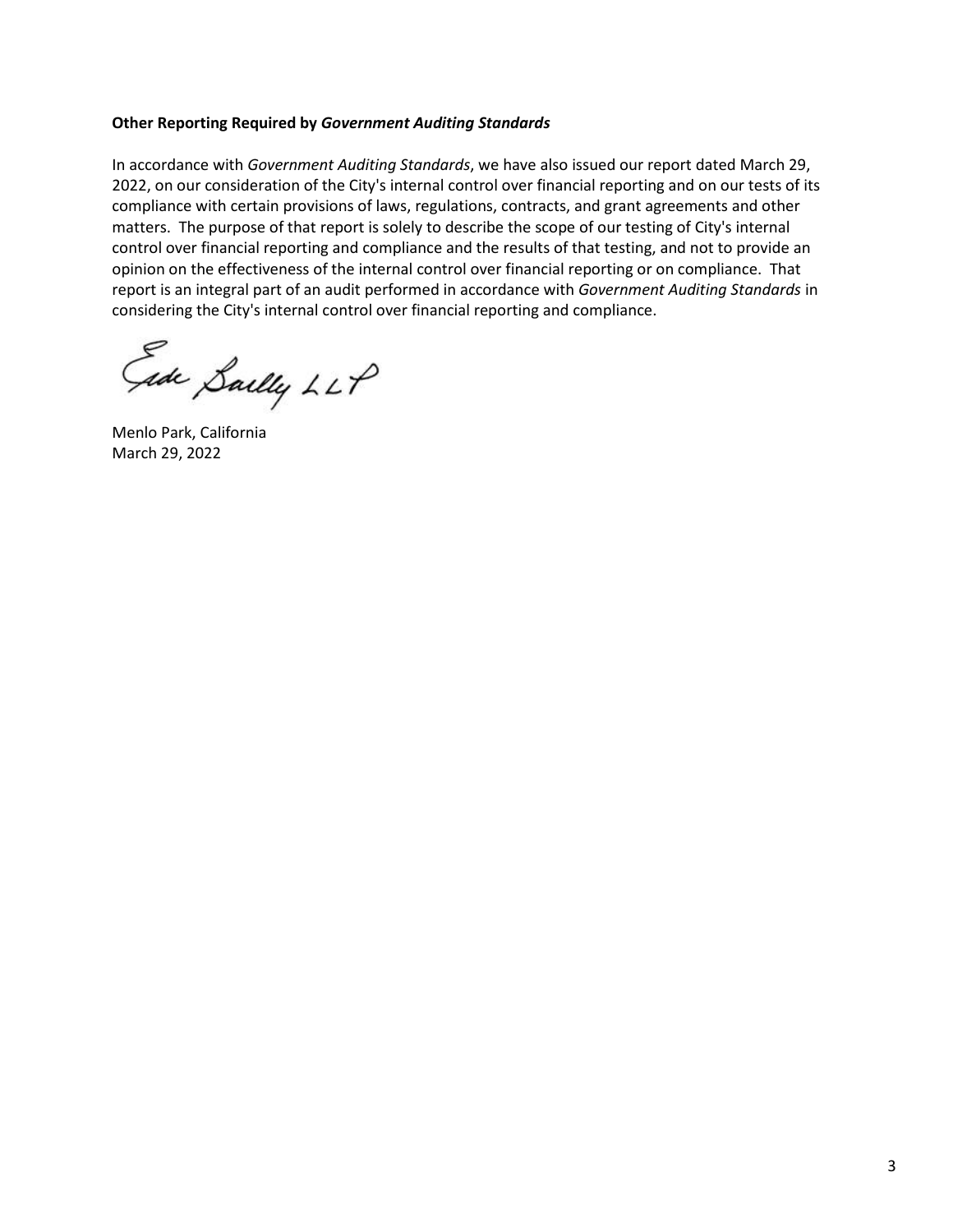<span id="page-5-1"></span><span id="page-5-0"></span>The following provides a narrative overview and analysis of the fiscal operations during the fiscal year ended June 30, 2021 for the City of Monte Sereno. The Management Discussion and Analysis is to be read in conjunction with the Basic Financial Statements.

## **FISCAL YEAR 2020-2021 FINANCIAL HIGHLIGHTS**

- The City's total net position was \$5,392,235, which increased by \$263,847 from the prior year's net position of \$5,128,388.
- Total City total revenues were \$4,845,074, while total expenses were \$4,581,227. Total revenues in the prior year were \$4,295,543 and total expenses were \$4,581,585. The increase in revenues was due to increase in property taxes.
- The City's Unrestricted Net Position is \$4,773,642, which is available for ongoing operations as well as other capital needs.

## **OVERVIEW OF THE ANNUAL FINANCIAL REPORT**

This Annual Financial Report is in four parts:

- 1. Management's Discussion and Analysis.
- 2. The Basic Financial Statements, which include the government-wide and fund financial statements, along with the notes to the financial statements.
- 3. Required supplementary information.
- 4. Combining statements for non-major governmental funds.

## **The Basic Financial Statements**

The Basic Financial Statements are comprised of Government-Wide Financial Statements and Fund Financial Statements. These two sets of financial statements provide the reader two different viewpoints of the City's financial activities and financial position.

The Government-Wide Financial Statements provide a long-term view of the City's activities as a whole and comprise the Statement of Net Position and Statement of Activities. The Statement of Net Position provides information about the financial position of the City as a whole, including all of its capital assets and long-term liabilities on a full accrual basis, similar to the "basis" used by private corporations. The Statement of Activities provides information about the City's revenues and expenses, also on a full accrual basis, with the emphasis on measuring net revenues and/or expenses for each of the City's activities. The Statement of Activities explains in detail the change in Net Position for the fiscal year.

All of the City's activities are required to be grouped into government activities and business-type activities. The entire amount in the Statement of Net Position and Statement of Activities is also required to be separated into governmental activities or business-type activities in order to provide a summary of these two activities as a whole. In the case of the City of Monte Sereno, there are no business-type activities as of June 30, 2021.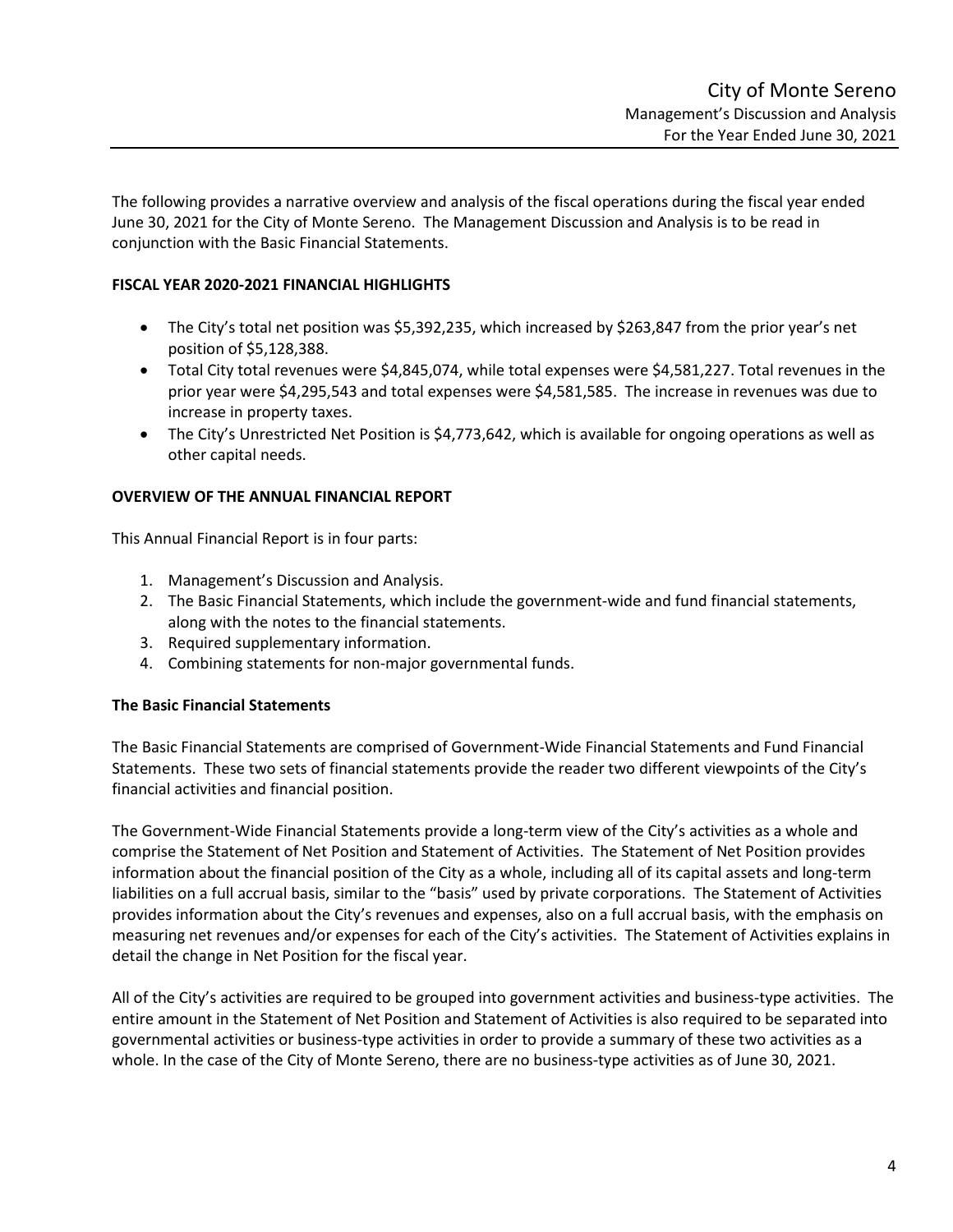The Fund Financial Statements report the City's operations in more detail than the government-wide statements and focus primarily on the short-term activities of the City's general fund and other major funds. The Fund Financial Statements measure only current revenues and expenditures and fund balance; they exclude capital assets, long-term debt, and other long-term amounts from the balance sheets. Major funds account for the major financial activities of the City and are presented individually, while the activities of non-major funds are presented in summary, with supplementary schedules (i.e. combining statements) presenting the detail for each of these funds. Major funds are explained later in Management's Discussion and Analysis.

## **The Government-Wide Financial Statements**

The Statement of Net Position and the Statement of Activities present information about the following:

Governmental activities – All of the City's basic services are considered to be governmental activities, including general government, community development, public safety, transportation, and cultural and leisure. These services are supported by general City revenues such as taxes, and by specific program revenues such as developer fees.

Government-wide financial statements are prepared on the accrual basis, which means they measure the flow of all economic resources of the City as a whole.

#### **Fund Financial Statements**

Fund financial statements provide detailed information about each of the City's most significant funds, called major funds. The concept of major funds, and the determination of which are major funds, is established by generally accepted accounting principles. Each major fund is presented individually, with all non-major funds summarized and presented in a single column. Subordinate schedules present the detail of these non-major funds. Major funds present the major activities of the City for the fiscal year, and may change from year to year as a result of changes in the pattern of the City's activities.

Governmental fund financial statements are prepared on the modified accrual basis, which means they measure only current financial resources and uses. Capital assets and other long-lived assets, along with long-term liabilities, are not presented in the governmental fund financial statements balance sheets. Unlike the government-wide financial statements, governmental fund financial statements focus on near-term inflows and outflows of spendable resources, and on balances of spendable resources available at the end of the fiscal year. Such information may be useful in evaluating the City's near-term financing requirements.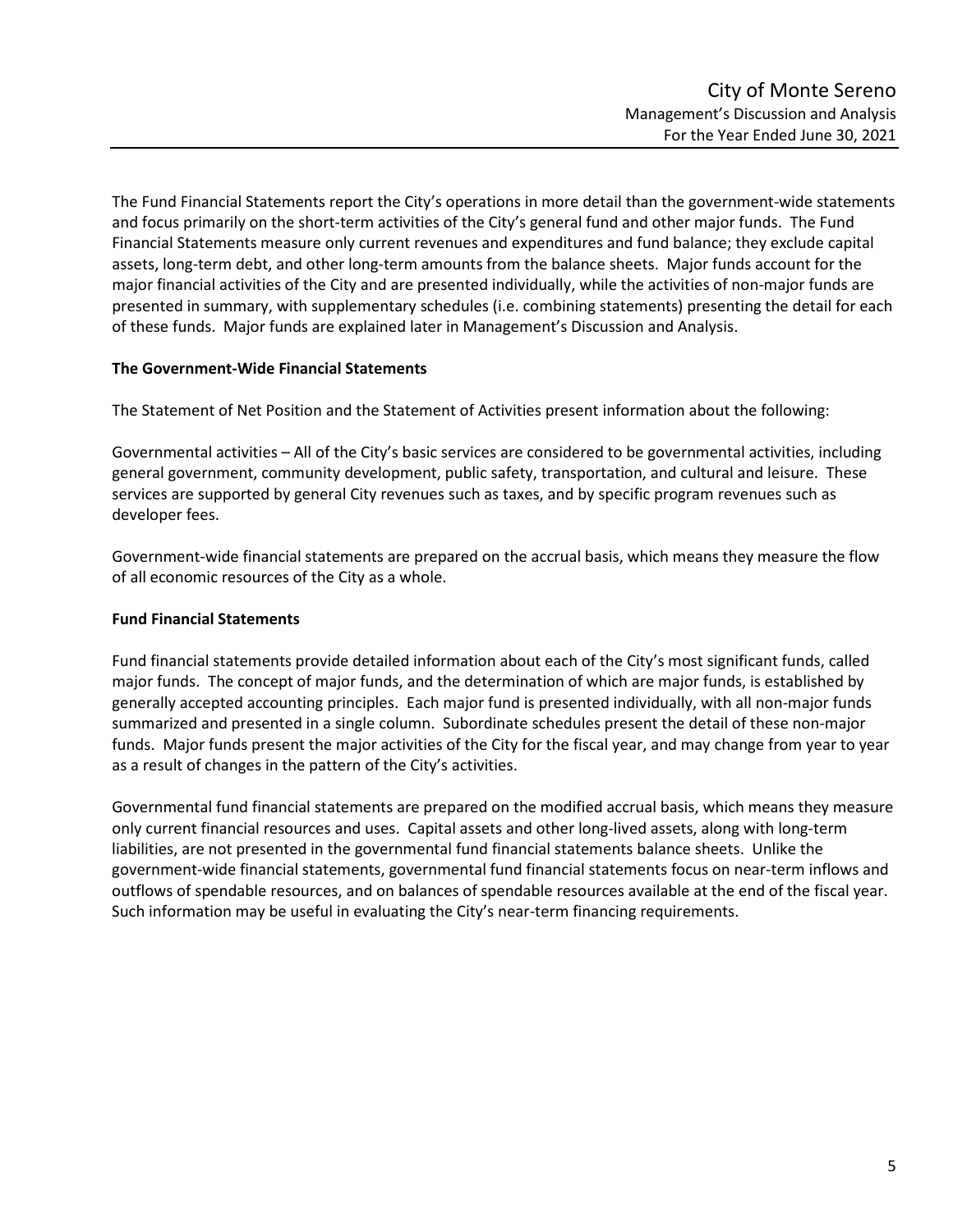#### **Notes to the Financial Statement**

Notes to the Financial Statements provide additional information that is essential to a full understanding of the data provided in the government-wide and fund financial statements. The notes can be found immediately following the fund financial statements.

## **Required Supplementary Information**

The Required Supplementary Information (RSI) follows the basic financial statements and includes a budgetary comparison schedule that includes reconciliation between the statutory fund balance for budgetary purposes and the fund balance for the General Fund and all major special revenue funds, as presented in the governmental fund financial statements, where applicable. RSI also includes the pension schedules and retiree health benefits schedules benefits.

## **Combining and Individual Fund Statements and Schedules**

Combining and individual fund statements and schedules provide information for non-major governmental funds.

## **Government-Wide Analysis**

Net position may serve over time as a useful indicator of a government's financial position. The City's largest assets include investments and capital assets.

Cash and investments decreased by \$408,571 from \$6,603,597 in the prior year to \$6,195,026 in the current year.

Receivables increased by \$35,273 from \$69,576 in the prior year to \$104,849. The change was mainly due to the SB-2 Planning Grants Program received.

The City's pension liabilities increased by \$137,245 from \$528,780 in the prior year to \$666,025 in the current year due to decrease in investment earnings by the pension plan and change in the actuarial assumptions.

Total OPEB liabilities decreased by \$429,834 from \$1,194,671 in the prior year to \$764,837 due to change in the actuarial assumptions.

\$291,274 or 5.4% of the City's net position is invested in capital assets compared to \$305,299 or 6.0% in the prior year (e.g., land, buildings, general government infrastructure, equipment, etc.). There were no major capital asset additions in the current year and the decrease was related to depreciation.

\$4,773,642 or 88.5% of the City's net position is unrestricted compared to \$4,177,553 or 81.5% in the prior year. The unrestricted net position may be used to fulfill ongoing obligations to the City residents and creditors.

\$327,319 or 6.1% of the City's net position is subject to external restriction on how they may be used compared to \$645,536 or 12.6% in the prior year. These restricted assets will be used primarily for capital projects and public safety improvements.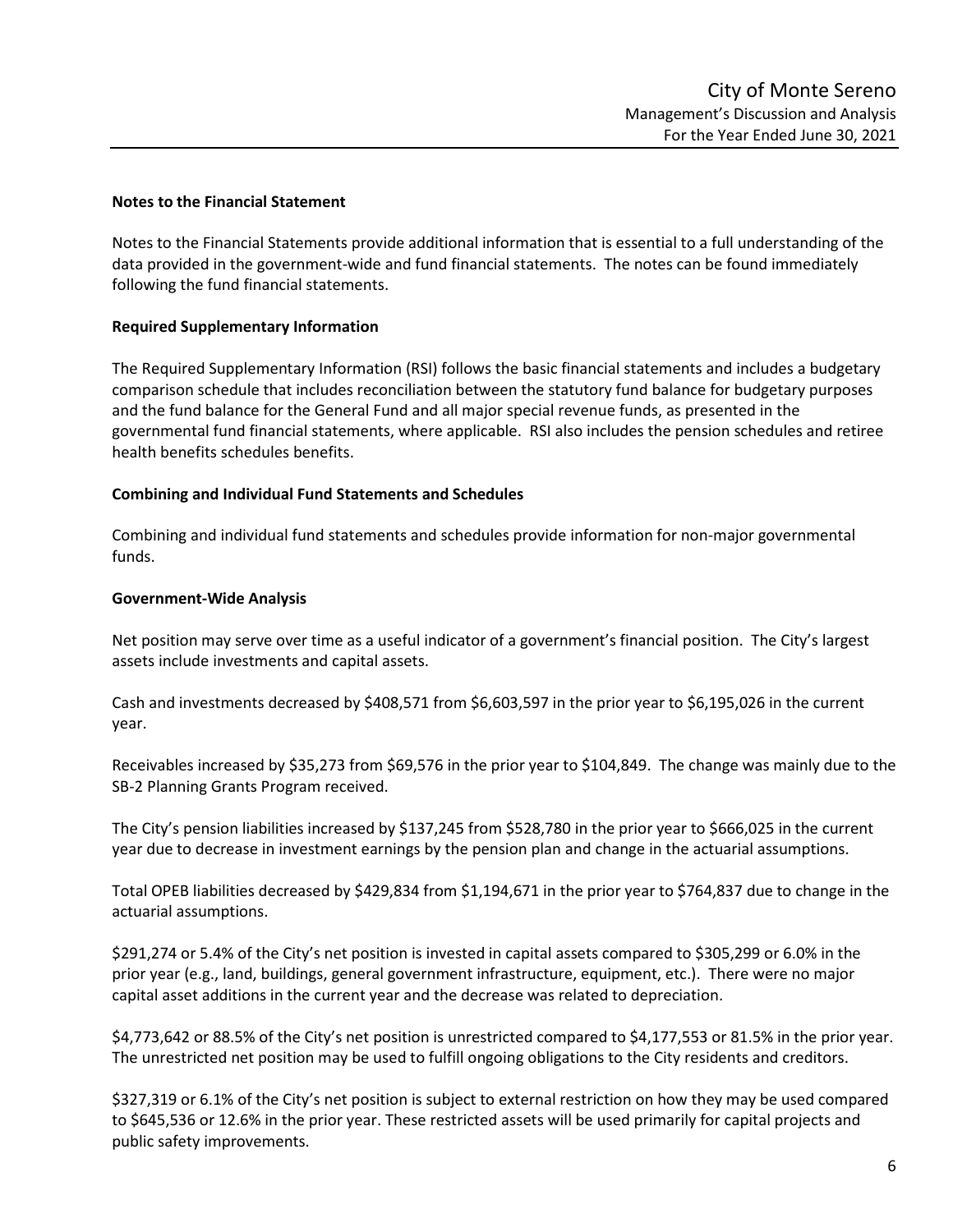The following table shows a condensed statement of net position for the City for the current and the prior year.

## **Statement of Net Position Table 1**

|                                                    |                 | <b>Governmental Activities</b> |
|----------------------------------------------------|-----------------|--------------------------------|
|                                                    | 2021            | 2020                           |
| Assets                                             |                 |                                |
| Cash and investments                               | \$<br>6,195,026 | 6,603,597<br>\$                |
| Receivables                                        |                 |                                |
| Taxes                                              | 19,463          | 19,463                         |
| Interest                                           |                 | 36,306                         |
| Other                                              | 85,386          | 13,807                         |
| Capital assets not depreciation                    | 119,888         | 119,888                        |
| Capital assets, net of accumulated depreciation    | 171,386         | 185,411                        |
| Total assets                                       | 6,591,149       | 6,978,472                      |
| Deferred Outflows of Resources                     |                 |                                |
| Deferred outflows of resources related to OPEB     | 177,781         | 216,335                        |
| Deferred outflows of resources related to pensions | 1,005,367       | 388,647                        |
| Total deferred outflows                            | 1,183,148       | 604,982                        |
| Liabilities                                        |                 |                                |
| Accounts payable                                   | 228,051         | 417,068                        |
| Compensated absences payable                       | 34,294          | 17,752                         |
| Total other postemployment benefits payable        | 764,837         | 1,194,671                      |
| Net pension liabilities                            | 666,025         | 528,780                        |
| <b>Total liabilities</b>                           | 1,693,207       | 2,158,271                      |
| Deferred Inflows of Resources                      |                 |                                |
| Deferred inflows of resources related to OPEB      | 503,946         | 18,814                         |
| Deferred inflows of resources related to pensions  | 184,909         | 277,981                        |
|                                                    |                 |                                |
| <b>Total deferred inflows</b>                      | 688,855         | 296,795                        |
| <b>Net Position</b>                                |                 |                                |
| Net investment in capital assets                   | 291,274         | 305,299                        |
| Restricted for                                     |                 |                                |
| Capital projects                                   | 318,734         | 639,297                        |
| Road and streetlight projects                      | 8,585           | 6,239                          |
| Unrestricted                                       | 4,773,642       | 4,177,553                      |
| Total net position                                 | \$<br>5,392,235 | \$<br>5,128,388                |
|                                                    |                 |                                |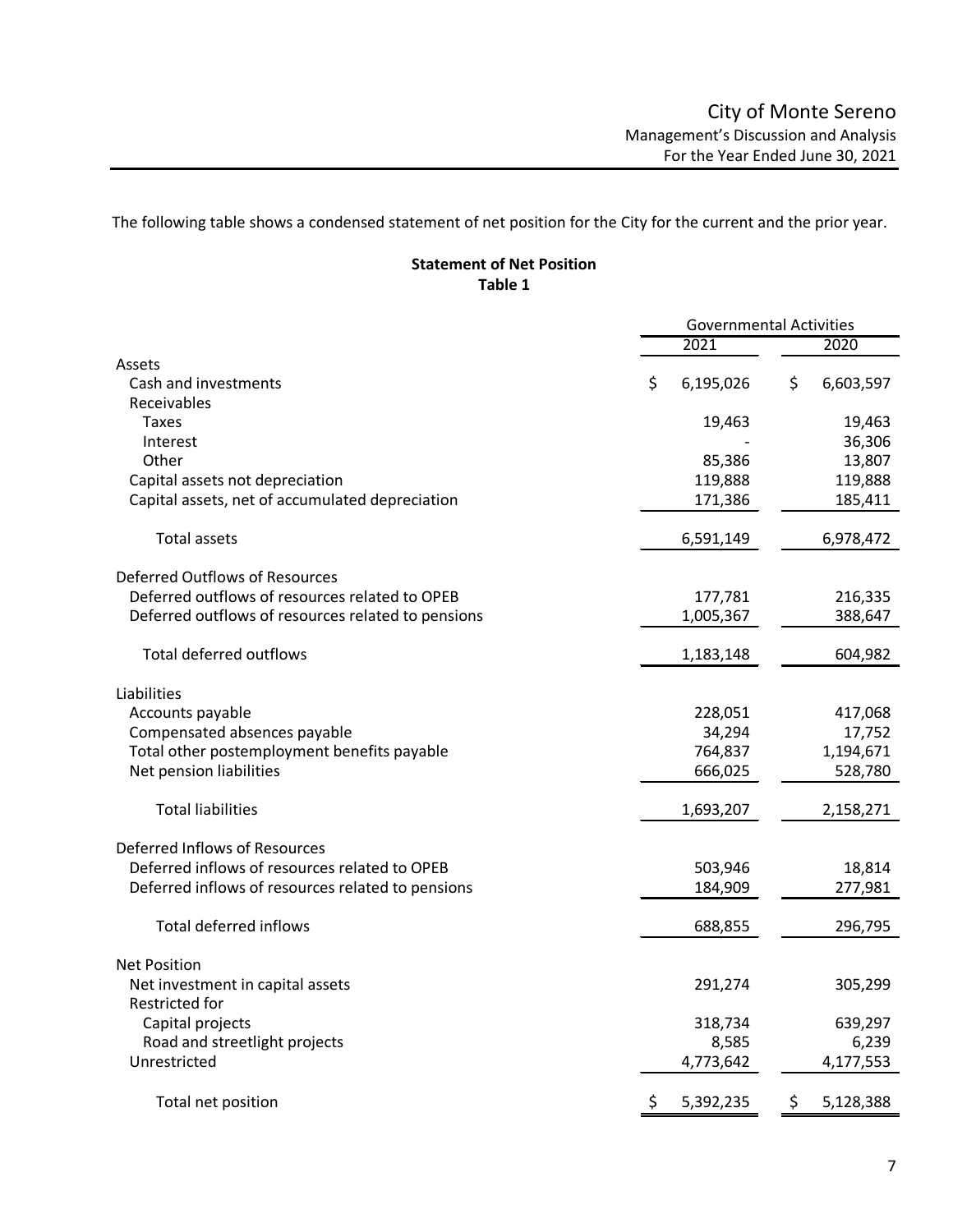The City's charges for services increased by \$278,287 from \$747,095 in the prior year to \$1,025,382 in the current year, mainly because of the additional planning fees and licenses and permits collected.

Property taxes increase by \$97,568 from \$2,289,128 in the prior year to \$2,386,696 in the current year due to an increase in the assessed valuation for properties within the City.

The total expenses did not significantly change comparing the current year to the prior year. General government expenses decreased by \$906,908 from \$3,548,320 in the prior year to \$2,641,412 in the current year, however, the public works expenses increased by \$631,149 from \$44,523 in the prior year to \$675,672 in the current year.

## **Statement of Activities Table 2**

|                                    |    | <b>Governmental Activities</b> |    |            |  |  |
|------------------------------------|----|--------------------------------|----|------------|--|--|
|                                    |    | 2021                           |    | 2020       |  |  |
| Revenues                           |    |                                |    |            |  |  |
| Program revenues                   |    |                                |    |            |  |  |
| Charges for services               | \$ | 1,025,382                      | \$ | 747,095    |  |  |
| Operating contributions and grants |    | 357,120                        |    | 326,902    |  |  |
| General revenues                   |    |                                |    |            |  |  |
| Property taxes                     |    | 2,386,696                      |    | 2,289,128  |  |  |
| Other taxes                        |    | 524,069                        |    | 396,566    |  |  |
| Other                              |    | 551,807                        |    | 535,852    |  |  |
|                                    |    |                                |    |            |  |  |
| <b>Total revenues</b>              |    | 4,845,074                      |    | 4,295,543  |  |  |
|                                    |    |                                |    |            |  |  |
| Expenses                           |    |                                |    |            |  |  |
| General government                 |    | 2,641,412                      |    | 3,548,320  |  |  |
| Public safety                      |    | 1,220,856                      |    | 956,690    |  |  |
| Public works                       |    | 675,672                        |    | 44,523     |  |  |
| Community development              |    | 43,287                         |    | 32,052     |  |  |
|                                    |    |                                |    |            |  |  |
| Total expenses                     |    | 4,581,227                      |    | 4,581,585  |  |  |
| Change in Net Position             |    | 263,847                        |    | (286, 042) |  |  |
|                                    |    |                                |    |            |  |  |
| Net Position Beginning of Year     |    | 5,128,388                      |    | 5,414,430  |  |  |
| Net Position End of Year           | Ş  | 5,392,235                      | \$ | 5,128,388  |  |  |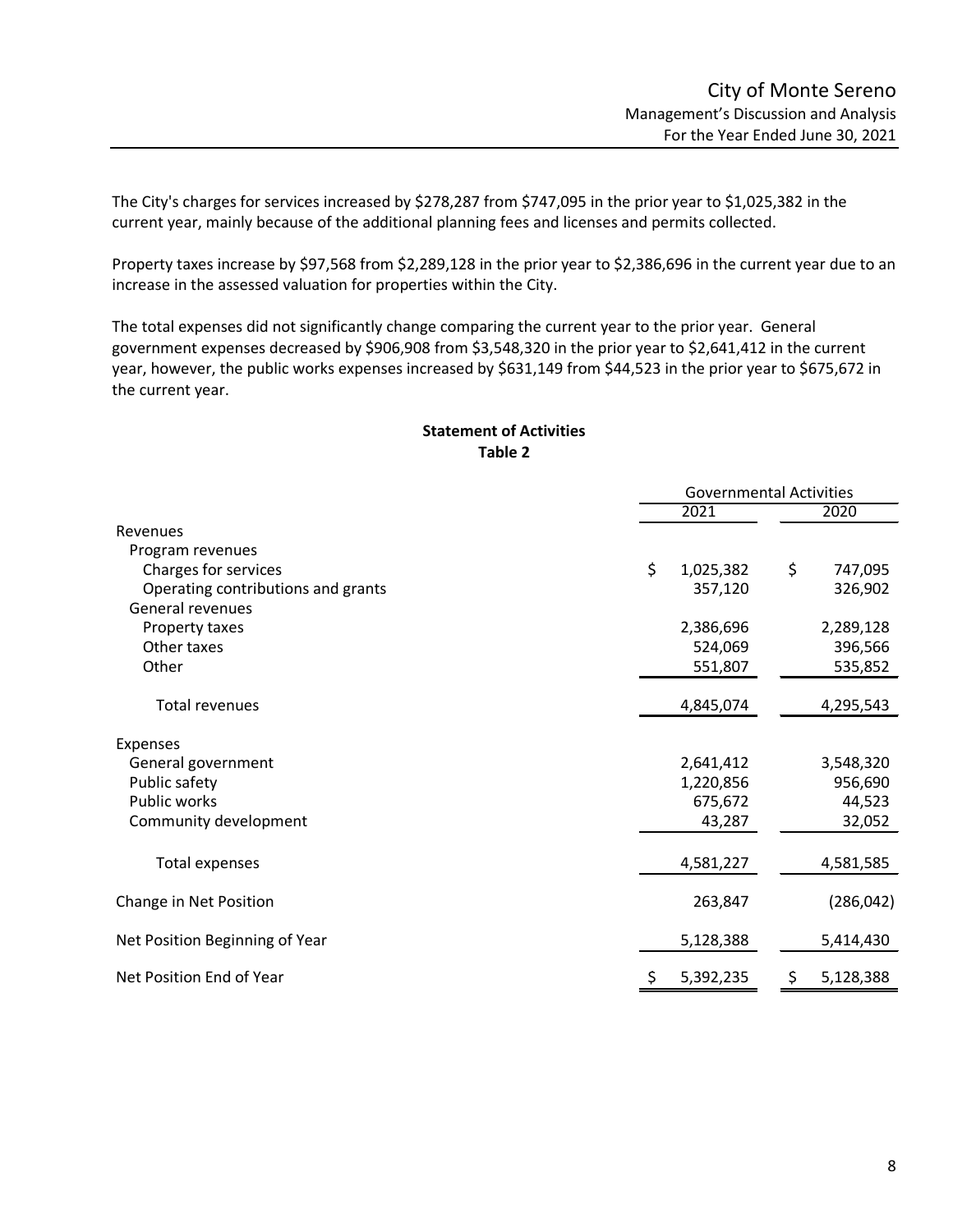#### **Major Funds**

#### **General Fund**

General Fund Revenues - Revenues for the year ended June 30, 2021, increased by \$534,965 or 14.2% from the prior fiscal year.

- Property taxes and special assessment taxes increased by \$97,743 or 4.6% from the prior fiscal year.
- Sales tax increased by \$10,332 or 85.9% from the prior fiscal year.
- Franchise fees increased by \$46,374 or 15.2% from the prior fiscal year.
- Investment earnings decreased by \$115,547 or 93.2% from the prior fiscal year.
- Intergovernmental revenues increased by \$49,897 or 696.6% from the prior fiscal year.

General Fund Expenditures – General governmental expenditures including transfers out for the year ended June 30, 2021 decreased \$144,605 or 4.5% compared to the prior fiscal year.

#### **Law Enforcement Fund**

Law Enforcement Fund Revenues, including transfers in for the year ended June 30, 2021, were relatively flat compared to the prior year.

Law Enforcement Fund Expenditures, for the year ended June 30, 2021, were comparable to the prior year and in line with the annual budget figures as expected.

#### **Gas Tax Fund**

Gas Tax Fund Revenues, including transfers in for the year ended June 30, 2021, were relatively flat compared to the prior year.

Gas Tax Fund Expenditures for the year ended June 30, 2021 has increased by \$624,151 or 3163% compared to the prior fiscal year due to the expansion in the street maintenance projects.

#### **General Fund Budgetary Highlights**

A comparison of the final budget to actual revenues and expenditures for the General Fund is presented in the required supplementary information section of this report.

Actual revenues were above the budgeted amounts by \$376,849. The large variance was mainly in the property taxes (\$58,646 surplus over the estimate) and the licenses and permits (\$456,264 surplus over the estimate).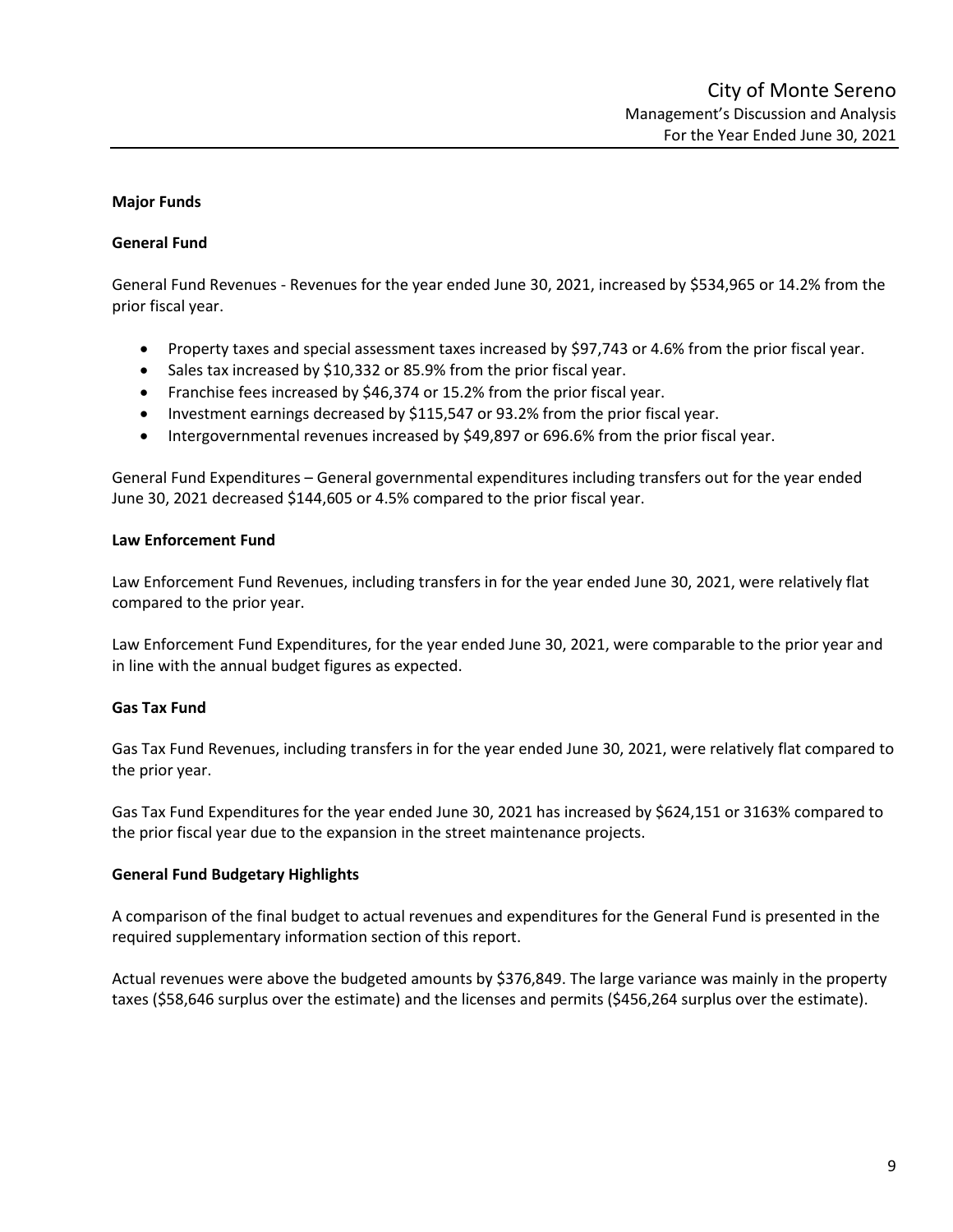## <span id="page-11-0"></span>**Capital Assets**

The City's investment in capital assets, net of accumulated depreciation, as of June 30, 2021, amounts to \$291,274. This figure does not include City infrastructure such as roads and bridges. These figures may be included in future year's financial statements. There were no significant additions to capital assets in the current fiscal year.

Additional information on capital assets can be found in footnote #5 to these financial statements.

## **Long - Term Liabilities**

The City's long-term liabilities consist solely of compensated absences and employee benefits liabilities. The compensated absences in the amount of \$34,294 have increased by \$16,542 compared to prior year. The other postemployment benefits liabilities and net pension liabilities in the amount of \$1,430,862 have decreased by \$292,589 or 83.0% compared to the prior year. The decrease is mainly attributed to the decrease in Total OPEB liability which decreased due to the change in discount rate.

## **Economic Factors**

The past few years the City has experienced limited but stable growth to property taxes. The City continues to be cautiously optimistic that the limited growth trend will continue over the next few years.

Major initiatives for the fiscal year 2020-21 must take into consideration the current economic climate. The initiatives include:

- Maintain preparedness for economic downturns and sustain City operations by closely monitoring current revenues and expenditures.
- Pursuant to the adopted fiscal policy the City will maintain General Fund balance equivalent to at least one year of annual operating budget.
- Preserve the commitment of capital improvements reserves for projects related to public safety, infrastructure, and facilities.
- Prioritize City services that can be rendered within the parameters of the current revenue climate.
- Continue to pursue full cost recovery for services provided.

#### **REQUEST FOR FINANCIAL INFORMATION**

This financial report is designed to provide a general overview of the City of Monte Sereno's finances for all of Monte Sereno's residents, taxpayers, and customers. This financial report seeks to demonstrate the City's accountability for the money it receives. Questions concerning any of the information provided in this report or requests for additional information should be addressed to the City of Monte Sereno, 18041 Saratoga-Los Gatos Road, Monte Sereno, California 95030.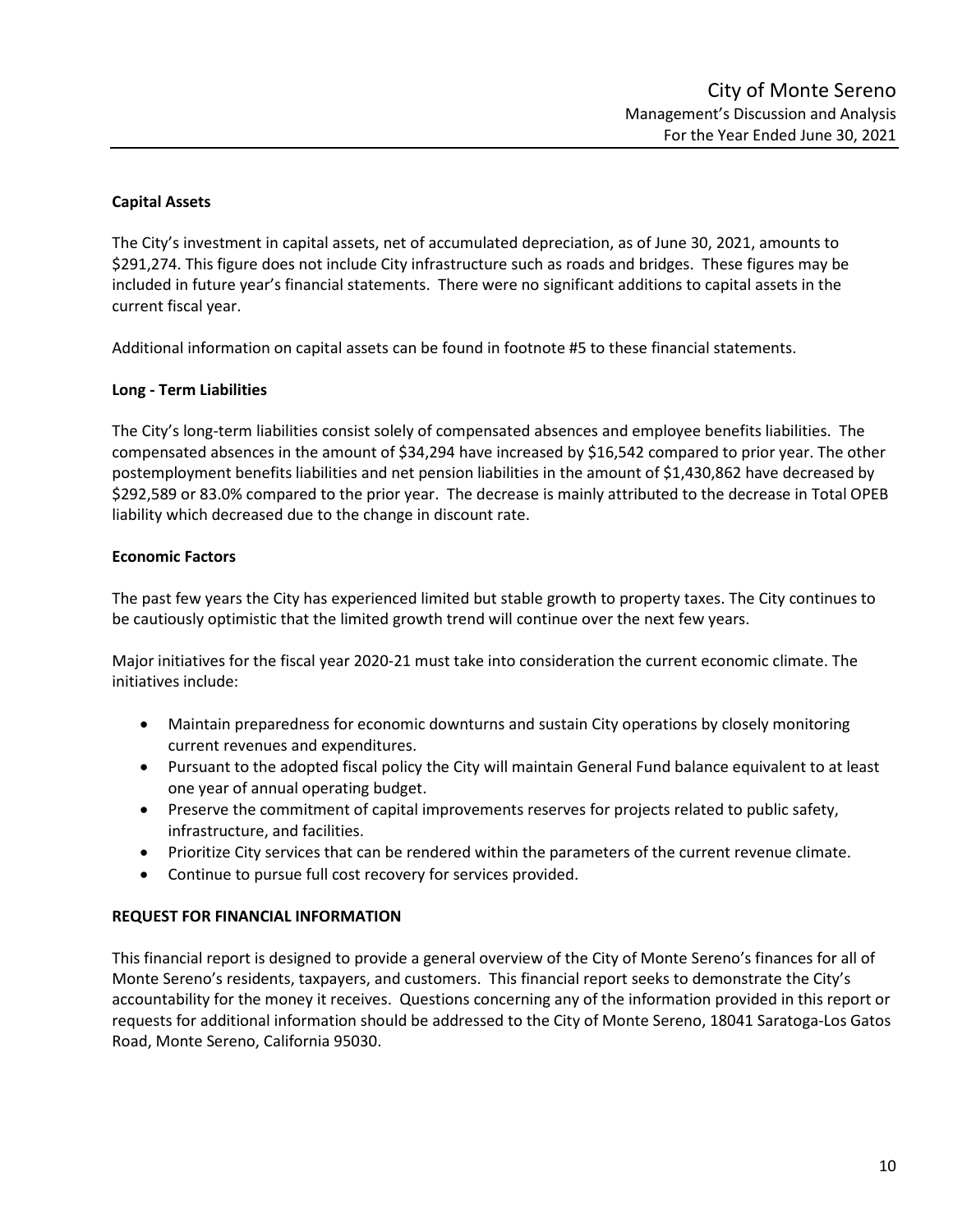<span id="page-12-1"></span><span id="page-12-0"></span>

|                                                    | Governmental<br>Activities |
|----------------------------------------------------|----------------------------|
| Assets                                             |                            |
| Cash and investments                               | \$<br>6,195,026            |
| Receivables                                        |                            |
| <b>Taxes</b>                                       | 19,463                     |
| Other                                              | 85,386                     |
| Capital assets not depreciated                     | 119,888                    |
| Capital assets, net of accumulated depreciation    | 171,386                    |
| Total assets                                       | 6,591,149                  |
| <b>Deferred Outflows of Resources</b>              |                            |
| Deferred outflows of resources related to OPEB     | 177,781                    |
| Deferred outflows of resources related to pensions | 1,005,367                  |
| Total deferred outflows of resources               | 1,183,148                  |
| Liabilities                                        |                            |
| Accounts payable                                   | 228,051                    |
| Compensated absences payable - current             | 8,800                      |
| Compensated absences payable - noncurrent          | 25,494                     |
| Total other postemployment benefits liability      | 764,837                    |
| Net pension liability-due in more than one year    | 666,025                    |
| <b>Total liabilities</b>                           | 1,693,207                  |
| Deferred Inflows of Resources                      |                            |
| Deferred inflows of resources related to OPEB      | 503,946                    |
| Deferred inflows of resources related to pensions  | 184,909                    |
| Total deferred inflows of resources                | 688,855                    |
| <b>Net Position</b>                                |                            |
| Investment in capital assets                       | 291,274                    |
| Restricted for                                     |                            |
| Capital projects                                   | 318,734                    |
| Road and streetlight projects                      | 8,585                      |
| Unrestricted                                       | 4,773,642                  |
| Total net position                                 | \$<br>5,392,235            |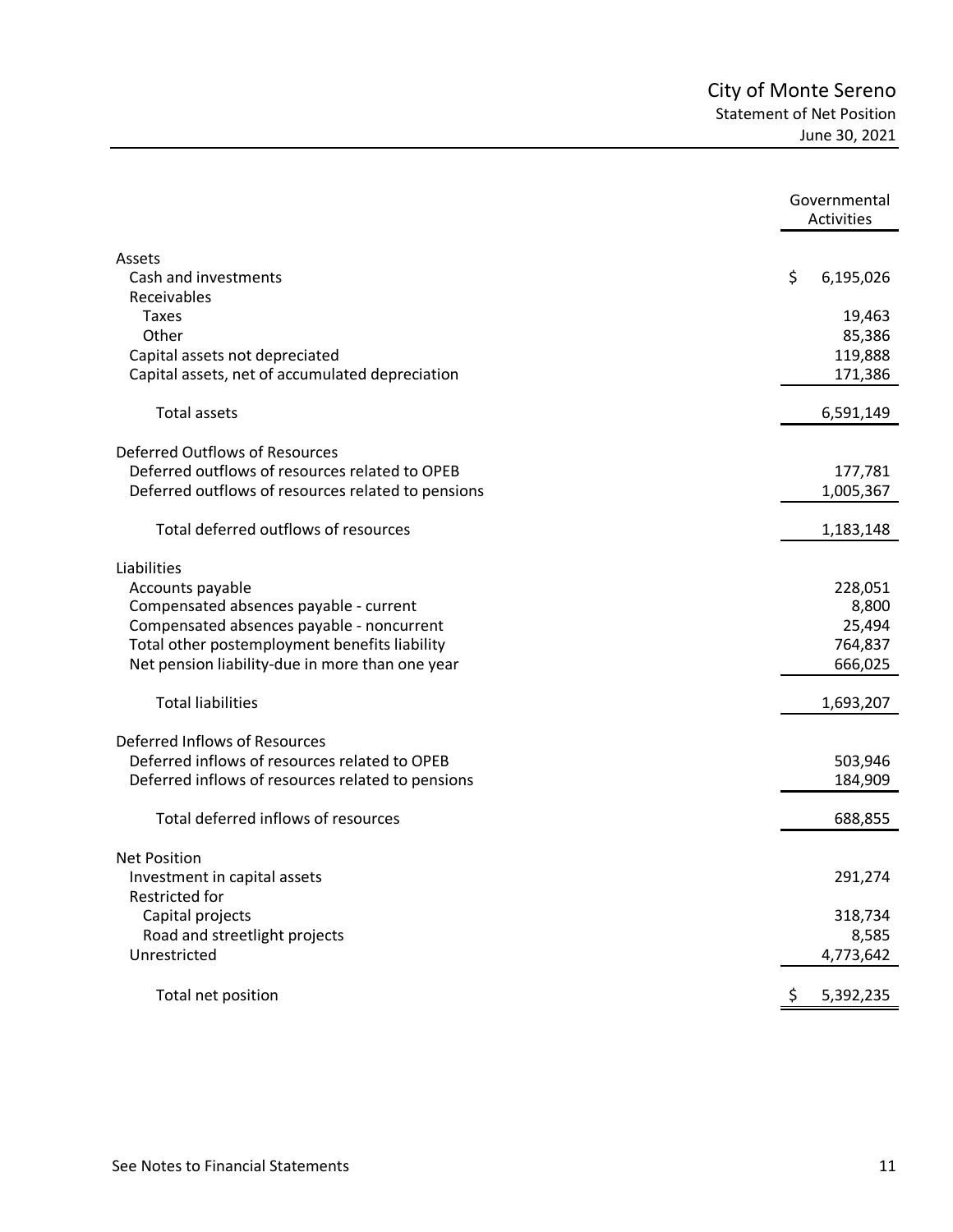<span id="page-13-0"></span>

|                                                                                                                                          |              |                                                                                                                                                          | Program Revenues |                                                      |          |                               |                            | Net Revenue<br>(Expense) and<br>Change in Net<br>Position<br>Total     |
|------------------------------------------------------------------------------------------------------------------------------------------|--------------|----------------------------------------------------------------------------------------------------------------------------------------------------------|------------------|------------------------------------------------------|----------|-------------------------------|----------------------------|------------------------------------------------------------------------|
|                                                                                                                                          |              | Charges for<br>Expenses                                                                                                                                  |                  | Operating<br>Contributions<br>Services<br>and Grants |          |                               | Governmental<br>Activities |                                                                        |
| Governmental Activities<br>General government<br>Public safety<br>Public works<br>Community development<br>Total governmental activities | \$<br>\$     | 2,641,412<br>1,220,856<br>675,672<br>43,287<br>4,581,227                                                                                                 | \$<br>\$         | 1,025,382<br>1,025,382                               | \$<br>\$ | 213,787<br>143,333<br>357,120 | \$                         | (1,616,030)<br>(1,007,069)<br>(532, 339)<br>(43, 287)<br>(3, 198, 725) |
|                                                                                                                                          | <b>Taxes</b> | <b>General Revenues</b><br>Property tax<br>Sales tax<br>Franchise tax<br>Real property transfer tax<br>Unrestricted investment earnings<br>Other revenue |                  |                                                      |          |                               |                            | 2,386,696<br>22,366<br>351,638<br>150,065<br>9,187<br>542,620          |
|                                                                                                                                          |              | Total general revenues<br>Change in net position                                                                                                         |                  |                                                      |          |                               |                            | 3,462,572<br>263,847                                                   |
|                                                                                                                                          |              | Net position, beginning of year<br>Net position, end of year                                                                                             |                  |                                                      |          |                               | \$                         | 5,128,388<br>5,392,235                                                 |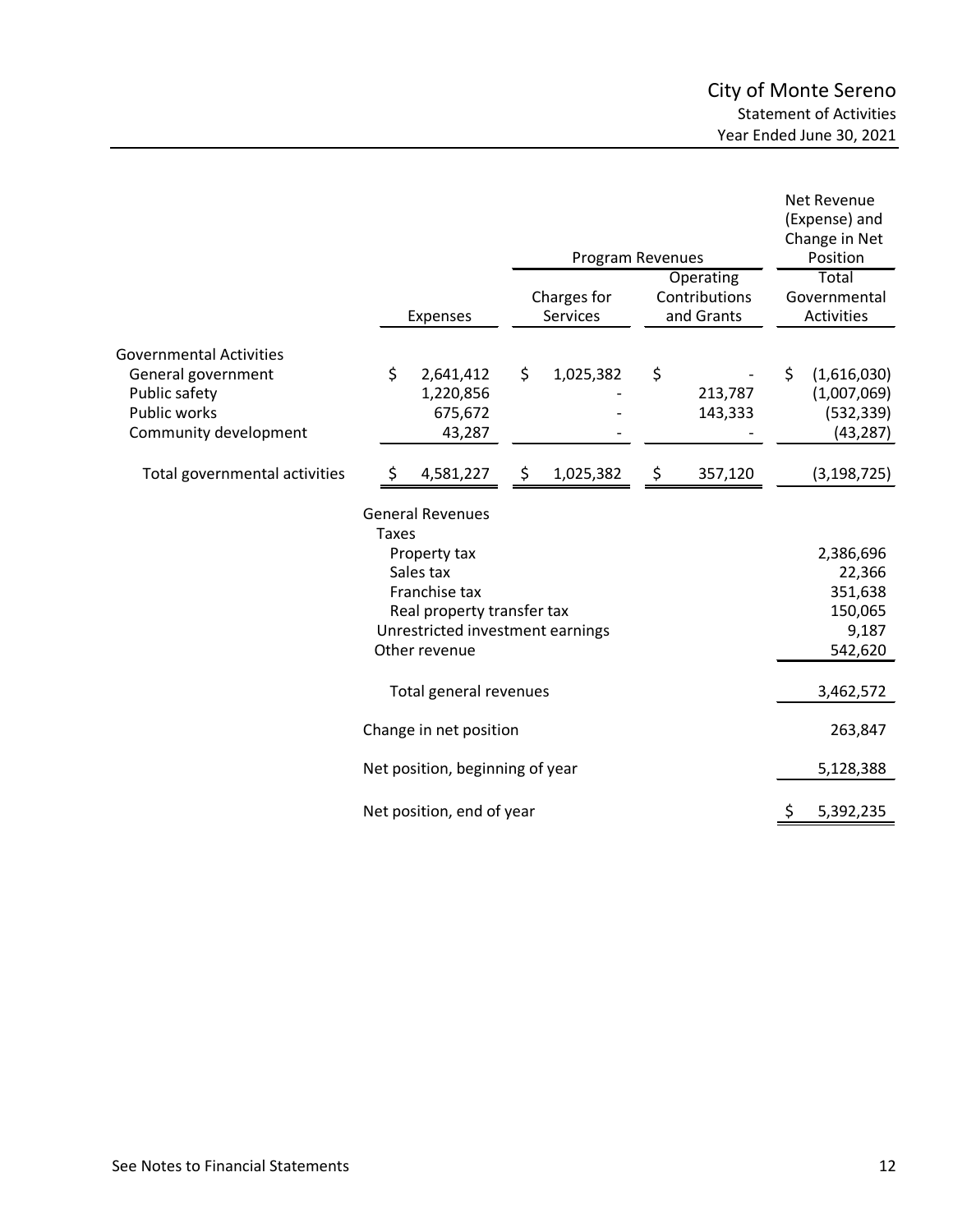Balance Sheet – Governmental Funds

June 30, 2021

<span id="page-14-0"></span>

|                                               | General       | Law<br>Enforcement<br>Fund |        | Gas<br>Tax<br>Fund | Total<br>Nonmajor<br>Funds |     | <b>Totals</b><br>Governmental<br>Funds |
|-----------------------------------------------|---------------|----------------------------|--------|--------------------|----------------------------|-----|----------------------------------------|
| Assets                                        |               |                            |        |                    |                            |     |                                        |
| Cash and investments<br>Receivables           | \$5,868,212   | \$                         |        | \$225,459          | \$<br>101,355              | \$  | 6,195,026                              |
| <b>Taxes</b>                                  | 19,463        |                            |        |                    |                            |     | 19,463                                 |
| Other                                         | 84,881        |                            |        | 500                | 5                          |     | 85,386                                 |
| Due from other funds                          |               |                            | 76,680 |                    |                            |     | 76,680                                 |
| <b>Total assets</b>                           | \$5,972,556   | \$                         | 76,680 | \$225,959          | \$<br>101,360              | -\$ | 6,376,555                              |
| Liabilities and Fund Balances                 |               |                            |        |                    |                            |     |                                        |
| Liabilities                                   |               |                            |        |                    |                            |     |                                        |
| Accounts payable                              | 151,371<br>\$ | \$                         | 76,680 | \$                 | \$                         | \$  | 228,051                                |
| Due to other funds                            | 76,680        |                            |        |                    |                            |     | 76,680                                 |
| <b>Total liabilities</b>                      | 228,051       |                            | 76,680 |                    |                            |     |                                        |
|                                               |               |                            |        |                    |                            |     | 304,731                                |
| <b>Fund Balances</b>                          |               |                            |        |                    |                            |     |                                        |
| Restricted                                    |               |                            |        | 225,959            | 101,360                    |     | 327,319                                |
| Unassigned                                    | 5,744,505     |                            |        |                    |                            |     | 5,744,505                              |
| <b>Total fund balances</b>                    | 5,744,505     |                            |        | 225,959            | 101,360                    |     | 6,071,824                              |
| <b>Total liabilities and</b><br>fund balances | \$5,972,556   | \$                         | 76,680 | \$225,959          | \$<br>101,360              | \$  | 6,376,555                              |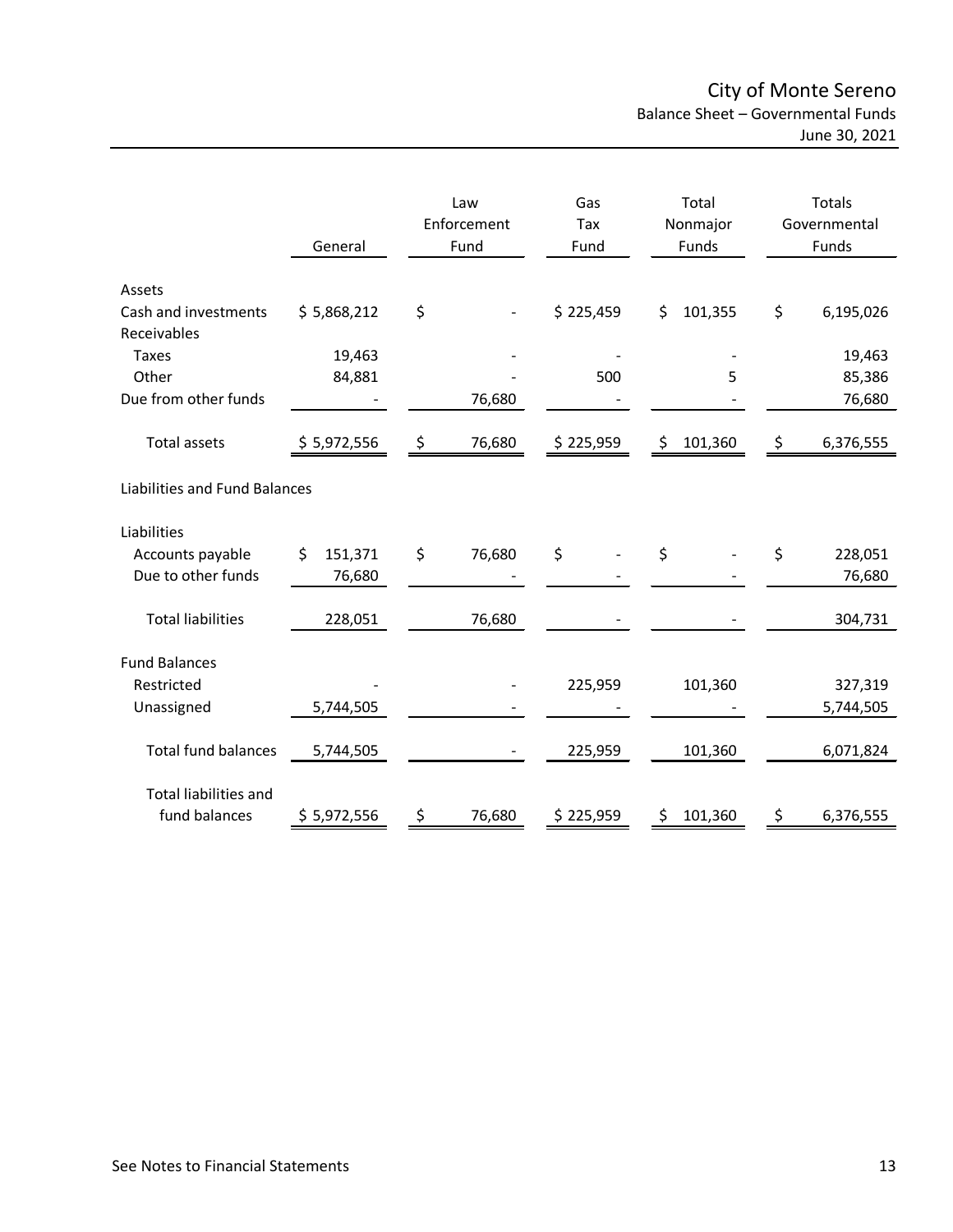<span id="page-15-0"></span>Reconciliation of the Balance Sheet of Governmental Funds to the Government-Wide Statement of Net Position

June 30, 2021

| <b>Fund Balances of Governmental Funds</b>                                                                                                                                                                               | \$<br>6,071,824                       |
|--------------------------------------------------------------------------------------------------------------------------------------------------------------------------------------------------------------------------|---------------------------------------|
| Amounts reported for governmental activities in the Statement of Net<br>Position are different because                                                                                                                   |                                       |
| Capital assets of governmental activities are not financial resources and<br>therefore are not reported in the governmental funds.                                                                                       | 291,274                               |
| The liabilities below are not due and payable in the current period and<br>therefore are not reported in the governmental funds<br>Compensated absences<br>Net pension liability<br>Total other postemployment liability | (34, 294)<br>(666, 025)<br>(764, 837) |
| Deferred outflows of resources related to pension and OPEB liabilities are<br>not accounted for in the governmental funds.                                                                                               | 1,183,148                             |
| Deferred inflows of resources related to pension liabilities are not accounted<br>for in the governmental funds.                                                                                                         | (184,909)                             |
| Deferred inflows of resources related to OPEB liabilities are<br>not accounted for in the governmental funds.                                                                                                            | (503, 946)                            |
| Net Position of Governmental Activities                                                                                                                                                                                  | 5,392,235                             |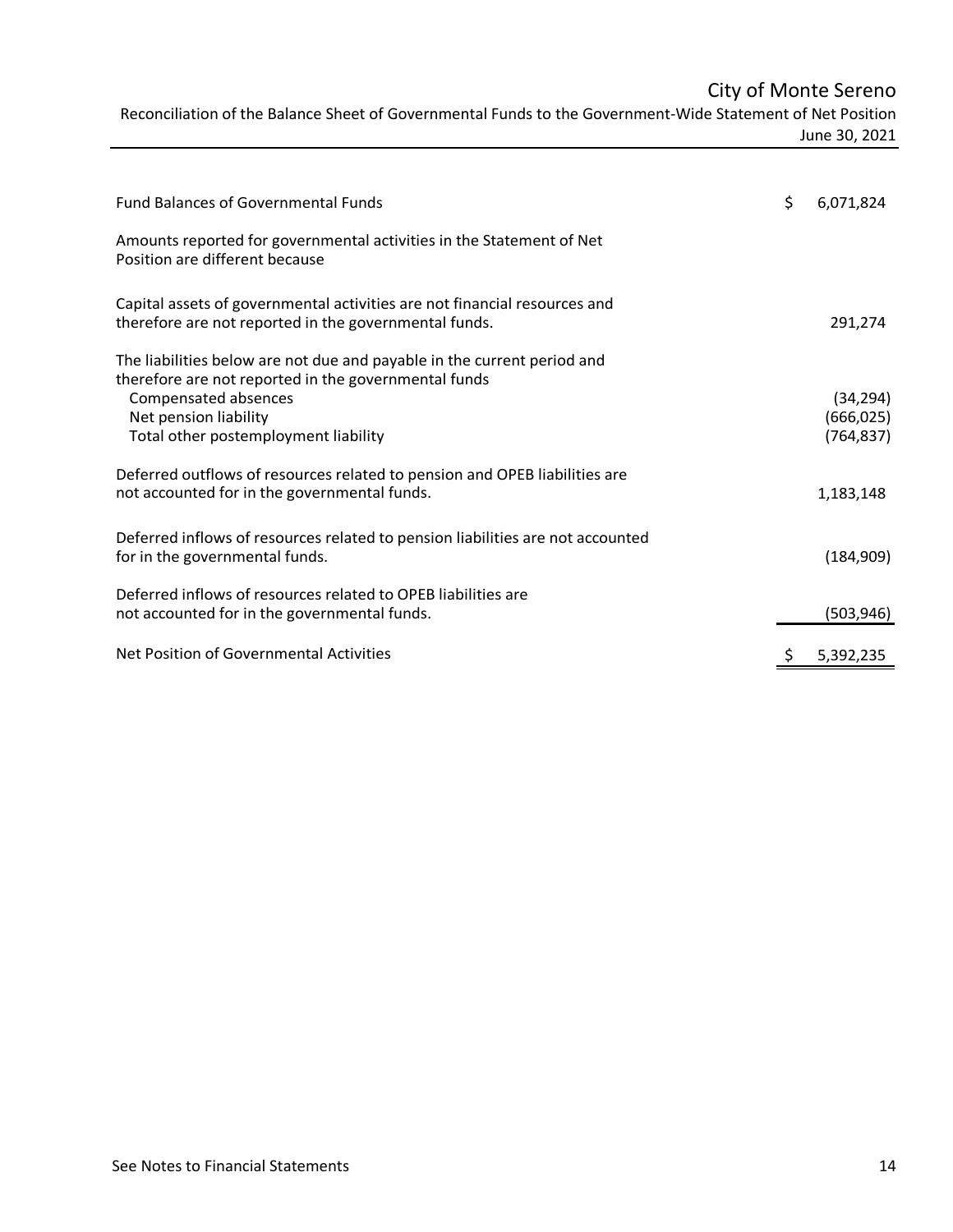Statement of Revenues, Expenditures and Changes in Fund Balances Year Ended June 30, 2021

<span id="page-16-0"></span>

|                                                | General         | Law<br>Enforcement<br>Fund | Gas<br>Tax<br>Fund | Total<br>Nonmajor<br>Funds |    | Totals<br>Governmental<br>Funds |
|------------------------------------------------|-----------------|----------------------------|--------------------|----------------------------|----|---------------------------------|
| Revenues                                       |                 |                            |                    |                            |    |                                 |
| Property and special assessment taxes          | \$<br>2,201,139 | \$<br>183,248              | \$                 | \$<br>2,309                | Ś. | 2,386,696                       |
| Sales tax<br>Gas tax                           | 22,366          |                            | 143,333            |                            |    | 22,366<br>143,333               |
| Franchise fee                                  | 351,638         |                            |                    |                            |    | 351,638                         |
| Real property transfer tax                     | 150,065         |                            |                    |                            |    | 150,065                         |
| Licenses and permits                           | 1,022,364       |                            |                    |                            |    | 1,022,364                       |
| Fines and penalties                            | 3,018           |                            |                    |                            |    | 3,018                           |
| Investment earnings                            | 8,469           |                            | 718                |                            |    | 9,187                           |
| Intergovernmental \ other agencies             | 57,060          | 156,727                    |                    |                            |    | 213,787                         |
| Other revenue                                  | 491,340         |                            |                    | 51,280                     |    | 542,620                         |
| Total revenues                                 | 4,307,459       | 339,975                    | 144,051            | 53,589                     |    | 4,845,074                       |
| Expenditures                                   |                 |                            |                    |                            |    |                                 |
| Current                                        |                 |                            |                    |                            |    |                                 |
| General government                             | 3,081,434       |                            | 2,700              |                            |    | 3,084,134                       |
| Public safety                                  | 25,621          | 1,195,235                  |                    |                            |    | 1,220,856                       |
| Public works                                   | 22,751          |                            | 641,186            | 11,735                     |    | 675,672                         |
| Community development                          | 43,287          |                            |                    |                            |    | 43,287                          |
| Capital outlay                                 |                 |                            |                    | 5,406                      |    | 5,406                           |
| <b>Total expenditures</b>                      | 3,173,093       | 1,195,235                  | 643,886            | 17,141                     |    | 5,029,355                       |
| Excess (Deficiency) of Revenues Over           |                 |                            |                    |                            |    |                                 |
| (Under) Expenditures                           | 1,134,366       | (855, 260)                 | (499, 835)         | 36,448                     |    | (184, 281)                      |
| Other Financing Sources (Uses)<br>Transfers in |                 | 855,260                    | 133,380            | 11,790                     |    | 1,000,430                       |
| Transfers out                                  | (1,000,430)     |                            |                    |                            |    | (1,000,430)                     |
| Total other financing sources (uses)           | (1,000,430)     | 855,260                    | 133,380            | 11,790                     |    |                                 |
| Net Change in Fund Balances                    | 133,936         |                            | (366, 455)         | 48,238                     |    | (184, 281)                      |
| Fund Balances, Beginning of Year               | 5,610,569       |                            | 592,414            | 53,122                     |    | 6,256,105                       |
| Fund Balances, End of Year                     | \$<br>5,744,505 | \$                         | \$<br>225,959      | \$<br>101,360              | \$ | 6,071,824                       |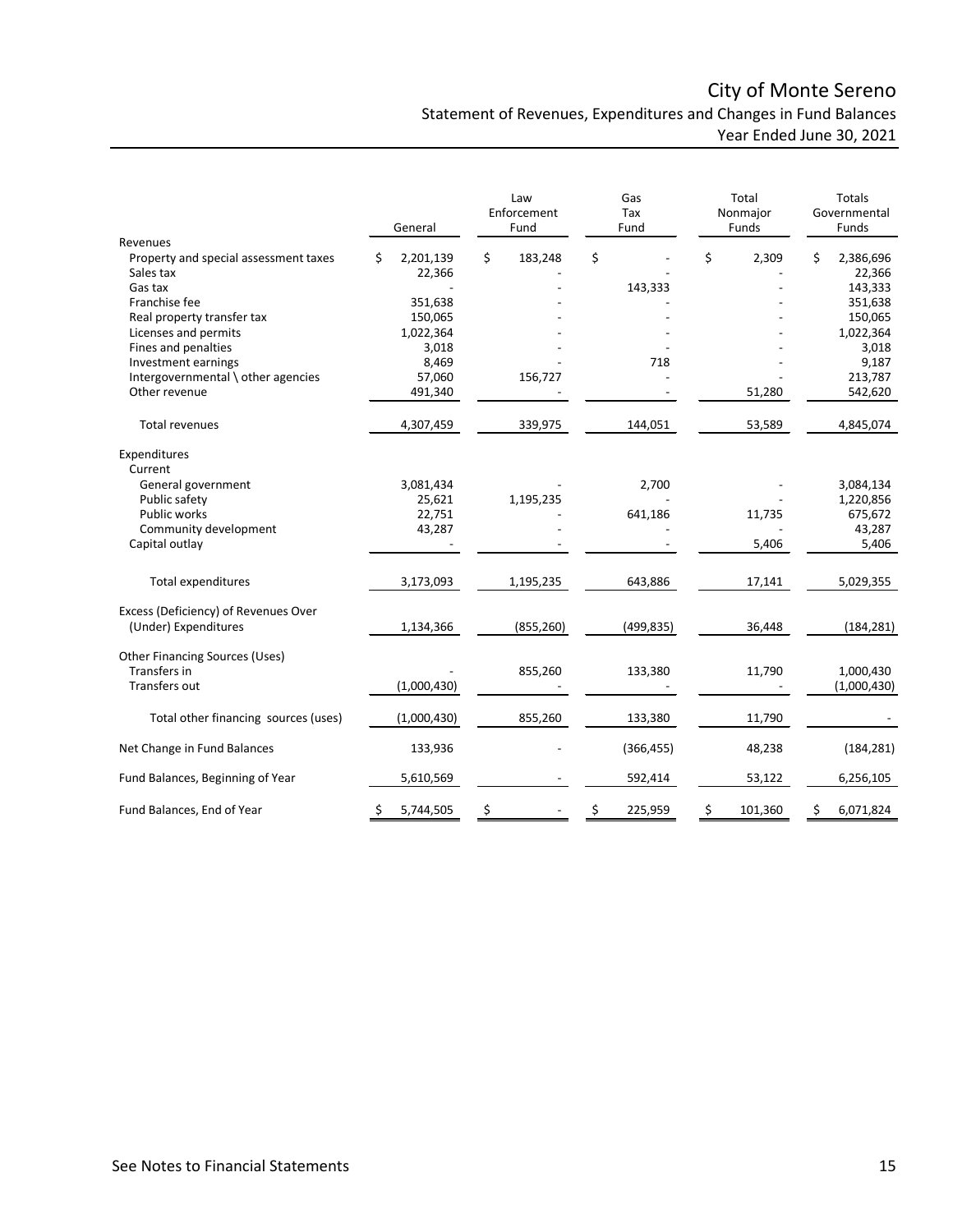<span id="page-17-0"></span>City of Monte Sereno Reconciliation of the Statement of Revenues, Expenditures and Changes in Fund Balances of Governmental Funds to the Statement of Activities Year Ended June 30, 2021

| Net Change in Fund Balances - Total Governmental Funds                                                                                                                                                                                                                                                                                                                      | \$<br>(184, 281)                   |
|-----------------------------------------------------------------------------------------------------------------------------------------------------------------------------------------------------------------------------------------------------------------------------------------------------------------------------------------------------------------------------|------------------------------------|
| Amounts reported for governmental activities in the Statement of Activities differ from the<br>amounts reported in the Statement of Revenues, Expenditures, and Changes in Fund Balances<br>because                                                                                                                                                                         |                                    |
| Governmental funds report capital assets as expenditures, but in the Statement of Activities<br>the cost of the assets are allocated over their estimated useful lives as depreciation expense<br>or allocated to the appropriate functional expense when the cost is below the capitalization<br>threshold. This activity is reconciled as follows<br>Depreciation expense | (14,025)                           |
| Some expenses reported in the Statement of Activities do not require the use of current<br>financial resources and therefore are not reported as expenditures in governmental funds.<br>This activity is reconciled as follows<br>Compensated absences<br><b>OPEB</b> liabilities<br>Pension expense                                                                        | (16, 542)<br>(106, 609)<br>585,304 |
| Change in Net Position of Governmental Activities                                                                                                                                                                                                                                                                                                                           | 263,847                            |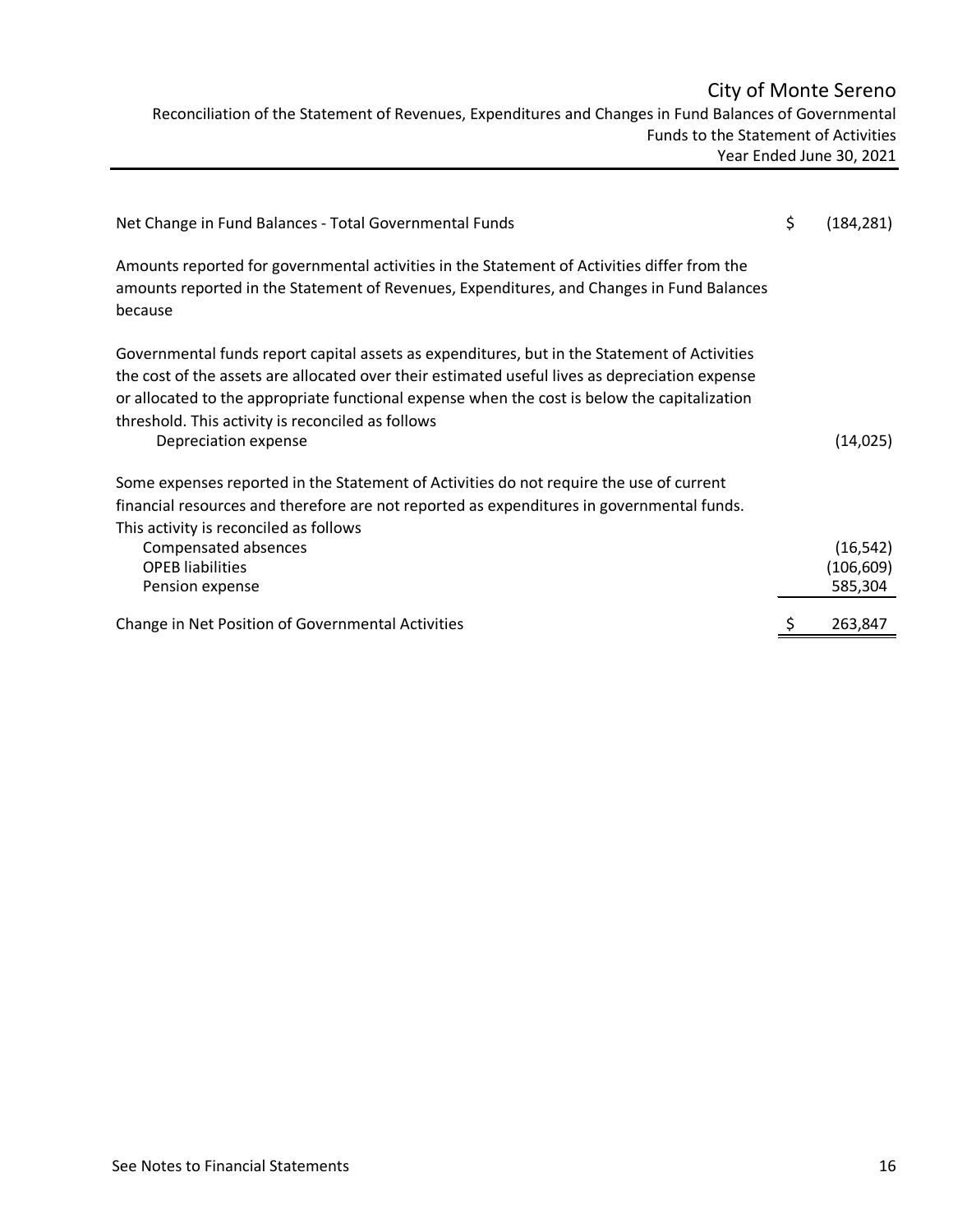## <span id="page-18-0"></span>**Note 1 - General**

The City of Monte Sereno (the City) was incorporated in 1957, under the provisions of the State of California. The City operates under a Council-Manager form of government and provides the following services: streets, public improvement, planning and zoning, and general administration.

## **Note 2 - Summary of Significant Accounting Policies**

The accounting policies of the City conform to accounting principles generally accepted in the United States of America as applicable to governments. The Governmental Accounting Standards Board (GASB) is the accepted standard setting body for governmental accounting and financial reporting principles.

#### **Reporting Entity**

A reporting entity is comprised of the primary government, component units, and other organizations that are included to ensure the financial statements are not misleading. The primary government of the City consists of all funds, departments, boards, and agencies that are not legally separate from the City.

#### **Basis of Presentation**

#### **Government–Wide Financial Statements**

While separate government-wide and fund financial statements are presented, they are interrelated. The governmental activities column incorporates data from governmental funds. As a general rule, the effect of interfund activity has been eliminated from the government-wide financial statements.

#### **Fund Financial Statements**

The fund financial statements provide information about the City's funds. The emphasis of fund financial statements is on major governmental funds, each displayed in a separate column. All remaining governmental funds are aggregated and reported as nonmajor funds. Major individual governmental funds are reported as separate columns in the fund financial statements.

The City reports the following major governmental funds:

The General Fund is the City's primary operating fund. It accounts for all financial resources of the general government, except those accounted for in another fund.

The Law Enforcement Special Revenue Fund accounts for all financial activity related to the City's Law Enforcement Services. The fund's major source of revenue is a special assessment tax.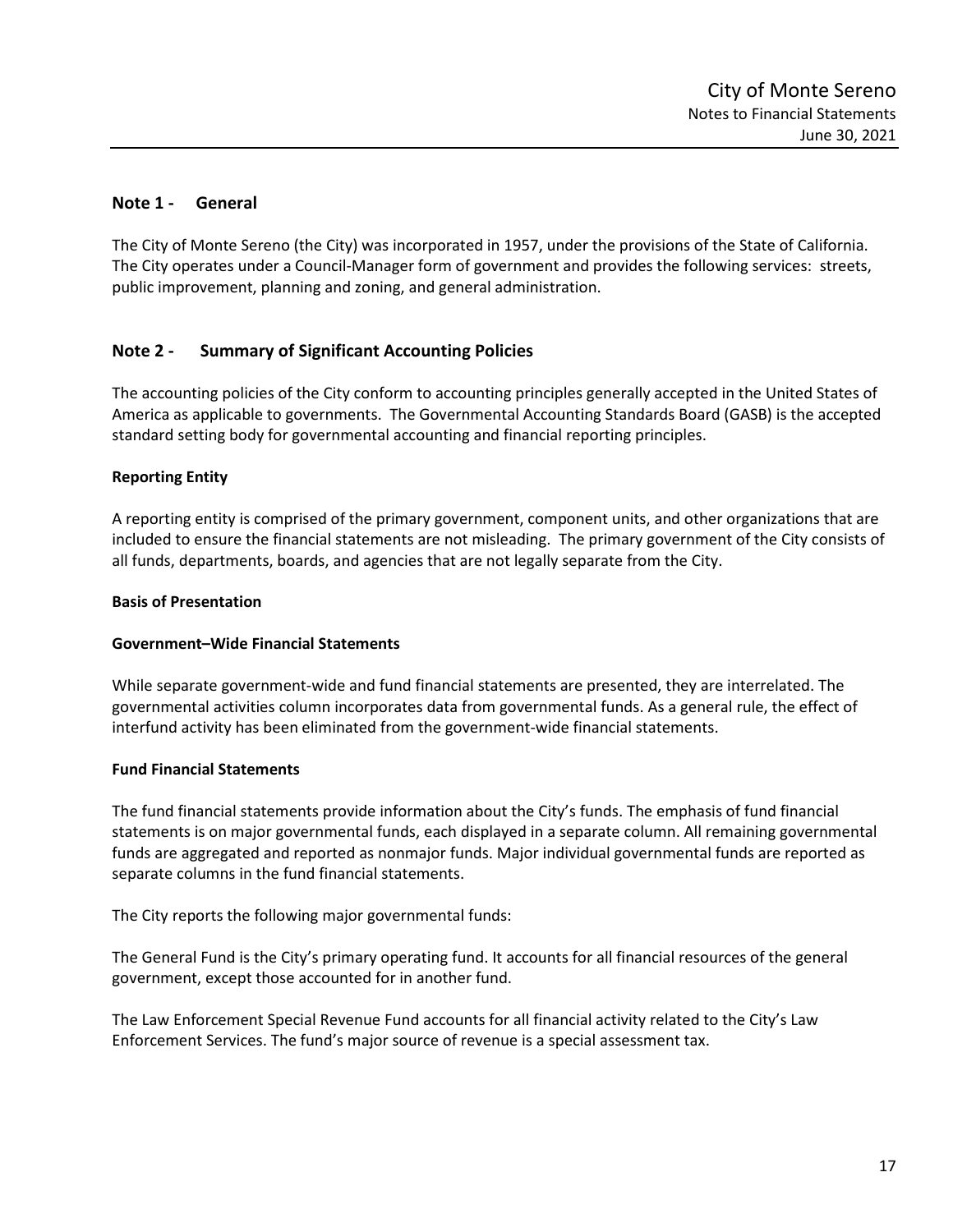The Gas Tax Special Revenue Fund accounts for tax rate per gallon levied by the State of California on all gasoline purchases are allocated to cities throughout the State. These funds are restricted to expenditure for transit and street-related purposes.

During the course of operations the City has activity between funds for various purposes. Any residual balances outstanding at year end are reported as due from/to other funds and advances to/from other funds. While these balances are reported in fund financial statements, certain eliminations are made in the preparation of the government-wide financial statements. Balances between the funds included in governmental activities (i.e., the governmental funds) are eliminated so that only the net amount is included as internal balances in the governmental activities column.

Further, certain activity occurs during the year involving transfers of resources between funds. In fund financial statements these amounts are reported at gross amounts as transfers in/out. While reported in fund financial statements, certain eliminations are made in the preparation of the government-wide financial statements. Transfers between the funds included in governmental activities are eliminated so that only the net amount is included as transfers in the governmental activities column.

#### **Measurement Focus and Basis of Accounting**

The accounting and financial reporting treatment is determined by the applicable measurement focus and basis of accounting. Measurement focus indicates the type of resources being measured such as current financial resources or economic resources. The basis of accounting indicates the timing of transactions or events for recognition in the financial statements.

The government-wide financial statements are reported using the economic resources measurement focus and the accrual basis of accounting. Revenues are recorded when earned and expenses are recorded when a liability is incurred, regardless of the timing of related cash flows. Property taxes are recognized as revenues in the year for which they are levied. Grants and similar items are recognized as revenue as soon as all eligibility requirements imposed by the provider have been met.

The governmental fund financial statements are reported using the current financial resources measurement focus and the modified accrual basis of accounting. Revenues are recognized as soon as they are both measurable and available. Revenues are considered to be available when they are collectible within the current period or soon enough thereafter to pay liabilities of the current period. For this purpose, the City considers revenues to be available generally if they are collected within 60 days of the end of the current fiscal period. Expenditures generally are recorded when a liability is incurred, as under accrual accounting. However expenditures related to compensated absences, and claims and judgments, are recorded only when payment is due. General capital asset acquisitions are reported as expenditures in governmental funds. Issuance of longterm debt and acquisitions under capital leases are reported as other financing sources.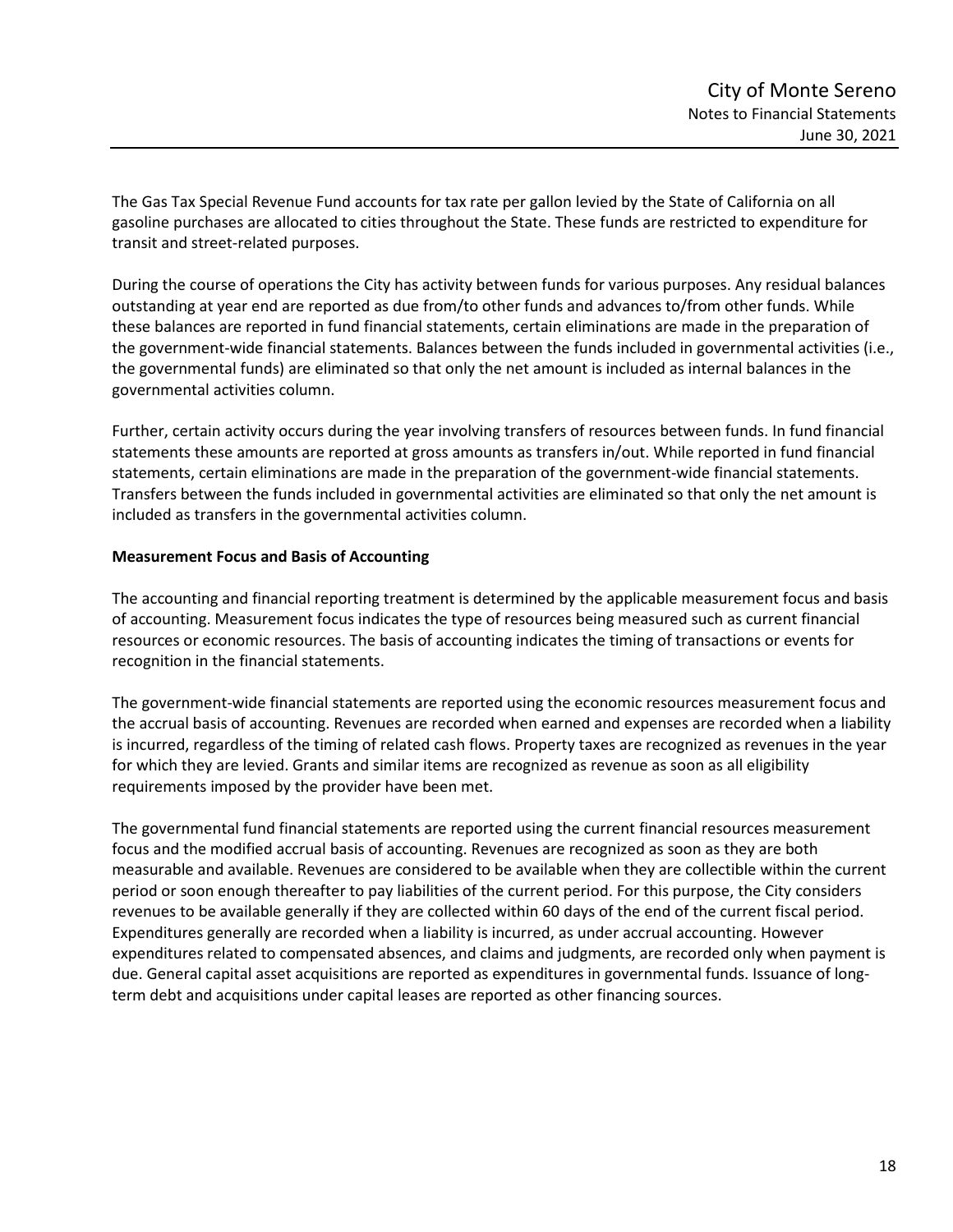Property taxes, sales taxes, transient occupancy taxes, utility user taxes, property transfer taxes, charges for services and interest associated with the current fiscal period are all considered to be susceptible to accrual and so have been recognized as revenues of the current fiscal period. Fines, licenses, use of property, and permit revenues are not susceptible to accrual because they generally are not measurable until received in cash. Entitlements are recorded as revenues when all eligibility requirements are met, including any time requirements, and the amount is received during the period or within the availability period for this revenue source (within 60 days of year-end). Expenditure-driven grants are recognized as revenue when the qualifying expenditures have been incurred and all other eligibility requirements have been met, and the amount is received during the period or within the availability period for this revenue source (within 60 days of year-end). All other revenue items are considered to be measurable and available only when cash is received by the City.

## **Capital Assets**

Capital assets, which include property, plant and equipment, are stated at cost. Donated assets are recorded at their estimated acquisition value at the date of donation. The City defines capital assets as assets with an initial cost of more than \$1,000 and an estimated useful life greater than one year. Additions, improvements, and other capital outlays that significantly extend the useful life of an asset are capitalized. Other costs incurred for repairs and maintenance are expensed as incurred. Depreciation on all assets is provided on the straight-line basis over the following estimated useful lives:

| <b>Buildings</b>                   | 50 Years   |
|------------------------------------|------------|
| <b>Vehicles</b>                    | 4-10 Years |
| Furniture, fixtures, and equipment | 5-50 Years |

#### **Deferred Inflows/Outflows of Resources**

In addition to assets, the statement of net position will report a separate section for deferred outflows of resources. This separate financial statement element, deferred outflows of resources, represents a consumption of net position that applies to a future period(s) and so will not be recognized as an outflow of resources (expense) until then. In addition to liabilities, the statement of net position or balance sheet will report a separate section for deferred inflows of resources. This separate financial statement element, deferred inflows of resources, represents an acquisition of net position or fund balance that applies to a future period(s) and so will not be recognized as an inflow of resources (revenue) until that time.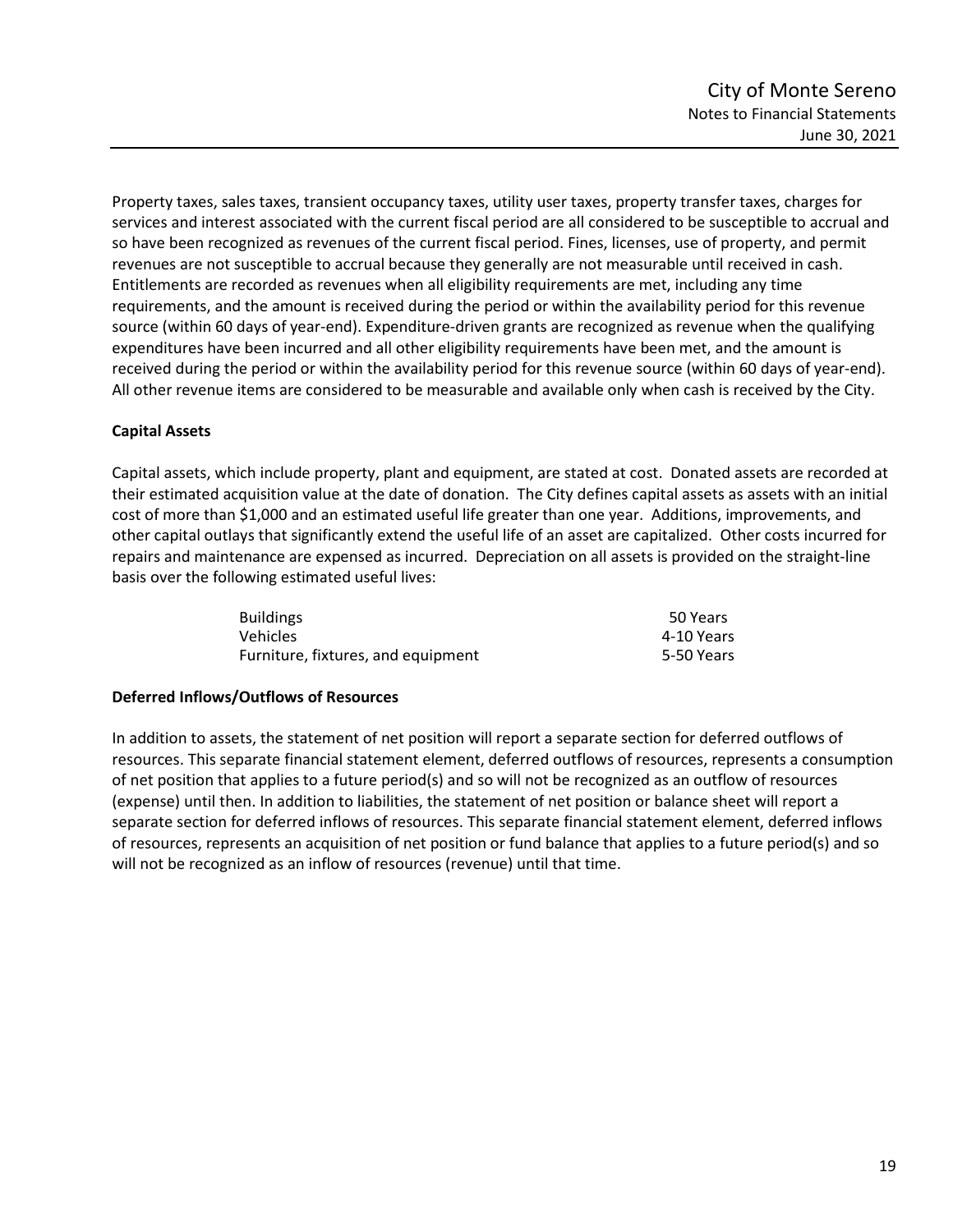#### **Interfund Transactions**

With City Manager approval, resources may be transferred from one City fund to another. Transfers (1) are used to move revenues from the fund that statute or budget requires collecting them to the fund that statute or budget requires to expend them, and (2) use unrestricted revenues collected in the General Fund to finance various programs accounted for in other funds in accordance with budgetary authorizations.

#### **Property Taxes**

The County of Santa Clara assesses all properties; and it bills, collects, and distributes property taxes and special assessments as follows:

|                  | Secured/Unsecured                |
|------------------|----------------------------------|
| Lien dates       | January 1                        |
| Levy dates       | July 1                           |
| Due dates        | 50% on November 1 and February 1 |
| Delinquent as of | December 10 and April 10         |

The term "unsecured" refers to taxes on personal property other than real estate, land and buildings. These taxes are secured by liens on the property being taxed. Property tax revenue is recognized in accordance with applicable GASB pronouncements, that is in the fiscal year for which the taxes have been levied, provided they become available. Available means (a) due, or (b) past due and receivable within the current period and collected within the current period or expected to be collected soon enough thereafter (not to exceed 60 days) to be used to pay liabilities in the current period. The County of Santa Clara remits the entire amount of the tax levy to the City (net of County administrative fees), and handles all delinquencies, retaining any interest and penalties.

#### **Compensated Absences**

Compensated absences include vacation pay. The City recognizes the liability for its compensated absences at year-end.

#### **Use of Estimates**

The preparation of financial statements in conformity with accounting principles generally accepted in the United States of America requires management to make estimates and assumptions that affect certain reported amounts and disclosures. Accordingly, actual results could differ from those estimates.

#### **Cash and Cash Equivalents**

For financial statement reporting purposes, the City considers cash and cash equivalents as short-term highly liquid investments that are both readily convertible to known amounts of cash and so near their maturity that they present insignificant risk of changes in value because of changes in interest rates. Because the only investment held by the funds is the Local Agency Investment Fund (LAIF), which meets the definition of a cash equivalent, the entire pooled balance is reported as "cash and investments."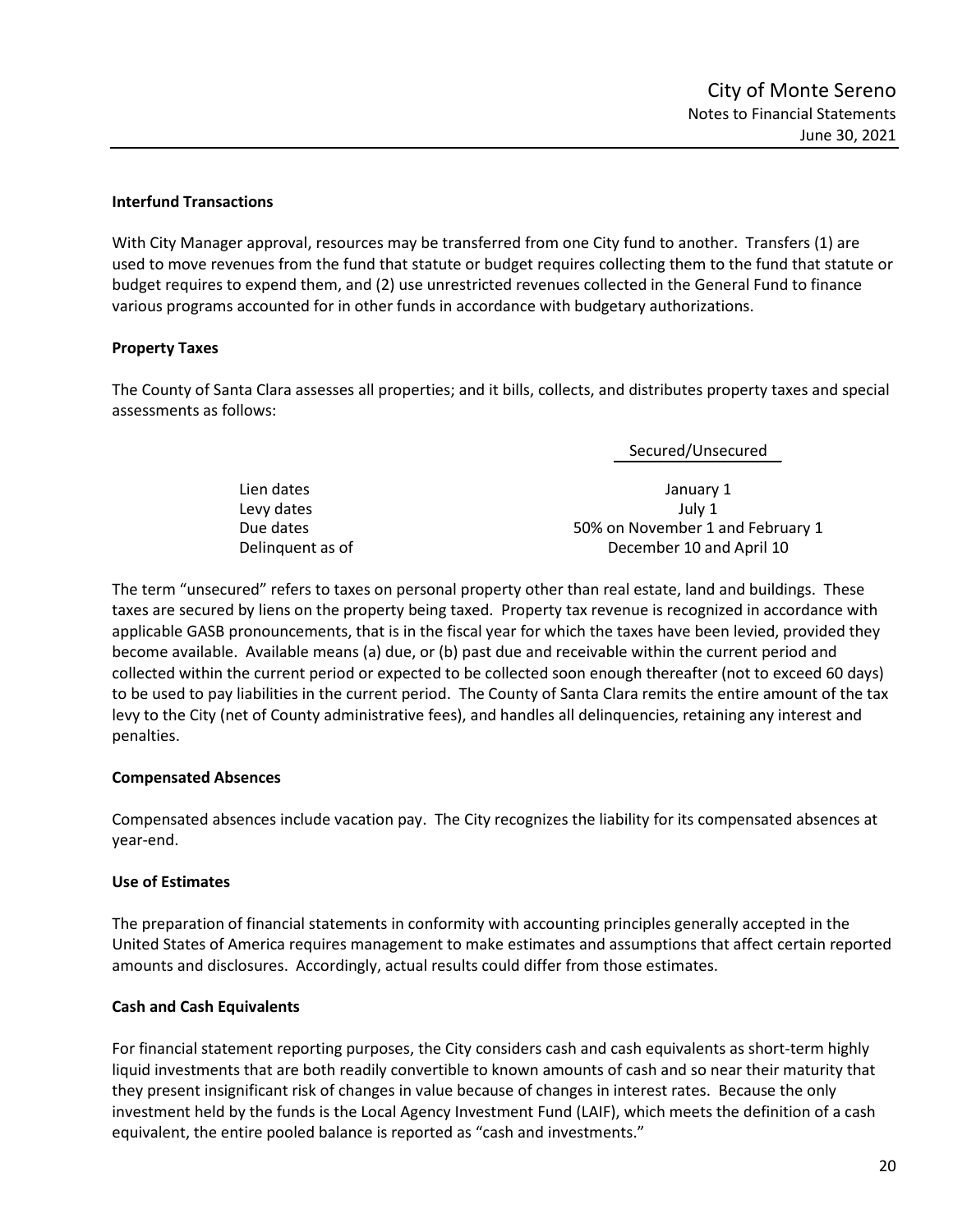#### **Fund Balance Classification**

The governmental fund financial statements present fund balances based on classifications that comprise a hierarchy that is based primarily on the extent to which the City is bound to honor constraints on the specific purposes for which amounts in the respective governmental funds can be spent. The classifications used in the governmental fund financial statements are as follows:

Nonspendable: This classification includes amounts that cannot be spent because they are either (a) not in spendable form or (b) are legally or contractually required to be maintained intact. The City did not have any nonspendable resources as of June 30, 2021.

Restricted: This classification includes amounts for which constraints have been placed on the use of the resources either (a) externally imposed by creditors (such as through a debt covenant), grantors, contributors, or laws or regulations of other governments, or (b) imposed by law through constitutional provisions or enabling legislation. The City has classified traffic safety fines and grants as being restricted because their use is restricted by the terms of the grant and state statute for traffic safety expenditures. Gas taxes are restricted by state statute for use on road and street repair and maintenance projects. Loma Serena Street Lighting District and Rose Andrews Street Lighting District funds are classified as restricted because the use of these funds are restricted for operations and maintenance of the respective light districts, as imposed by the municipal code. Finally, storm drainage has been classified as restricted because these funds are collected from developers and set aside for capacity purposes, as mandated by state statute.

Committed: This classification includes amounts that can be used only for specific purposes pursuant to constraints imposed by formal action of the City Council. These amounts cannot be used for any other purpose unless the City Council removes or changes the specified use by taking the same type of action (ordinance or resolution) that was employed when the funds were initially committed. This classification also includes contractual obligations to the extent that existing resources have been specifically committed for use in satisfying those contractual requirements. The City did not have any committed resources as of June 30, 2021.

Assigned: This classification includes amounts that are constrained by the City's intent to be used for a specific purpose but are neither restricted nor committed. This intent can be expressed by the City Council or the City manager, to whom this authority has been formally delegated by the City council. This classification also includes the remaining positive fund balance for all governmental funds except for the General Fund.

Unassigned: This classification includes the residual fund balance for the General Fund. The Unassigned classification may also include negative residual fund balance of any other governmental fund that cannot be eliminated by offsetting of Assigned fund balance amounts. However, the City did not have any negative residual fund balances in any other governmental funds.

#### **Use of Restricted Resources**

The City would typically use restricted fund balances first, followed by committed resources, and then assigned resources, as appropriate opportunities arise, but reserves the right to selectively spend unassigned resources first to defer the use of these other classified funds.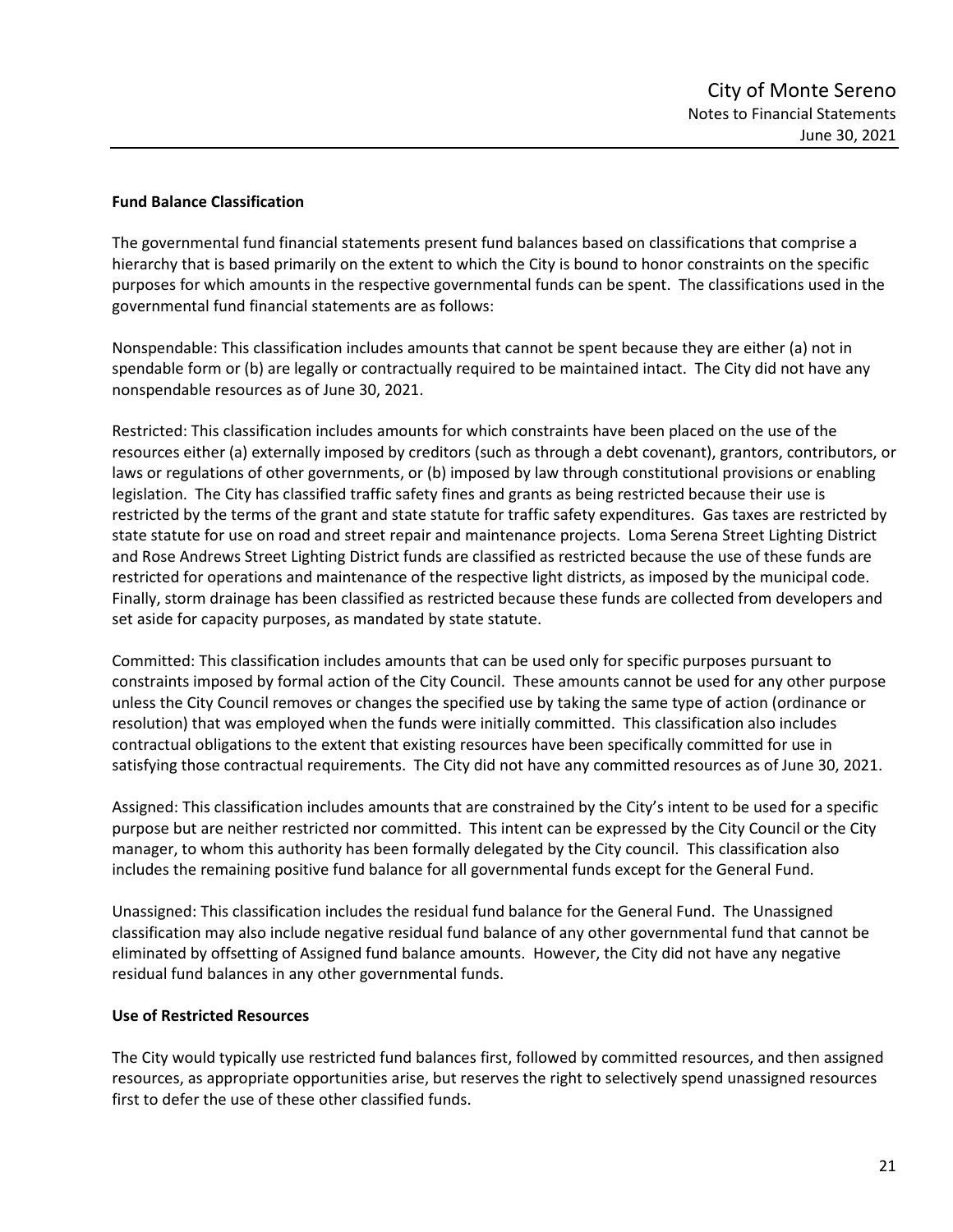#### **Fair Value Measurements**

Fair value is defined as the price that would be received to sell an asset or paid to transfer a liability in an orderly transaction between market participants at the measurement date. The City categorizes its fair value measurements within the fair value hierarchy established by GAAP. The fair value hierarchy categorizes the inputs to valuation techniques used to measure fair value into three levels based on the extent to which inputs used in measuring fair value are observable in the market.

- Level 1 inputs are quoted prices (unadjusted) in active markets for identical assets or liabilities.
- Level 2 inputs are inputs other than quoted prices included within level 1 that are observable for an asset or liability, either directly or indirectly.
- Level 3 inputs are unobservable inputs for an asset or liability.

If the fair value of an asset or liability is measured using inputs from more than one level of the fair value hierarchy, the measurement is considered to be based on the lowest priority level input that is significant to the entire measurement.

## **Note 3 - Cash and Investments**

The City's dependence on property tax receipts requires it to maintain significant cash reserves to finance operations during certain portions of the year. The City pools cash from all sources so that it can safely invest at maximum yields, while individual funds can make expenditures at any time. All investments are carried at fair value.

#### **Summary of Deposits and Investments**

Cash and cash equivalents as of June 30, 2021, consist of the following:

| Cash on hand<br>Cash with financial institutions<br>Investments | 120<br>426,336<br>5,768,570 |
|-----------------------------------------------------------------|-----------------------------|
| Total deposits and investments                                  | 6,195,026                   |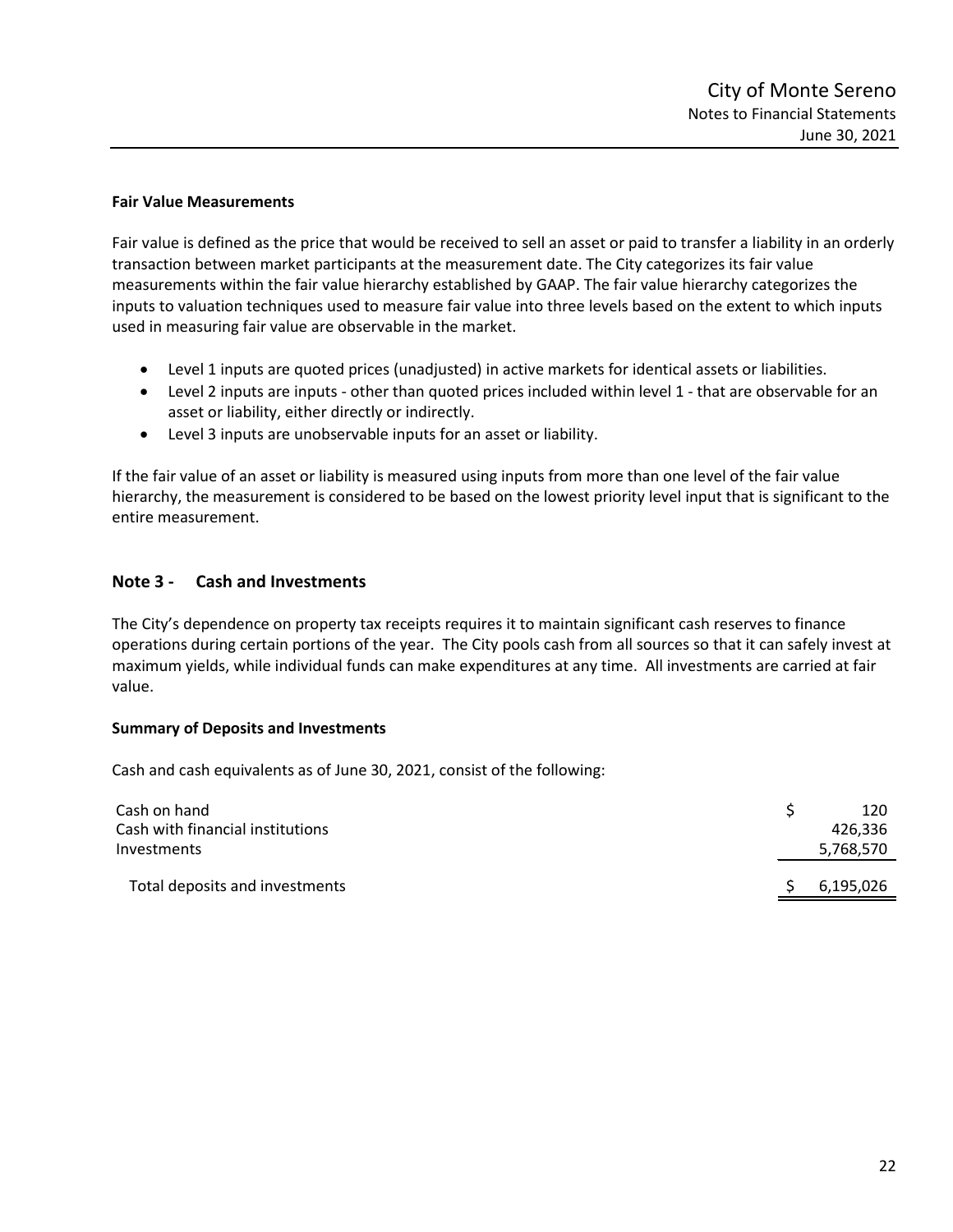#### **Policies and Practices**

The City is authorized under California Government Code and the City's investment policy to make direct investments in U.S. Treasury instruments and securities of the U.S. Government, the Local Agency Investment Fund (LAIF), and federally insured deposits in commercial banks and savings and loan associations in the local area.

The City's investments were in compliance with the above provisions as of and for the year ended June 30, 2021.

## **General Authorizations**

The table below identifies the investment types that are authorized for the City by the California Government Code. Limitations as they relate to interest rate risk and concentration of credit risk are indicated in the schedules below:

| Authorized Investment Type          | Maximum   | Maximum      | Maximum       |
|-------------------------------------|-----------|--------------|---------------|
|                                     | Remaining | Percentage   | Investment    |
|                                     | Maturity  | of Portfolio | In One Issuer |
| U.S. Treasury Obligations           | 5 years   | None         | <b>None</b>   |
| U.S. Agency Securities              | 5 years   | None         | None          |
| Local Agency Investment Fund (LAIF) | N/A       | None         | \$65 Million  |

#### **Interest Rate Risk**

Interest rate risk is the risk that changes in market interest rates will adversely affect the fair value of an investment. Generally, the longer the maturity of an investment, the greater the sensitivity of its fair value to changes in market interest rates. The City manages its exposure to interest rate risk by purchasing only shortterm investments as necessary to provide the cash flow and liquidity needed for operations.

As of June 30, 2021, the City had the following investments. All investments are in the State's investment pool.

| Investment Type       | Fair<br>Value | Average<br>Maturity |
|-----------------------|---------------|---------------------|
| State Investment Pool | 5,768,570     | 291                 |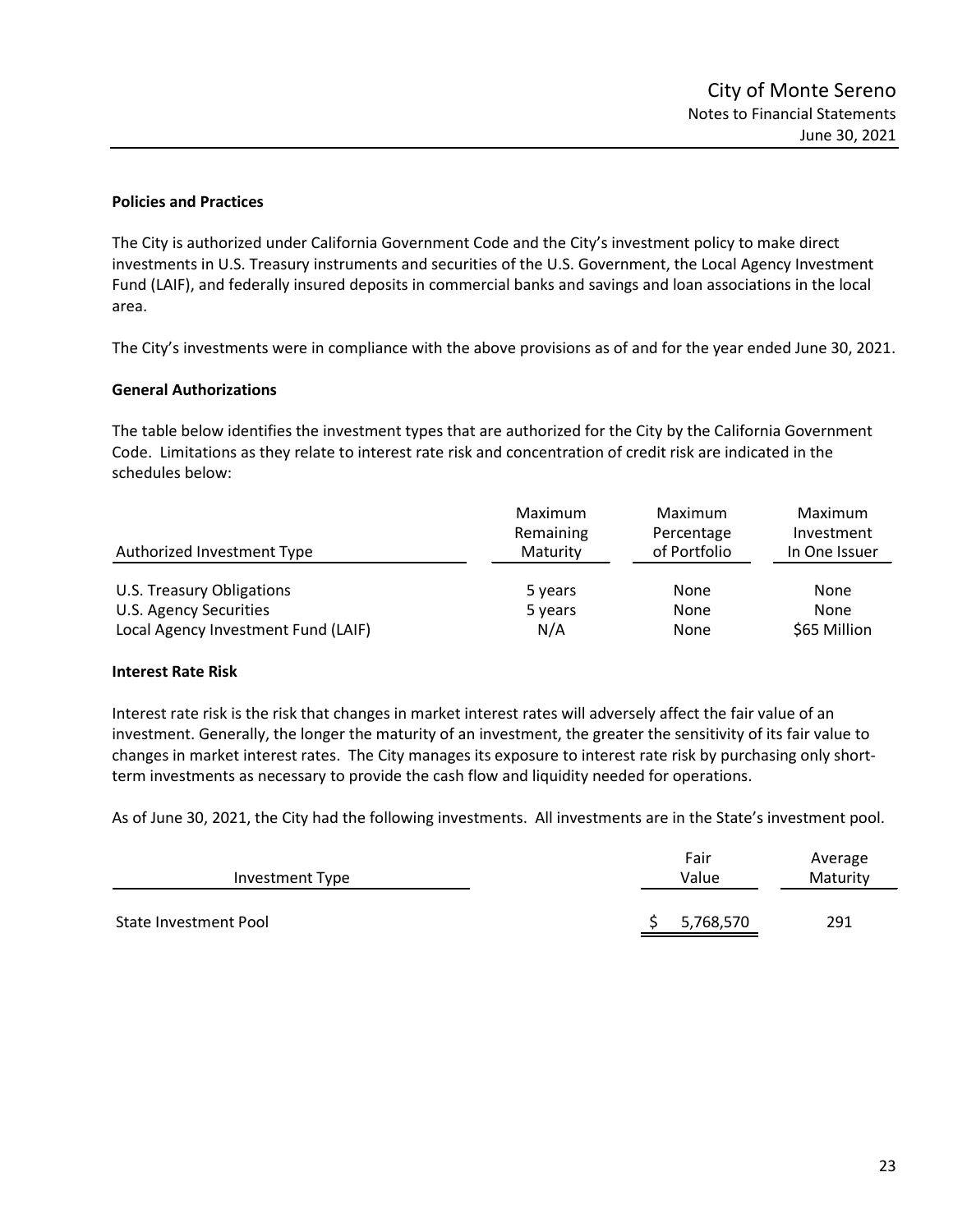#### **Concentration of Credit Risk**

The City's investment policy contains no limitations on the amount that can be invested in any one issuer beyond the amount stipulated by the California Government Code.

## **Custodial Credit Risk - Deposits**

This is the risk that, in the event of a bank failure, the City's deposits may not be returned. The City's policy, as well as the California Government Code, requires that a financial institution secure deposits made by state or local governmental units by pledging securities in an undivided collateral pool held by a depository regulated under state law (unless so waived by the governmental unit). The market value of the pledged securities in the collateral pool must equal at least 110% of the total amount deposited by the public agencies. California law also allows financial institutions to secure public deposits by pledging first trust deed mortgage notes having a value of 150% of the secured public deposits and letters of credit issued by the Federal Home Loan Bank of San Francisco having a value of 105% of the secured deposits. As of June 30, 2021, the City's bank balance of \$535,913 is either insured or collateralized with securities held by the pledging financial institution's trust department or agent, but not in the City's name.

## **Custodial Credit Risk - Investments**

This is the risk that, in the event of the failure of the counterparty, the City will not be able to recover the value of its investments or collateral securities that are in possession of an outside party. Neither the California Government Code nor the City's investment policy contains legal or policy requirements that would limit the exposure to custodial risk.

#### **Investment in the State Investment Pool**

The City is a voluntary participant in the LAIF that is regulated by California government code Section 16429 under the oversight of the Treasurer of the State of California. The fair value of the City's investment in the pool is reported in the accompanying financial statement at amounts based upon the City's pro-rata share of the fair value provided by LAIF for the entire LAIF portfolio (in relation to the amortized cost of that portfolio). The balance available for withdrawal is based on the accounting records maintained by LAIF, and is recorded on the amortized cost basis. The pool is not registered with the Securities and Exchange Commission (SEC) and is not rated.

The City recognizes the fair value measurement of its investments on a recurring basis, based on the hierarchy established by generally accepted accounting principles. The fair value hierarchy, which has three levels, is based on the valuation inputs used to measure an asset's fair value: Level 1 inputs are quoted prices in active markets for identical assets; Level 2 inputs are significant other observable inputs; Level 3 inputs are significant unobservable inputs. Investments in the Local Agency Investment Funds/State Investment Pool are not measured using the input levels above because the City's transactions are based on a stable net asset value per share. All contributions and redemptions are transacted at \$1.00 net asset value per share.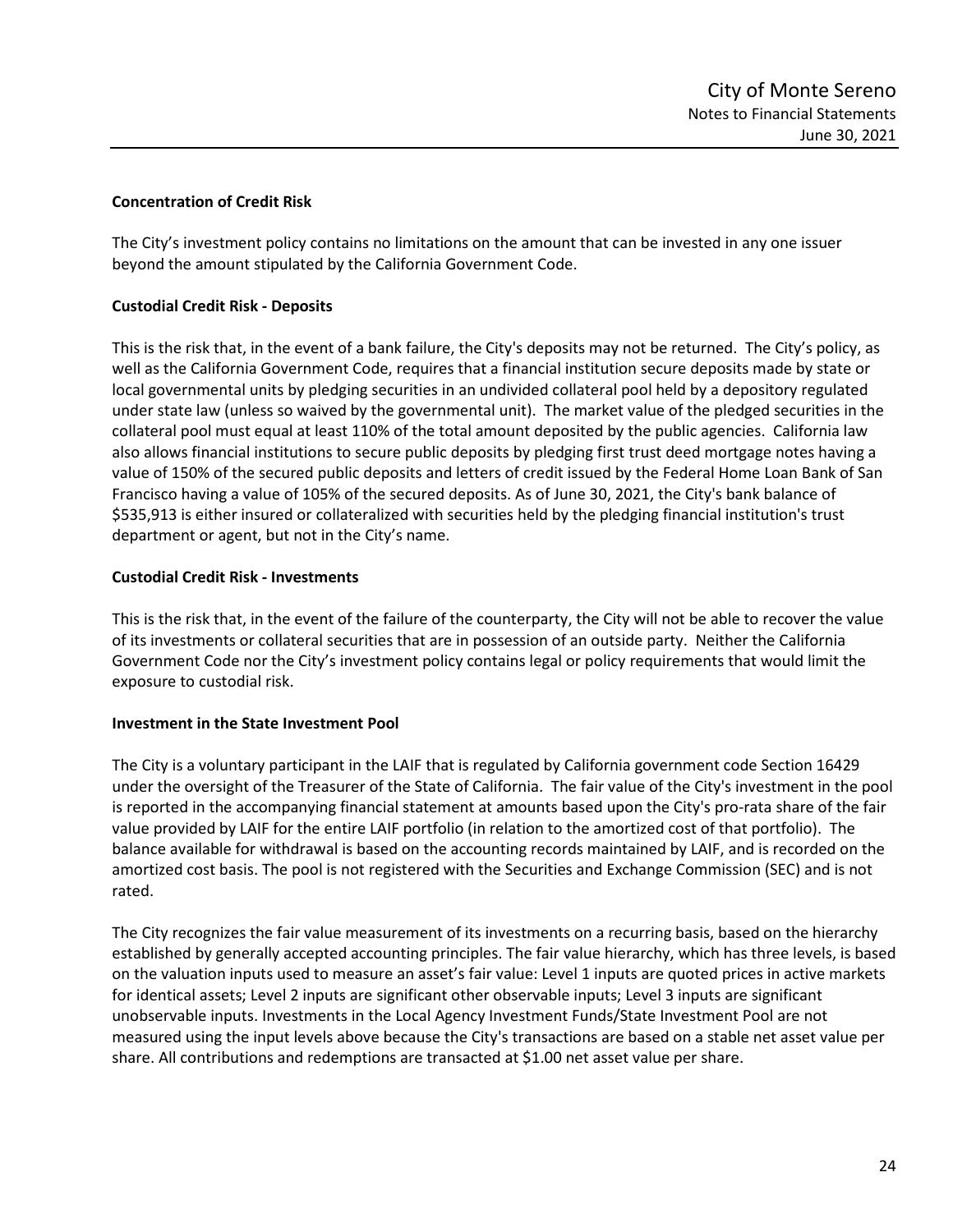## **Note 4 - Interfund Transfers**

With Council approval, resources may be transferred from one City fund to another. Transfers (1) are used to move revenues from the fund that statute or budget requires to be collected to the fund that statute or budget requires to expend them, and (2) use unrestricted revenues collected in the General Fund to finance various programs accounted for in other funds in accordance with budgetary authorizations.

|                                | Transfer In |           | <b>Transfer Out</b> |           |
|--------------------------------|-------------|-----------|---------------------|-----------|
| General Fund                   |             | -         |                     | 1,000,430 |
| Special Revenue Funds          |             |           |                     |           |
| Law enforcement fund           |             | 855,260   |                     |           |
| Gas Tax Fund                   |             | 133,380   |                     |           |
| Street Lighting-nonmajor funds |             | 11,790    |                     |           |
| Total                          |             | 1,000,430 |                     | 1,000,430 |

## **Note 5 - Capital Assets**

The City reports all capital assets, in the Government-Wide Statement of Net Position. The City reports infrastructure using the basic approach.

The following table presents the capital assets activity for the year ended June 30, 2021.

|                                                                        | Beginning<br><b>Balance</b> | Additions | Transfers/<br><b>Disposals</b> | Ending<br>Balance |
|------------------------------------------------------------------------|-----------------------------|-----------|--------------------------------|-------------------|
| <b>Governmental Activities</b><br>Capital Assets Not Being Depreciated |                             |           |                                |                   |
| Land                                                                   | 119,888                     | \$        | \$                             | 119,888           |
| Total capital assets not being depreciated                             | 119,888                     |           |                                | 119,888           |
| Capital Assets, Being Depreciated                                      |                             |           |                                |                   |
| <b>Buildings and improvements</b>                                      | 409,663                     |           |                                | 409,663           |
| Computer equipment                                                     | 46,395                      |           |                                | 46,395            |
| Office equipment                                                       | 34,622                      |           |                                | 34,622            |
| Total capital assets being depreciated                                 | 490,680                     |           |                                | 490,680           |
| Less Accumulated Depreciation For                                      |                             |           |                                |                   |
| <b>Buildings and improvements</b>                                      | 230,912                     | 8,125     |                                | 239,037           |
| Computer equipment                                                     | 43,759                      | 2,910     |                                | 46,669            |
| Office equipment                                                       | 30,598                      | 2,990     |                                | 33,588            |
| Total accumulated depreciation                                         | 305,269                     | 14,025    |                                | 319,294           |
| Total Capital Assets, Being Depreciated, Net                           | 185,411                     | (14, 025) |                                | 171,386           |
| Governmental Activities Capital Assets, Net                            | 305,299                     | (14, 025) |                                | 291,274           |

Depreciation expense was charged to the general government function.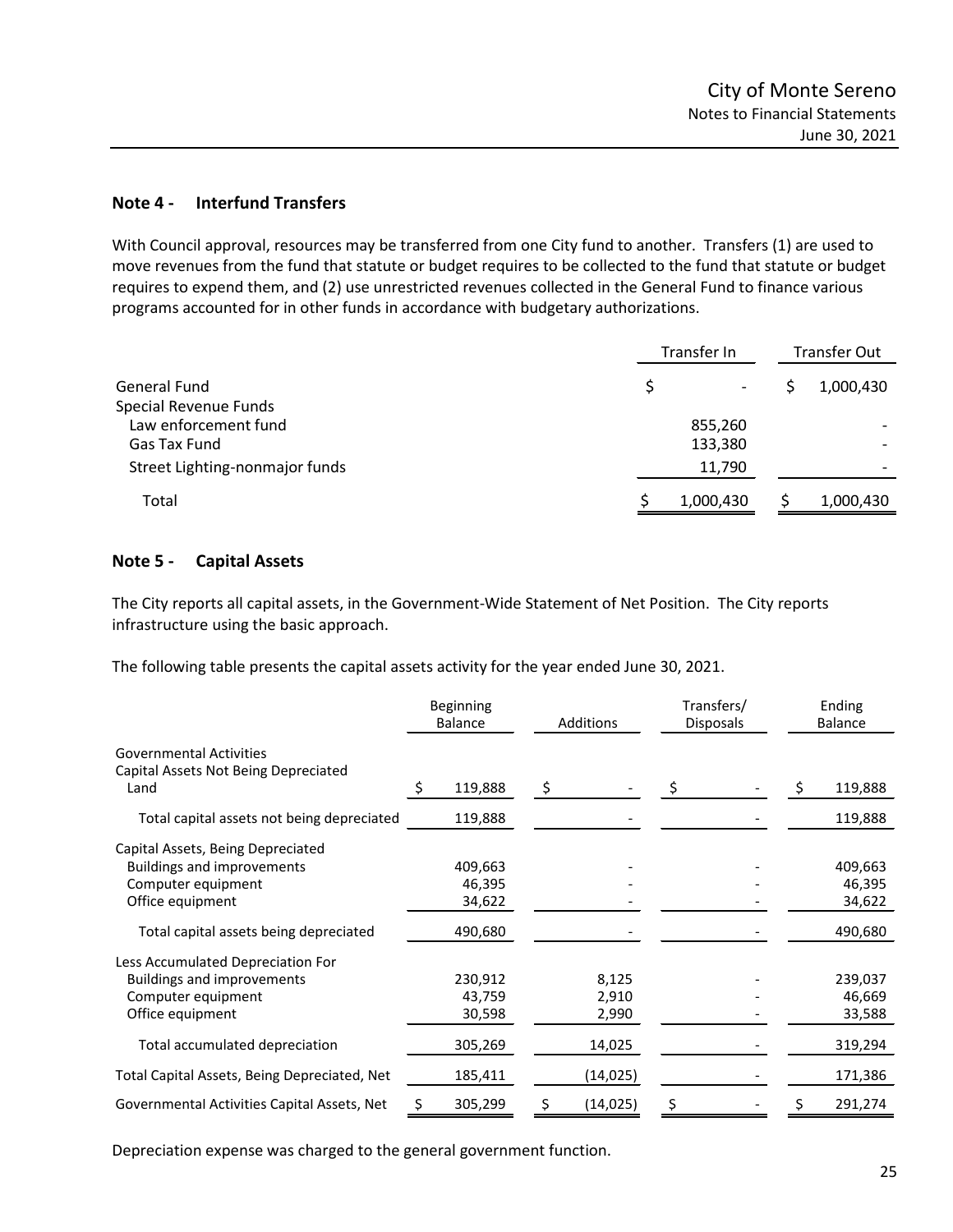## **Note 6 - Pension Plan**

#### **General Information about the Pension Plans**

Plan Description – All qualified permanent employees are eligible to participate in the City's Miscellaneous Employee Pension Plan, cost-sharing multiple employer defined benefit pension plan administered by the California Public Employees Retirement System (CalPERS), which acts as a common investment and administrative agent for its participating member employers. Benefit provisions under the Plans are established by State statute and may be amended by City resolution. CalPERS issues publicly available reports that include a full description of the pension plans regarding benefit provisions, assumptions and membership information that can be found on the CalPERS website. [www.calpers.ca.gov.](http://www.calpers.ca.gov/)

Benefits Provided – CalPERS provides service retirement and disability benefits, annual cost of living adjustments and death benefits to plan members, who must be public employees and beneficiaries. Benefits are based on years of credited service, equal to one year of full-time employment. Members with five years of total service are eligible to retire at age 50 to 52 with statutorily reduced benefits. All members are eligible for non-duty disability benefits after 10 years of service. The death benefit is one of the following: the Basic Death Benefit, the 1957 Survivor Benefit, or the Optional Settlement 2W Death Benefit. The cost-of-living adjustments for each plan are applied as specified by the California Public Employees' Retirement Law.

The Plans' provisions and benefits in effect at June 30, 2021, are summarized as follows:

|                                      | Miscellaneous            |                          |  |
|--------------------------------------|--------------------------|--------------------------|--|
| Hire date                            | Prior to January 1, 2013 | Starting January 1, 2013 |  |
| Formula                              | $2.0\%$ @ 55             | $2.0\%$ @ 62             |  |
| Benefit vesting schedule             | 5 years of service       | 5 years of service       |  |
| Benefit payments                     | Monthly for life         | Monthly for life         |  |
| Minimum retirement age               | 50                       | 52                       |  |
| Required employee contribution rates | 7.000%                   | 6.750%                   |  |
| Required employer contribution rates | 10.484%                  | 7.732%                   |  |

Contributions – Section 20814(c) of the California Public Employees' Retirement law requires that the employer contribution rates for all public employers are determined on an annual basis by the actuary and shall be effective on the July 1 following notice of a change in rate. Funding contributions for both Plans are determined annual on an actuarial basis as of June 30 by CalPERS. The actuarially determined rate is the estimated amount necessary to finance the costs of benefits earned by employees during the year, with an additional amount to finance any unfunded accrued liability. The City is required to contribute the difference between the actuarially determined rate and the contribution rates of employees.

For the year ended June 30, 2021, the contributions to the Plan were \$813,146.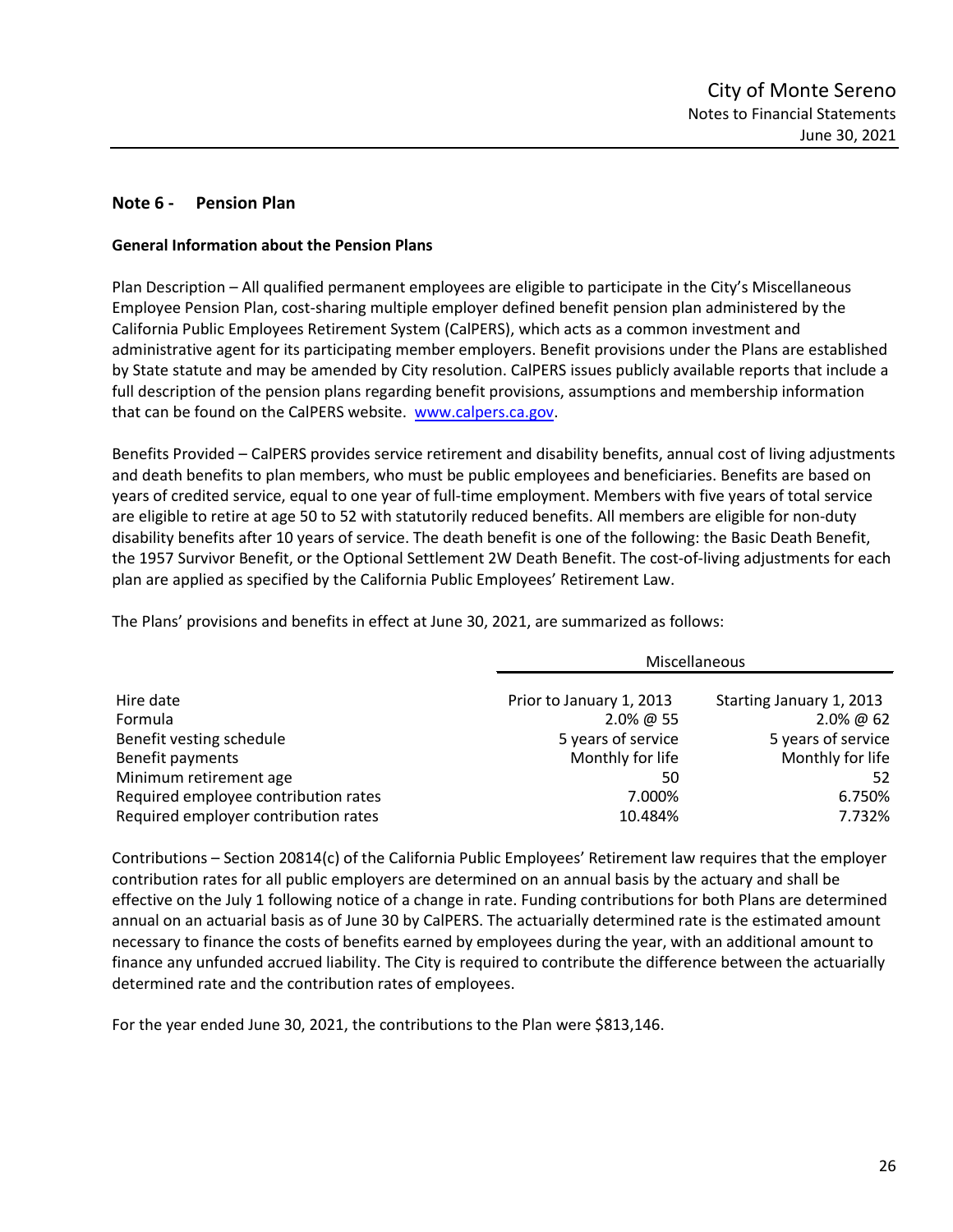#### **Pension Liabilities, Pension Expenses and Deferred Outflows/Inflows of Resources Related to Pensions**

As of June 30, 2021, the City's reported net pension liability for its proportionate share of the pension liability of the Plan is as follows:

|                                              | Miscellaneous |
|----------------------------------------------|---------------|
| Proportionate Share of Net Pension Liability | 666,025       |

The City's net pension liability for the Plan is measured as the proportionate share of the collective net pension liability. The net pension liability of the Plan is measured as of June 30, 2020 and the total pension liability for the Plan used to calculated the net pension liability was determined by an actuarial valuation as of June 30, 2019 rolled forward to June 30, 2020 using standard actuarial update procedures. The City's proportion of the collective net pension liability was based on a projection of the City's long-term share of contributions to the pension plan relative to the projected contributions of all participating employers, actuarially determined.

At June 30, 2020 measurement date, the City's proportionate share of the net pension liability was 0.01579 percent, which was a increase of 0.00258 percent from its proportion of 0.01321 percent measured as of June 30, 2019. In the current fiscal year, the City recognized pension revenue of \$572,547. At June 30, 2021, the City reported deferred outflows of resources and deferred inflows of resources related to pensions from the following sources:

|                                                          | Deferred<br><b>Outflows</b><br>of Resources | Deferred<br>Inflows<br>of Resources |
|----------------------------------------------------------|---------------------------------------------|-------------------------------------|
| Pension contributions subsequent to measurement date     | 813.146                                     | \$                                  |
| Contributions in excess of proportionate share           |                                             | (180,159)                           |
| Changes in assumptions                                   |                                             | (4,750)                             |
| Difference in expected and actual experience             | 34,322                                      |                                     |
| Adjustment due to differences in proportions             | 138,114                                     |                                     |
| Net differences between projected and actual earnings on |                                             |                                     |
| plan investments                                         | 19,785                                      |                                     |
| Total                                                    | 1,005,367                                   | (184,909)                           |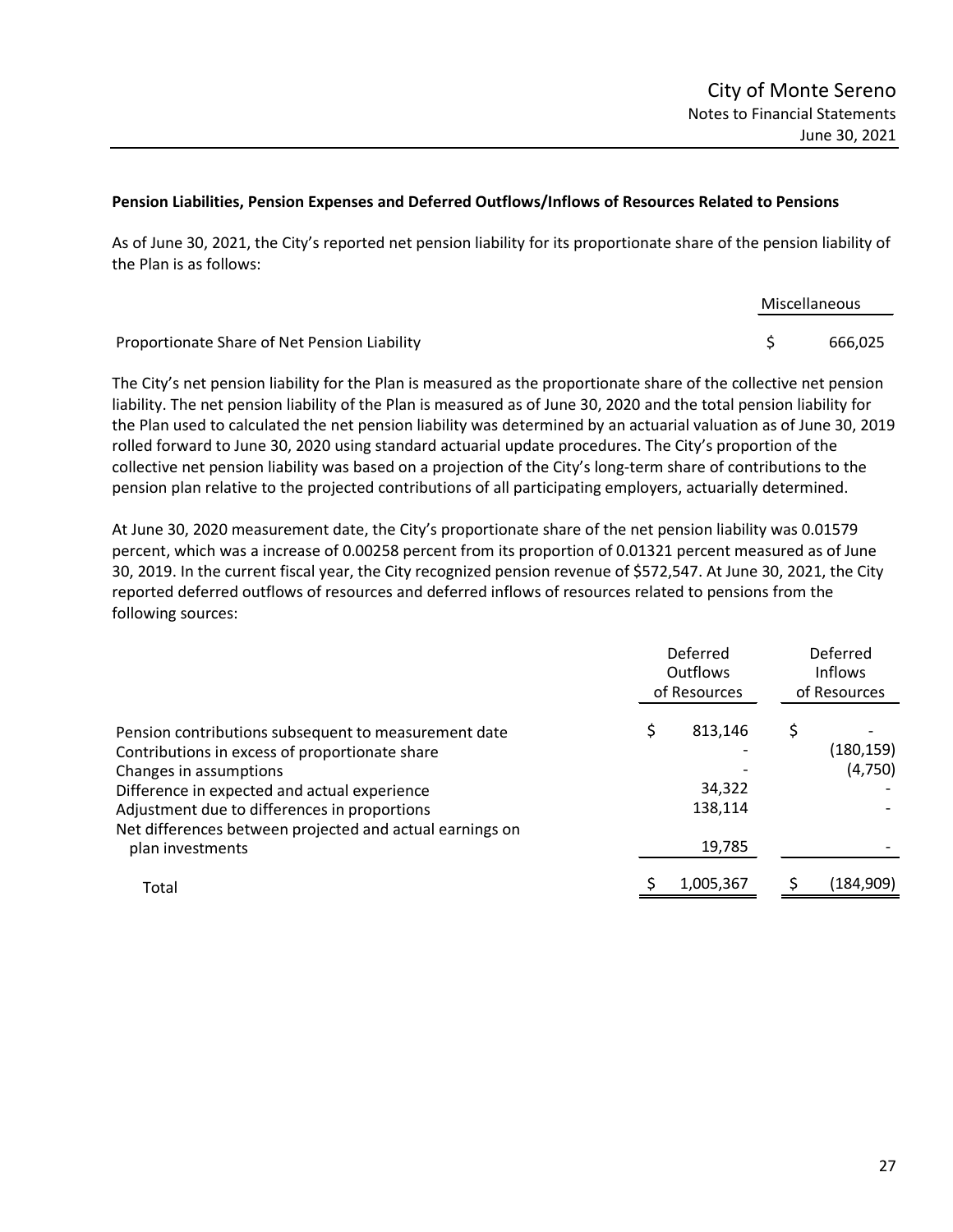The amount of \$813,146 reported as deferred outflows of resources related to contributions subsequent to the measurement date will be recognized as a reduction of the net pension liability in the year ended June 30, 2022. Other amounts reported as deferred outflows of resources and deferred inflows of resources related to pensions will be recognized as pension expense as follows:

| Year ended |          |
|------------|----------|
| 2022       | (7, 878) |
| 2023       | (757)    |
| 2024       | 6,457    |
| 2025       | 9,490    |
|            |          |
|            | 7,312    |

Actuarial Assumptions – The total pension liabilities in the June 30, 2019 actuarial valuations were determined using the following actuarial assumptions.

| June 30, 2019                                           |
|---------------------------------------------------------|
| June 30, 2020                                           |
| Entry-Age Normal Cost Method                            |
|                                                         |
| 7.15%                                                   |
| 2.50%                                                   |
| Varies by Entry Age and Service                         |
| 7.15%                                                   |
| Derived using CalPERS membership for data for all funds |
|                                                         |

(1) Net of pension plan investment expenses; includes inflation.

(2) The mortality table used for Miscellaneous and Safety Plans were developed based on CalPERS' specific data. The table includes 15 years of mortality improvements using Society of Actuaries 90 percent of scale MP 2016. For more details on this table, please refer to the CalPERS 2017 experience study report available on CalPERS website.

Discount Rate –To determine whether the municipal bond rate should be used in the calculation of a discount rate for each plan, CalPERS stress-tested plans that would most likely result in a discount rate that would be different from the actuarially assumed discount rate. Based on the testing, none of the tested plans run out of assets. Therefore, the current 7.15% discount rate is adequate and the use of the municipal bond rate calculation is not necessary. The long term expected discount rate of 7.15% will be applied to all plans in the Public Employees Retirement Fund (PERF). The stress test results are presented in a detailed report that can be obtained from the CalPERS website.

The long-term expected rate of return on pension plan investments was determined using a building-block method in which best-estimate ranges of expected future real rates of return (expected returns, net of pension plan investment expense and inflation) are developed for each major asset class.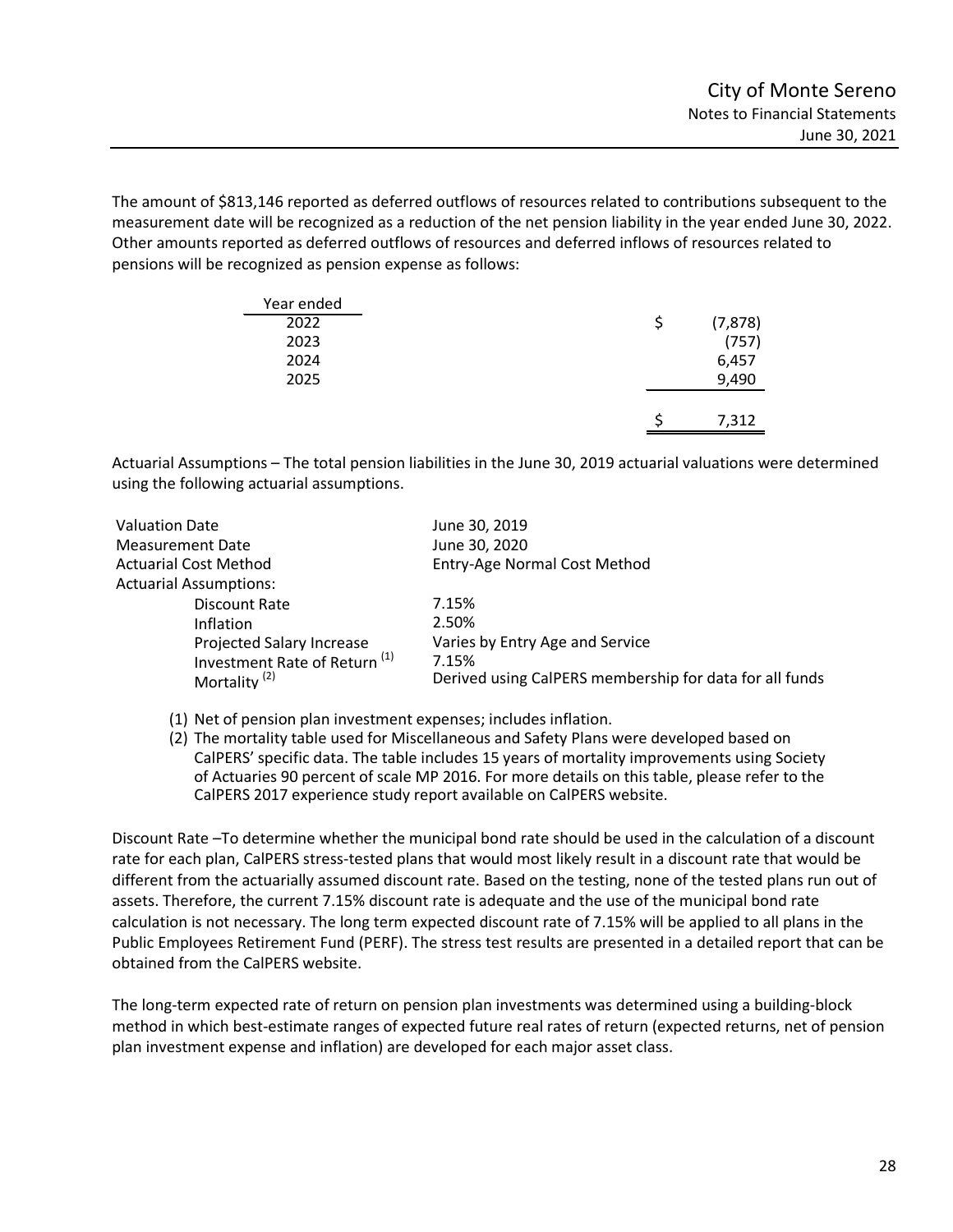In determining the long-term expected rate of return, CalPERS took into account both short-term and long-term market return expectations as well as the expected pension fund (Public Employees' Retirement Fund) cash flows. Such cash flows were developed assuming that both members and employers will make their required contributions on time and as scheduled in all future years. Using historical returns of all the funds' asset classes, expected compound (geometric) returns were calculated over the short-term (first 10 years) and the long-term (11-60 years) using a building-block approach. Using the expected nominal returns for both short-term and long-term, the present value of benefits was calculated for each fund. The expected rate of return was set by calculating the single equivalent expected return that arrived at the same present value of benefits for cash flows as the one calculated using both short-term and long-term returns. The expected rate of return was then set equivalent to the single equivalent rate calculated above and rounded down to the nearest one quarter of one percent.

The table below reflects long-term expected real rate of return by asset class. The rate of return was calculated using the capital market assumptions applied to determine the discount rate and asset allocation. These rates are net of administrative expenses:

| <b>Asset Class</b>         | <b>Target Allocation</b> | <b>Real Return</b><br><b>Years 1-20</b> | Long-Term Expected<br>Real Rate of Return |
|----------------------------|--------------------------|-----------------------------------------|-------------------------------------------|
| <b>Global Equity</b>       | 50.0%                    | 4.80%                                   | 5.98%                                     |
| <b>Global Fixed Income</b> | 28.0%                    | 1.00%                                   | 2.62%                                     |
| Inflation Sensitive        | $0.0\%$                  | 0.77%                                   | 1.81%                                     |
| <b>Private Equity</b>      | 8.0%                     | 6.30%                                   | 7.23%                                     |
| <b>Real Estate</b>         | 13.0%                    | 3.75%                                   | 4.93%                                     |
| Liquidity                  | 1.0%                     | 0.00%                                   | $-0.92%$                                  |
| Total                      | 100.0%                   |                                         |                                           |

(a) An expected inflation of 2.0% used for this period

(b) An expected inflation of 2.9% used for this period

Sensitivity of the Net Pension Liability to Changes in the Discount Rate – The following presents the net pension liability of the City Miscellaneous Plan, calculated using the current discount rate for the Plan, as well as what the City's net pension liability would be if it were calculated using a discount rate that is 1-percentage point lower or 1-percentage point higher than the current rate:

| 1% Decrease<br>Net Pension Liability                         | Ś | 6.15%<br>1,426,919 |
|--------------------------------------------------------------|---|--------------------|
| <b>Current Discount Rate</b><br><b>Net Pension Liability</b> | S | 7.15%<br>666,025   |
| 1% Increase<br>Net Pension Liability                         |   | 8.15%<br>37,322    |

Pension Plan Fiduciary Net Position – Detailed information about the pension plan's fiduciary net position is available in the separately issued CalPERS financial reports.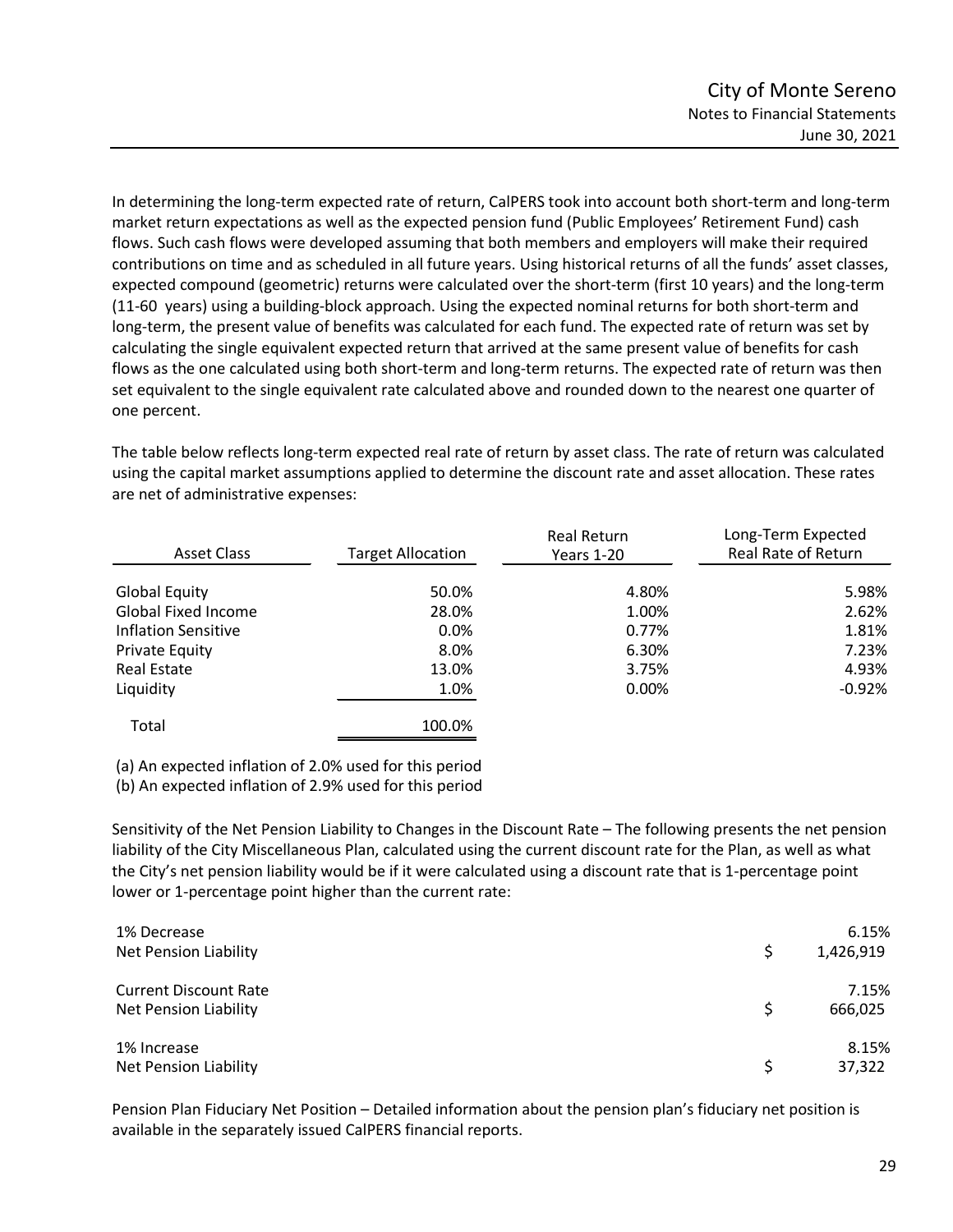## **Note 7 - Other Postemployment Benefits**

#### **Postemployment Healthcare Plan (OPEB)**

Plan Description – The City's defined benefit postemployment healthcare plan is a single-employer defined benefit plan provides medical benefits to employees and their spouses who satisfy the requirements for retirement under CalPERS (attained age 50 with five years of service or satisfaction of the requirements for a disability retirement.) No assets are accumulated in a trust that meets the criteria in paragraph 4 of GASB Statement No. 75.

Benefits Provided – The City provides medical insurance benefits to eligible retirees and their spouses. Benefits are provided through CalPERS Health Insurance, and the cost of benefits is limited to the PERS Choice Single Health Plan Premium. The City's governing board has the authority to establish and amend the benefit terms as needed.

Employees Covered – At the June 30, 2020 valuation date, the following employees were covered by the benefit terms for the OPEB Plan:

| Inactives current receiving benefits        | 4  |
|---------------------------------------------|----|
| Inactives entitled to but not yet receiving |    |
| benefits                                    | 3  |
| Active employees                            | 6  |
|                                             |    |
| Total                                       | 13 |

Total OPEB Liability – The City's Total OPEB liability was measured as of June 30, 2021 was determined by an actuarial valuation as of June 30, 2020 that was based on the following actuarial methods and assumptions:

| <b>Contribution Policy</b>                     | No pre-funding                                                                                                 |
|------------------------------------------------|----------------------------------------------------------------------------------------------------------------|
| Discount Rate                                  | 2.16% at June 30, 2021 (2.21% at June 30, 2020)                                                                |
| Inflation                                      | 2.50% annually                                                                                                 |
| Mortality, Retirement, Disability, Termination | CalPERS 1997-2015 Experience Study                                                                             |
| Mortality Improvement                          | Post-Retirement mortality projected fully<br>generational with Scale MP-2021                                   |
| <b>Healthcare Trend Cost Rate</b>              | Non-Medicare - 6.50% trending down to an ultimate 3.75%<br>Medicare - 5.65% trending down to an ultimate 3.75% |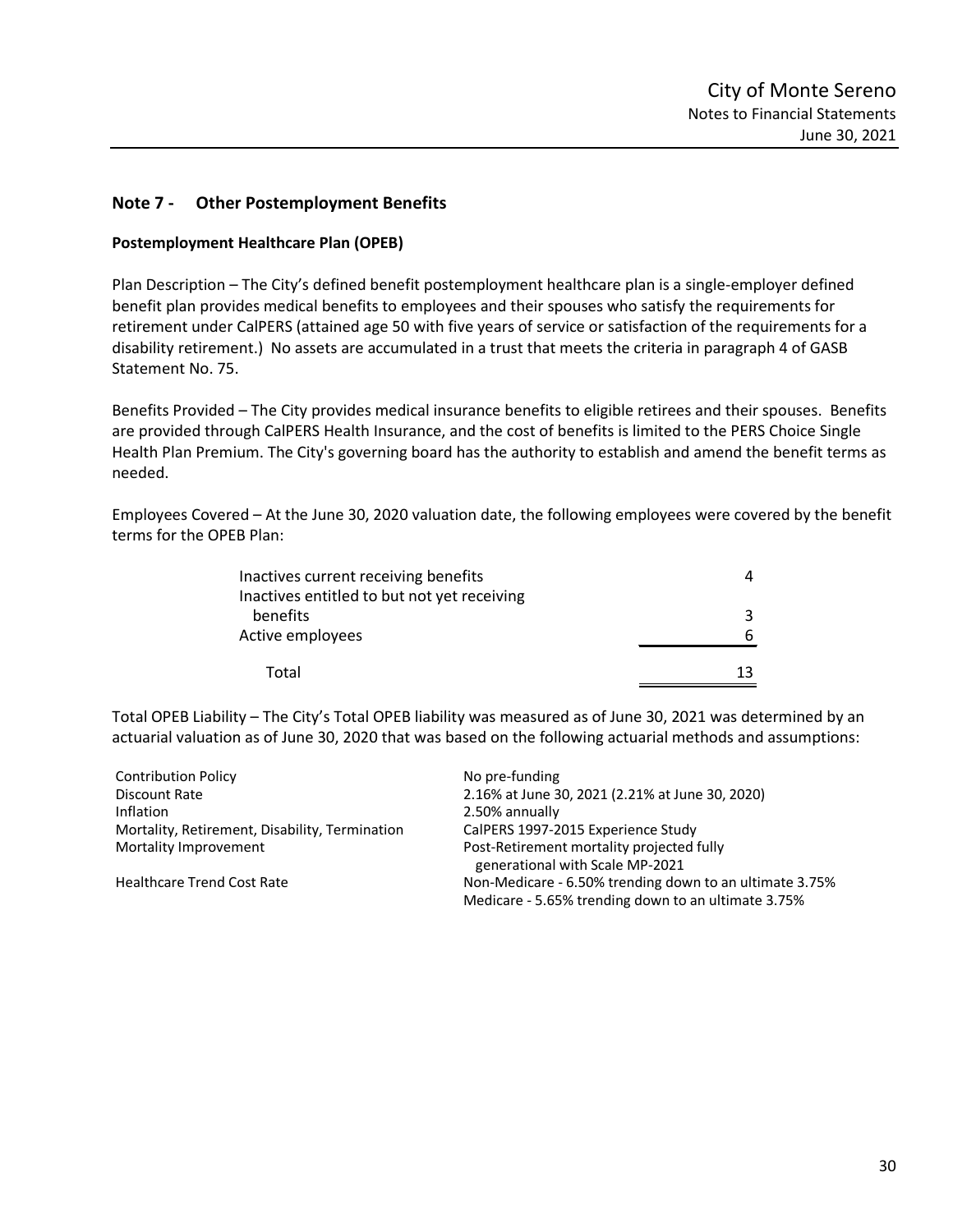|                                                      | <b>Total OPEB</b><br>Liability |
|------------------------------------------------------|--------------------------------|
| Balance at beginning of year<br>Changes for the year | 1,194,671                      |
| Service Cost<br>Interest                             | 139,568<br>29,175              |
| Actual vs. expected experience<br>Assumption changes | (467, 951)<br>(102, 474)       |
| Benefit payments<br><b>Net Changes</b>               | (28, 152)<br>(429,834)         |
| Balance at end of year                               | 764.837                        |

Change in Total OPEB Liability – The changes in the total OPEB liability for the City are as follows:

Sensitivity of the Total OPEB liability to Changes in the Discount Rate – The following presents the total OPEB liability of the City if it were calculated using a discount rate that is one percentage point lower (1.16%) or one percentage point higher (3.16%) than the current rate, for year ended June 30, 2021:

|                             | 1% Decrease | <b>Current Rate</b> |         | 1% Increase |  |
|-----------------------------|-------------|---------------------|---------|-------------|--|
|                             | (1.16%)     | (2.16%)             | (3.16%) |             |  |
| <b>Total OPEB Liability</b> | 889,706     | 764,837             |         | 665,100     |  |
|                             |             |                     |         |             |  |

Sensitivity of the Total OPEB Liability to Changes in the Health Care Cost Trend Rates – The following presents the total OPEB liability of the City if it were calculated using health care cost trend rates that are one percentage point lower or one percentage higher than the current rate, for year ended June 30, 2021:

|                             | 1% Decrease                        | <b>Current Rate</b>                | 1% Increase                        |
|-----------------------------|------------------------------------|------------------------------------|------------------------------------|
|                             | Non-Medicare 5.5%                  | Non-Medicare 6.5%                  | Non-Medicare 7.5%                  |
|                             | Medicare 4.65%                     | Medicare 5.65%                     | Medicare 6.65%                     |
|                             | <b>Both Decreasing</b><br>to 2.75% | <b>Both Decreasing</b><br>to 3.75% | <b>Both Decreasing</b><br>to 4.75% |
| <b>Total OPEB Liability</b> | 651,806                            | 764,837                            | 908,963                            |
|                             |                                    |                                    |                                    |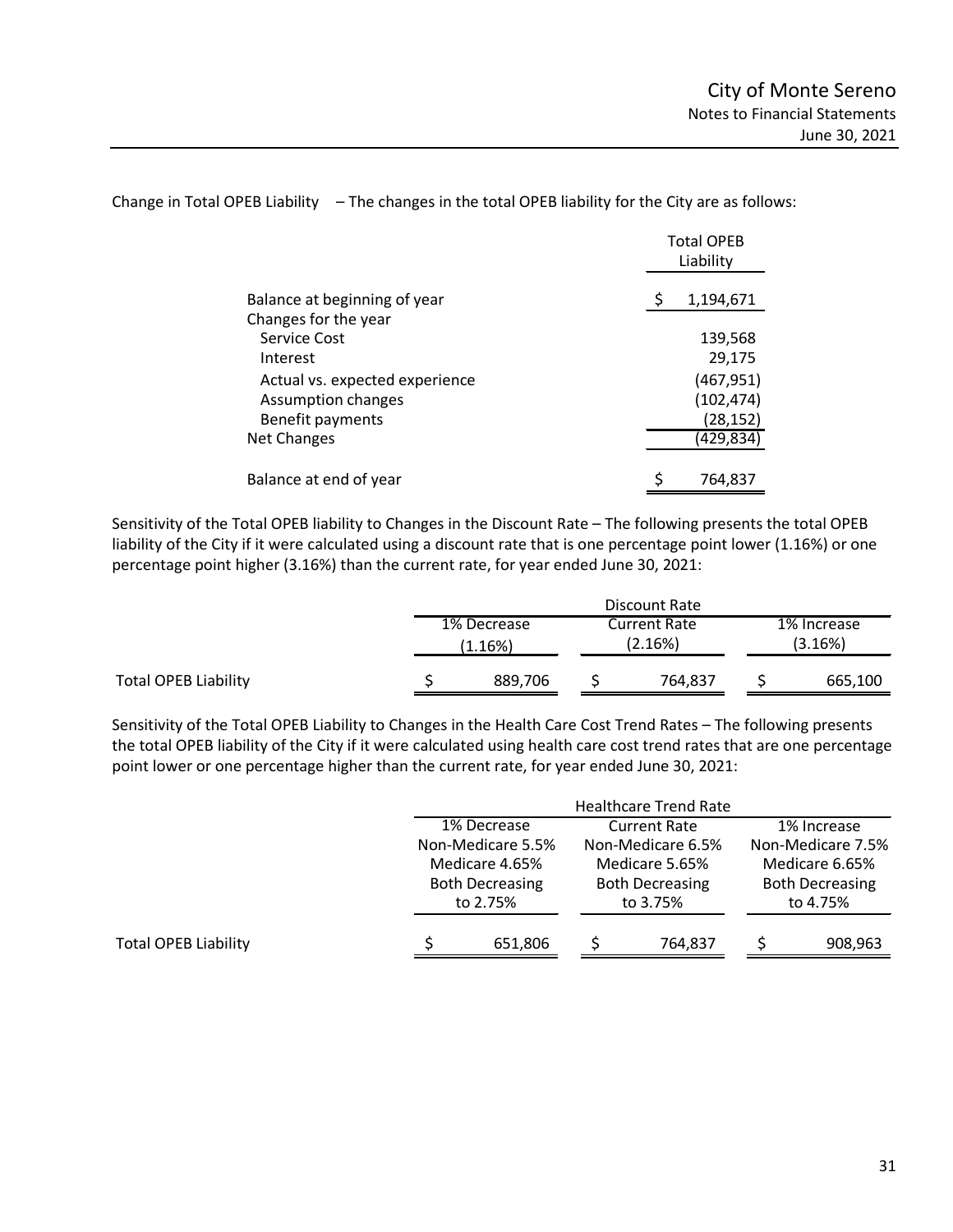Expense and Deferred Outflows/Inflows of Resources Related to OPEB Under GASB Statement No. 75 – For the fiscal year ended June 30, 2021, the City recognized OPEB expense of \$93,852. As of fiscal year ended June 30, 2021, the City reported deferred inflows of resources related to OPEB from the following sources:

|                                                                                 | Deferred<br>Outflows of<br>Resources | Deferred<br>Inflows of<br>Resources |                    |
|---------------------------------------------------------------------------------|--------------------------------------|-------------------------------------|--------------------|
| Differences between expected<br>and actual experience<br>Changes in Assumptions | S                                    | -<br>177,781                        | 402,042<br>101,904 |
| Total                                                                           |                                      | 177,781                             | 503,946            |

The amounts reported as deferred inflows of resources related to OPEB will be recognized as expense as follows:

| Year<br>June 30 | Deferred<br>Outflows (Inflows)<br>of Resources |  |
|-----------------|------------------------------------------------|--|
| 2022            | \$<br>(46, 739)                                |  |
| 2023            | (46, 739)                                      |  |
| 2024            | (45, 749)                                      |  |
| 2025            | (43, 244)                                      |  |
| 2026            | (55, 321)                                      |  |
| Thereafter      | (88, 373)                                      |  |
| Total           | (326,165)                                      |  |

#### **Note 8 - Commitments and Contingencies**

The City is involved as a defendant in various legal proceedings. While it is not feasible to predict or determine the outcome in these cases, it is the opinion of the City that the outcome will have no materially adverse effect on the financial position of the City.

The City may receive State and Federal funds for specific purposes that are subject to audit by the grantor agencies. Such audits could generate expenditure disallowances under the terms of the grants. It is believed that any required reimbursements would not be material.

The City participates in a Public Entity Risk Pool. See Note 10 for details.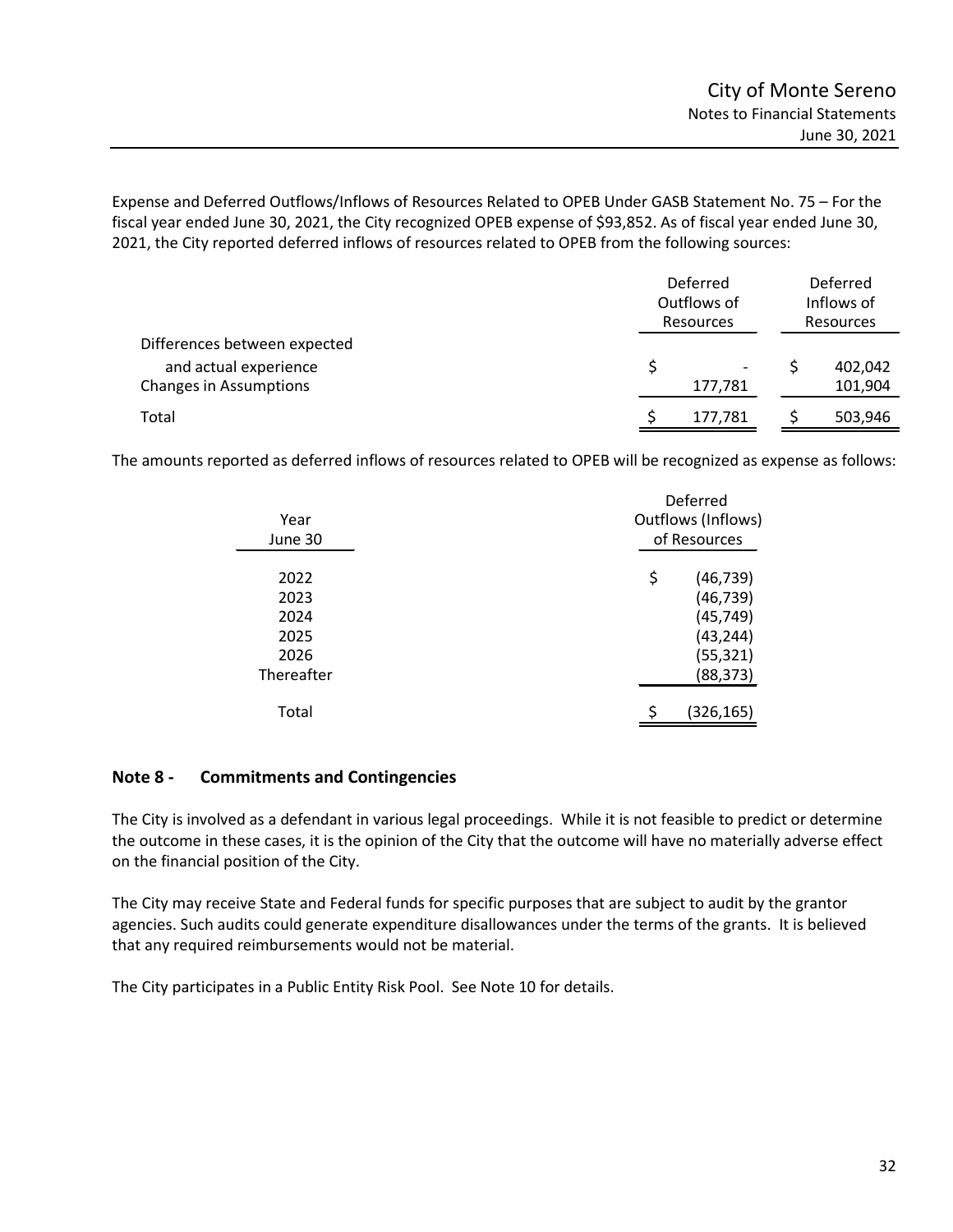## **Note 9 - Nature and Purpose of Reported Fund Balance Classifications**

In the fund financial statements, governmental funds report the following classifications of fund balance:

|                                        |    |                          |               |                        | Non-Major Governmental Funds |              |    |                  |
|----------------------------------------|----|--------------------------|---------------|------------------------|------------------------------|--------------|----|------------------|
|                                        |    |                          | Gas           | Loma Serena            | Rose Andrews                 | Storm        |    |                  |
|                                        |    | General                  | Tax           | <b>Street Lighting</b> | <b>Street Lighting</b>       | Drainage     |    |                  |
|                                        |    | Fund                     | Fund          | Fund                   | Fund                         | Fund         |    | Total            |
|                                        |    |                          |               |                        |                              |              |    |                  |
| <b>Fund Balances</b><br>Restricted for |    |                          |               |                        |                              |              |    |                  |
| Capital projects<br>Road impact fees   | \$ | $\overline{\phantom{a}}$ | \$<br>225,959 | \$<br>8,546            | \$<br>39                     | \$<br>92,775 | \$ | 318,734<br>8,585 |
| <b>Total restricted</b>                |    |                          | 225,959       | 8,546                  | 39                           | 92,775       |    | 327,319          |
| Unassigned                             |    | 5,744,505                |               |                        |                              |              |    | 5,744,505        |
| <b>Total fund balances</b>             | Ś  | 5,744,505                | \$<br>225.959 | \$<br>8,546            | \$<br>39                     | \$<br>92.775 | Ś  | 6,071,824        |

#### **Note 10 - Risk Management**

The City is exposed to various risks of loss related to torts; theft of, damage to, and destruction of assets; errors and omissions; and injuries to employees. The City has joined Bay Cities Joint Powers Insurance Authority (BCJPIA). BCJPIA is a public entity risk pool that is currently operating a common risk management agency with nineteen members. Annual premiums are paid by members and are adjusted retrospectively to cover costs. Excess premiums, if any, are returned to the members based on an equity allocation five years after the close of the program year. Member deductibles range from \$5,000 to \$350,000 with a self-insured retention of \$1,000,000 by BCJPIA. The City's self-insured retention is \$5,000. BCJPIA has purchased excess insurance up to \$38,000,000 from a private company to provide coverage for losses and claims in excess of the stated limits.

No claims have exceeded the amount of coverage in any of the past three years. There was no reduction in coverages obtained to date.

## **Note 11 - Participation in Joint Powers Authorities**

The City is a member of the West Valley Solid Waste Management Authority (WVSWMA) for solid waste management and Silicon Valley Animal Control Authority (SVACA) for animal control services. The City pays an annual premium to each entity for the services. The relationships between the City and the JPA's are such that they are not component units of the City for financial reporting purposes. Each entity is summarized below.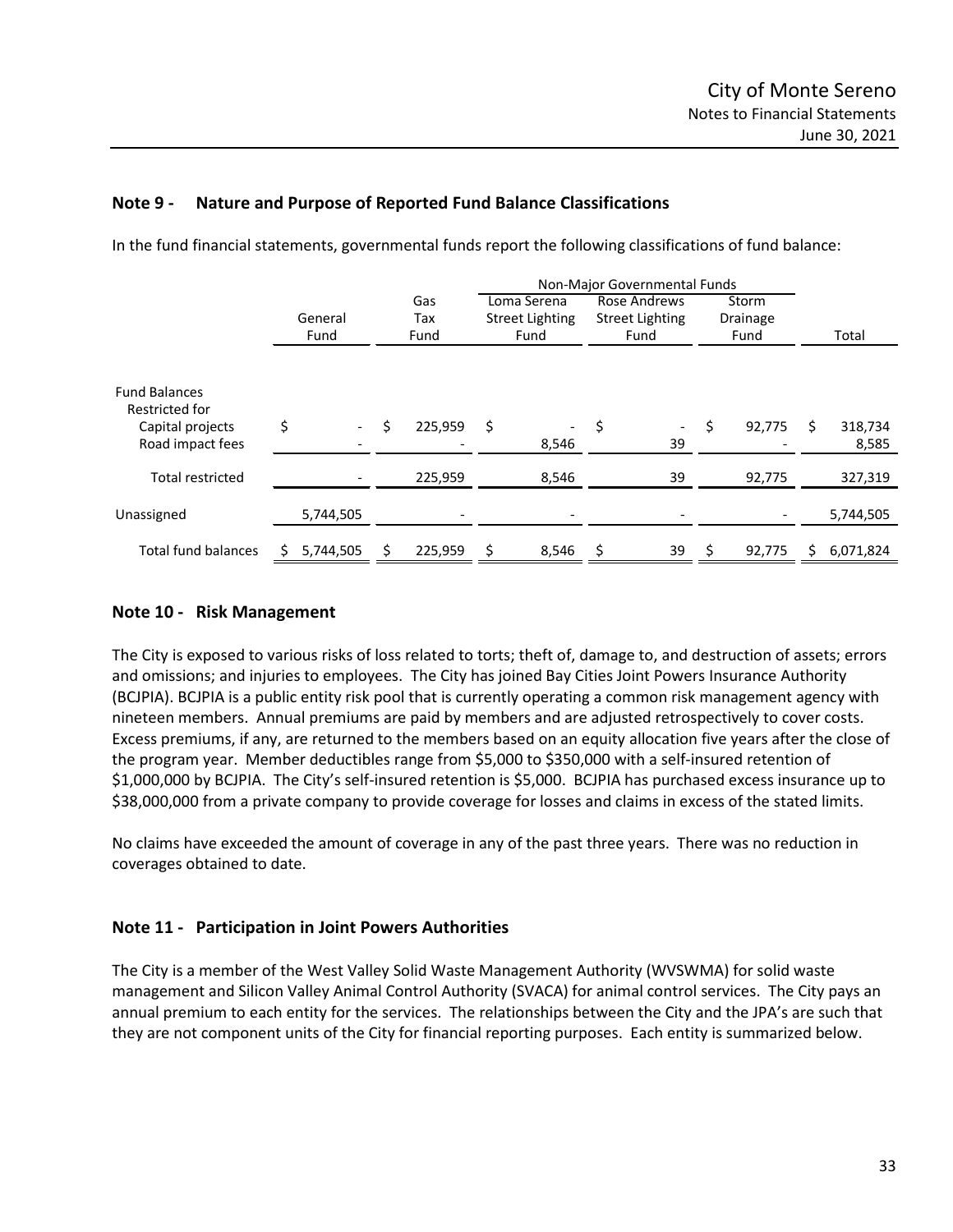#### **Description of WVSWMA**

This program is a joint venture with the cities of Los Gatos, Campbell, Monte Sereno, and Saratoga to provide a coordinated Solid Waste Management Authority to their respective cities in order to meet State and Federal requirements, as well as local objectives regarding solid waste. Each city has a representative on the Rate Review Committee of the Program, which makes recommendations regarding budgets, policies, and procedures to the city managers of the member cities. WVSWMA is administered by a Board of Directors consisting of four Directors, one each appointed by the Legislative Body of the cities of Campbell, Los Gatos, Monte Sereno and Saratoga. Costs of the programs are allocated based on population with Monte Sereno's portion of the budget equaling 3.5 percent for the year.

## **Description of SVACA**

This program is a joint venture with the cities of Campbell, Santa Clara, Mountain View, and Monte Sereno to own, manage, operate and maintain the Animal Control Services in the area in order to provide the residents with more efficient and economical animal control services. SVACA is administered by a Board of Directors consisting of four Directors, one each appointed by the Legislative Body of the cities of Santa Clara, Campbell, Mountain View, and Monte Sereno. Costs of the program are allocated in proportions to the population of the member agency, the amount of licensed animals owned or kept by residents of the member agency, and the total number of days that an animal from each member agency is held at the current animal shelter facility. During the current year Monte Sereno's proportional share of those costs was 1.6% and is expected to be 1.5% for the fiscal year 2021-2022.

Audited financial statements are available from these entities.

## **Note 12 - New GASB Pronouncements**

#### **Effective this Fiscal Year**

GASB Statement No. 84 – In January 2017, the GASB issued Statement No. 84, *Fiduciary Activities*. The objective of this Statement is to improve guidance regarding the identification of fiduciary activities for accounting and financial reporting purposes and how those activities should be reported. This Statement establishes criteria for identifying fiduciary activities of all State and local governments. The focus of the criteria generally is on (1) whether a government is controlling the assets of the fiduciary activity and (2) the beneficiaries with whom a fiduciary relationship exists. Separate criteria are included to identify fiduciary component units and postemployment benefit arrangements that are fiduciary activities.

The provisions of this Statement have been implemented as of June 30, 2021. The impact to the City resulted in a reclassification of the City's Performance Surety Agency Fund from fiduciary to governmental. The effect of the implementation of this standard resulted in an increase of cash and investments, and accounts payable of \$27,116 on the general fund and governmental activities and no change on beginning net position or fund balance as of July 1, 2020.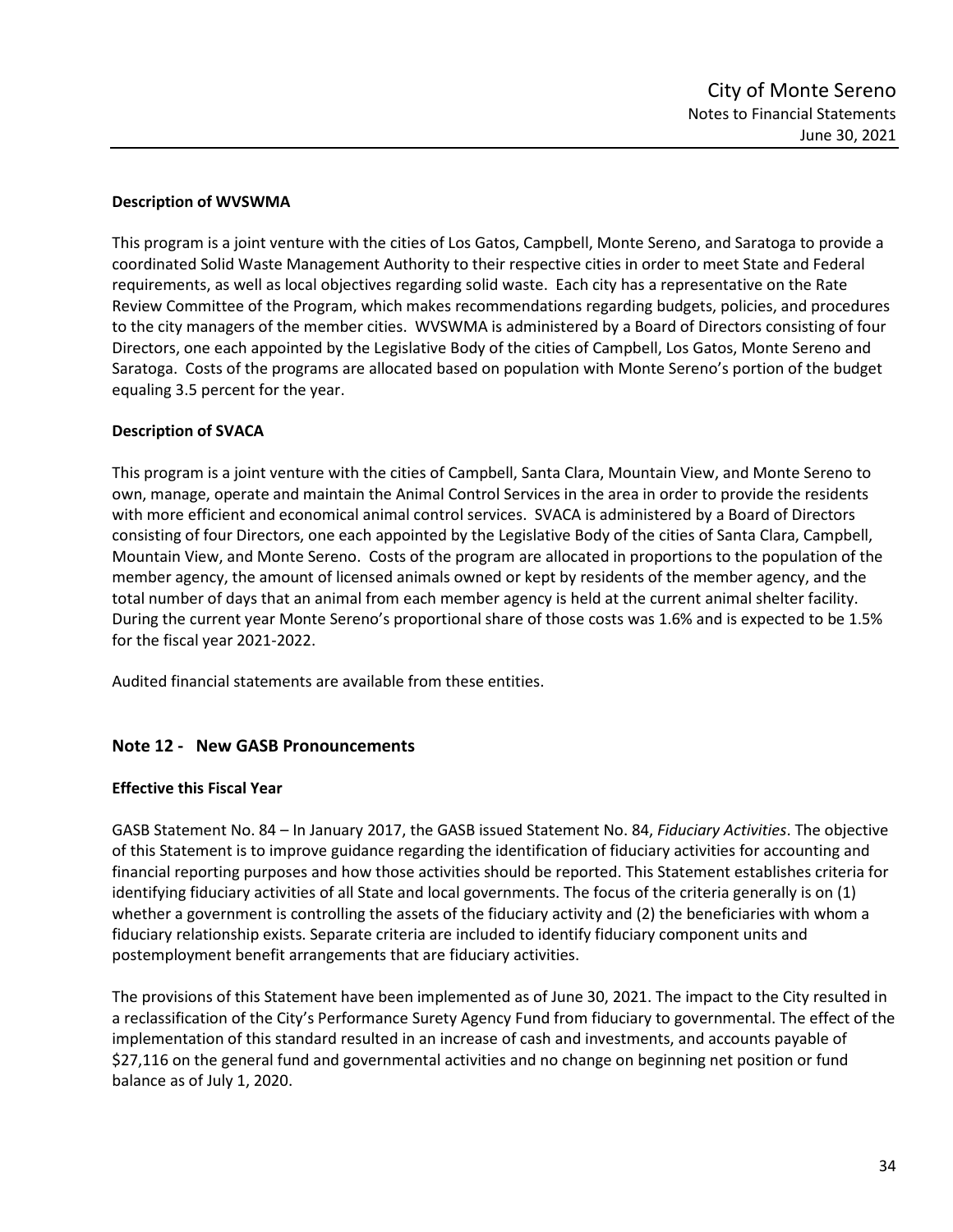#### **Effective in Future Fiscal Year**

The City is currently analyzing its accounting practices to determine the potential impact of the following pronouncements, with implementation dates as amended by Statement No. 95:

GASB Statement No. 87 – In June 2017, GASB issued Statement No. 87, *Leases*. The objective of this Statement is to better meet the information needs of financial statement users by improving accounting and financial reporting for leases by governments. This Statement increases the usefulness of governments' financial statements by requiring recognition of certain lease assets and liabilities for leases that previously were classified as operating leases and recognized as inflows of resources or outflows of resources based on the payment provisions of the contract. It establishes a single model for lease accounting based on the foundational principle that leases are financings of the right to use an underlying asset. Under this Statement, a lessee is required to recognize a lease liability and an intangible right-to-use lease asset, and a lessor is required to recognize a lease receivable and a deferred inflow of resources, thereby enhancing the relevance and consistency of information about govern-ments' leasing activities. The Statement is effective for the reporting periods beginning after December 15, 2020, or fiscal year 2021-22. The City is evaluating the impact of this Statement on the financial statements.

GASB Statement No. 89 – In June 2018, the GASB issued Statement No. 89, *Accounting for Interest Cost Incurred before the End of a Construction Period*. GASB Statement No. 89 requires that interest costs incurred before the end of a construction period be recognized as an expense in the period in which the cost is incurred and no longer included in the historical cost of capital assets. The new standard is effective for periods beginning after December 15, 2020. Application of this statement is effective for the City's year ending June 30, 2022.

GASB Statement No. 91 – In May 2019, the GASB issued Statement No. 91, *Conduit Debt Obligations*. GASB Statement No. 91 clarifies the definition of conduit debt and establishes new recognition, measurement, and disclosure requirements. The new standard is effective for periods beginning after December 15, 2021. Application of this statement is effective for the City's year ending June 30, 2023.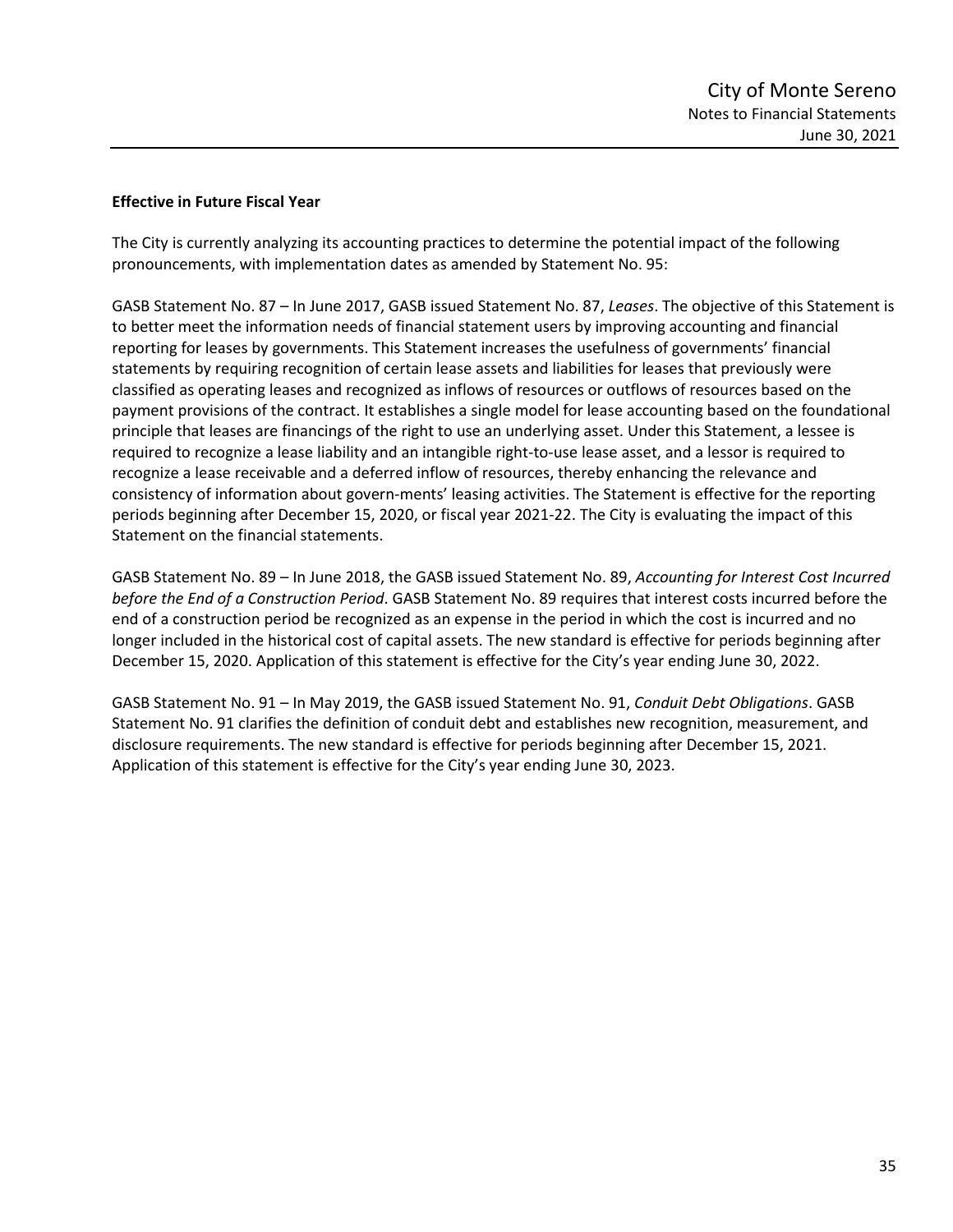GASB Statement No. 92 – In January 2020, GASB issued Statement No. 92, *Omnibus 2020*. The objectives of this Statement are to establish accounting and financial reporting requirements for specific issues related to leases, intra-entity transfers of assets, postemployment benefits, government acquisitions, risk financing and insurancerelated activities of public entity risk pools, fair value measurements, and derivative instruments. The requirements of this Statement are effective for reporting periods beginning after June 15, 2021 or fiscal year 2021-22, except for Statement 87 and Implementation Guide 2019-3, reinsurance recoveries, and terminology used to refer to derivative instruments are effective upon issuance. The City is evaluating the impact of this Statement on the financial statements.

GASB Statement No. 94 – In March 2020, GASB issued Statement No. 94, *Public-Private and Public-Public Partnerships and Availability Payment Arrangements*. The objectives of this Statement improve financial reporting by addressing issues related to public-private and public-public partnership arrangements (PPPs). The requirements of this Statement are effective for reporting periods beginning after June 15, 2022 or fiscal year 2022-23. The City is evaluating the impact of this Statement on the financial statements.

GASB Statement No. 96 – In May 2020, GASB issued Statement No. 96, *Subscription-Based Information Technology Arrangements*. The objectives of this Statement is to provide guidance on the accounting and financial reporting for subscription-based information technology arrangements (SBITAs) for government end users (governments). This Statement (1) defines a SBITA; (2) establishes that a SBITA results in a right-to-use subscription asset—an intangible asset—and a corresponding subscription liability; (3) provides the capitalization criteria for outlays other than subscription payments, including implementation costs of a SBITA; and (4) requires note disclosures regarding a SBITA. The requirements of this Statement are effective for reporting periods beginning after June 15, 2022 or fiscal year 2022-23. The City is evaluating the impact of this Statement on the financial statements.

GASB Statement No. 97 – In June 2020, GASB issued Statement No. 97, Certain Component Unit Criteria, and Accounting and Financial Reporting for Internal Revenue Code Section 457 Deferred Compensation Plans—an amendment of GASB Statements No. 14 and No. 84, and a supersession of GASB Statement No. 32. The objective of this Statement is (1) to increase consistency and comparability related to the reporting of fiduciary component units in circumstances in which a potential component unit does not have a governing board and the primary government performs the duties that a governing board typically would perform; (2) mitigate costs associated with the reporting of certain defined contribution pension plans, defined contribution other postemployment benefit (OPEB) plans, and employee benefit plans other than pension plans or OPEB plans (other employee benefit plans) as fiduciary component units in fiduciary fund financial statements; and (3) enhance the relevance, consistency, and comparability of the accounting and financial reporting for Internal Revenue Code (IRC) Section 457 deferred compensation plans (Section 457 plans) that meet the definition of a pension plan and for benefits provided through those plans. The requirements of this Statement are effective for reporting periods beginning after June 15, 2021 or FY 2021/2022. The City is evaluating the impact of this Statement on the financial statements.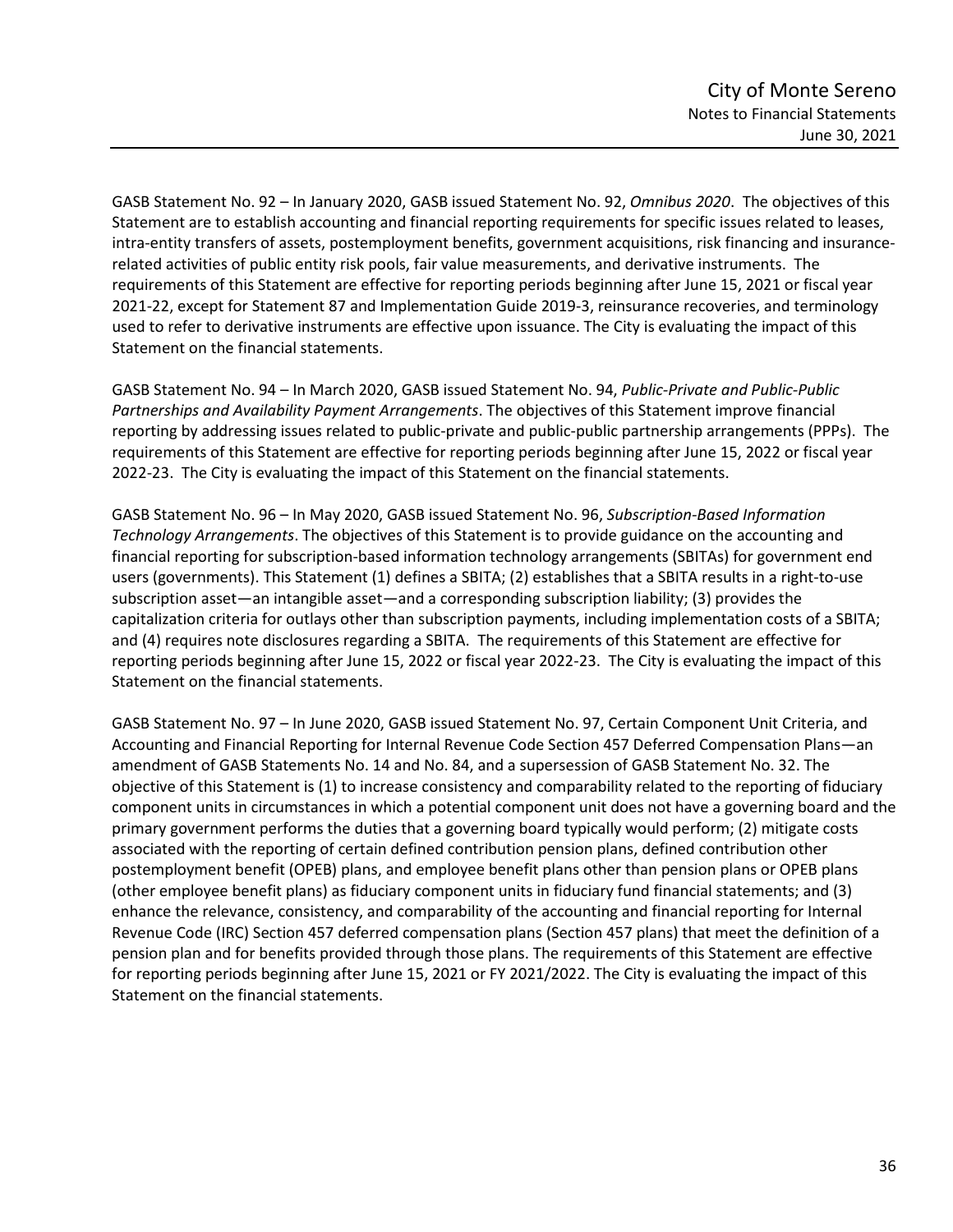<span id="page-38-0"></span>

Required Supplementary Information June 30, 2021 City of Monte Sereno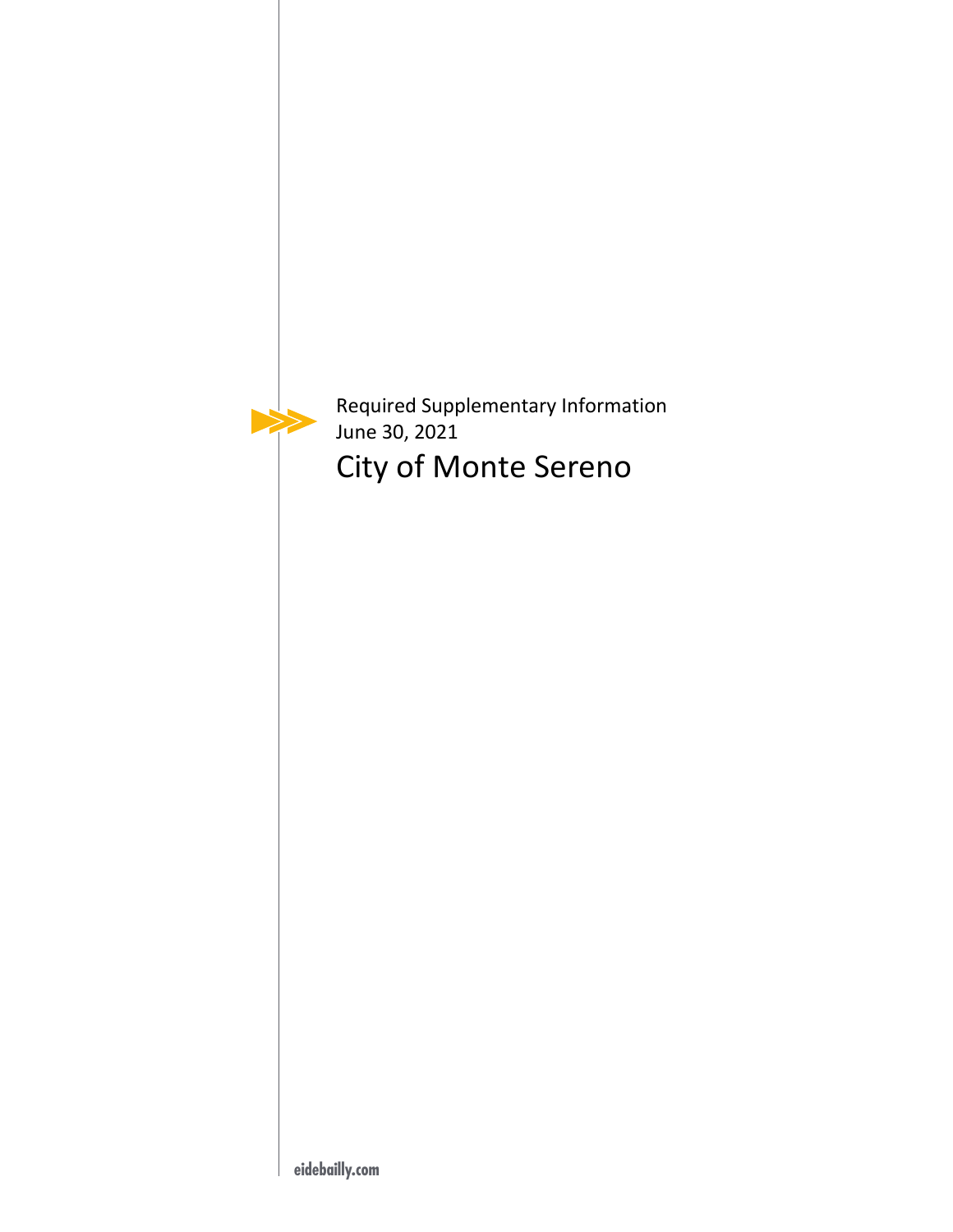<span id="page-39-1"></span><span id="page-39-0"></span>Schedule of Revenues, Expenditures and Changes in Fund Balance – Budget and Actual – General Fund Year Ended June 30, 2021

|                                                                                                                                                            | <b>Budgeted</b><br>Amounts<br>Original                                       | <b>Budgeted</b><br>Amounts<br>Final                                            | Actual<br>Amounts                                                              | Variance with<br>Final Budget -<br>Positive<br>(Negative)                 |
|------------------------------------------------------------------------------------------------------------------------------------------------------------|------------------------------------------------------------------------------|--------------------------------------------------------------------------------|--------------------------------------------------------------------------------|---------------------------------------------------------------------------|
| Revenues<br>Property tax<br>Sales tax<br>Franchise fee<br>Real property transfer tax<br>Licenses and permits<br>Fines and penalties<br>Investment earnings | \$<br>2,014,900<br>5,200<br>310,700<br>71,000<br>566,100<br>6,500<br>107,700 | \$<br>2,142,493<br>7,825<br>310,700<br>156,243<br>1,014,850<br>2,291<br>32,152 | \$<br>2,201,139<br>22,366<br>351,638<br>150,065<br>1,022,364<br>3,018<br>8,469 | \$<br>58,646<br>14,541<br>40,938<br>(6, 178)<br>7,514<br>727<br>(23, 683) |
| Intergovernmental \ Other agencies<br>Other revenue                                                                                                        | 111,000<br>100,200                                                           | 53,464<br>210,592                                                              | 57,060<br>491,340                                                              | 3,596<br>280,748                                                          |
| Total revenues                                                                                                                                             | 3,293,300                                                                    | 3,930,610                                                                      | 4,307,459                                                                      | 376,849                                                                   |
| Expenditures<br>Current<br>General government<br>Public safety<br>Public works<br>Community development<br><b>Total expenditures</b>                       | 3,493,297<br>10,000<br>23,600<br>42,035<br>3,568,932                         | 2,997,615<br>10,000<br>23,600<br>49,035<br>3,080,250                           | 3,081,434<br>25,621<br>22,751<br>43,287<br>3,173,093                           | (83, 819)<br>(15, 621)<br>849<br>5,748<br>(92, 843)                       |
| Excess (Deficiency) of Revenues Over<br>Expenditures                                                                                                       | (275, 632)                                                                   | 850,360                                                                        | 1,134,366                                                                      | 284,006                                                                   |
| <b>Other Financing Sources (Uses)</b><br>Transfers out                                                                                                     | (1,000,430)                                                                  | (1,000,430)                                                                    | (1,000,430)                                                                    |                                                                           |
| Total other financing sources (uses)                                                                                                                       | (1,000,430)                                                                  | (1,000,430)                                                                    | (1,000,430)                                                                    |                                                                           |
| Net Change in Fund Balance                                                                                                                                 | (1, 276, 062)                                                                | (150,070)                                                                      | 133,936                                                                        | 284,006                                                                   |
| Fund Balance, Beginning of Year                                                                                                                            | 5,610,569                                                                    | 5,610,569                                                                      | 5,610,569                                                                      |                                                                           |
| Fund Balance, End of Year                                                                                                                                  | $\frac{1}{2}$<br>4,334,507                                                   | \$<br>5,460,499                                                                | 5,744,505<br>\$                                                                | \$<br>284,006                                                             |

See note to budgetary information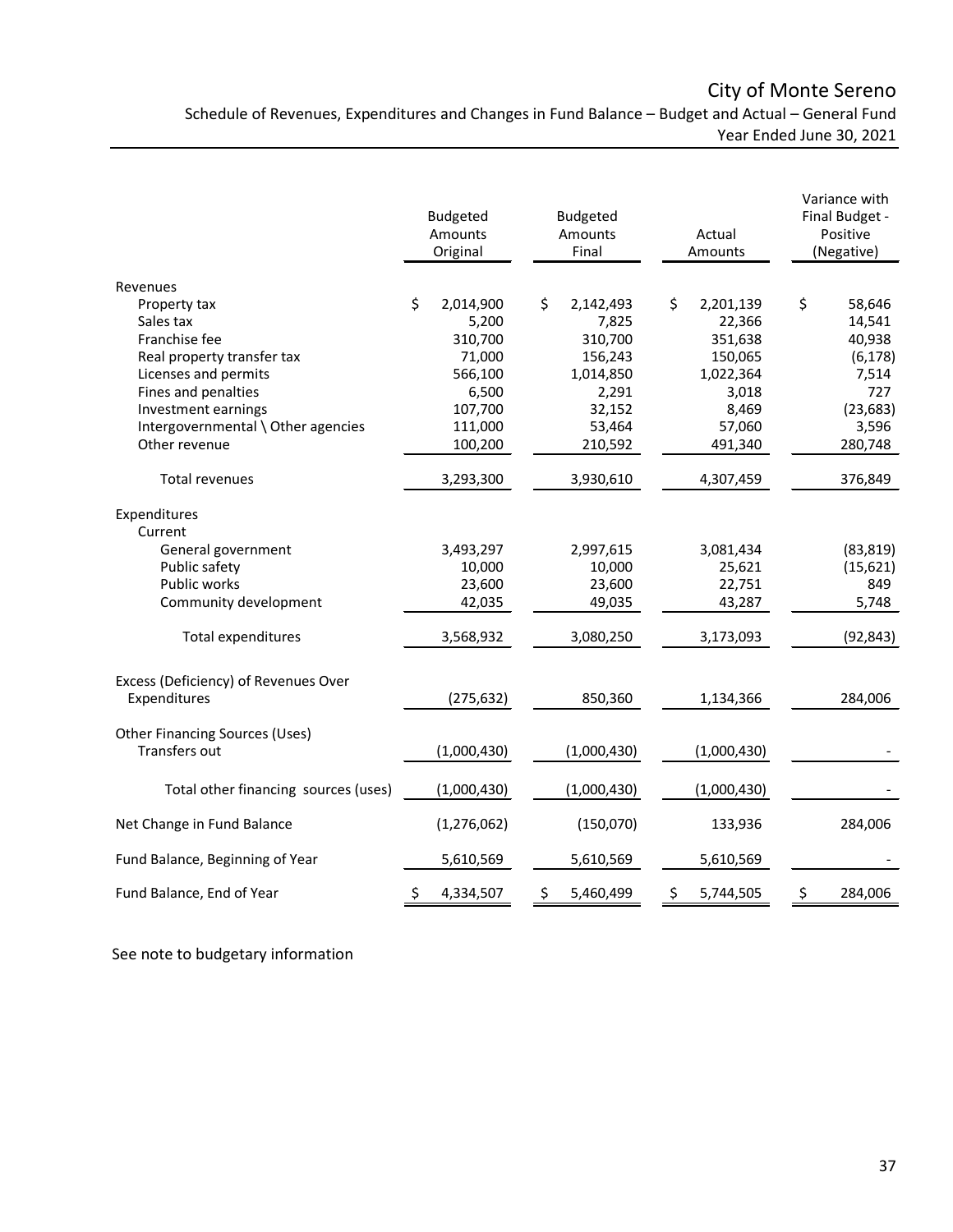<span id="page-40-0"></span>Schedule of Revenues, Expenditures and Changes in Fund Balance – Budget and Actual – Law Enforcement Fund Year Ended June 30, 2021

|                                                                                             | <b>Budgeted</b><br>Amounts<br>Original | <b>Budgeted</b><br>Amounts<br>Final | Actual<br>Amounts        | Variance with<br>Final Budget -<br>Positive<br>(Negative) |
|---------------------------------------------------------------------------------------------|----------------------------------------|-------------------------------------|--------------------------|-----------------------------------------------------------|
| Revenues<br>Property tax and special assessment taxes<br>Intergovernmental \ Other agencies | \$<br>183,100<br>100,000               | \$<br>105,787<br>165,060            | \$<br>183,248<br>156,727 | \$<br>77,461<br>(8, 333)                                  |
| <b>Total revenues</b>                                                                       | 283,100                                | 270,847                             | 339,975                  | 69,128                                                    |
| Expenditures<br>Current                                                                     |                                        |                                     |                          |                                                           |
| Public safety                                                                               | 1,020,157                              | 1,168,550                           | 1,195,235                | (26, 685)                                                 |
| Total expenditures                                                                          | 1,020,157                              | 1,168,550                           | 1,195,235                | (26, 685)                                                 |
| Excess (Deficiency) of Revenues<br><b>Over Expenditures</b>                                 | (737, 057)                             | (897,703)                           | (855, 260)               | 42,443                                                    |
| <b>Other Financing Sources (Uses)</b><br>Transfers in                                       | 737,057                                | 897,703                             | 855,260                  | (42, 443)                                                 |
| Total Other Financing Sources (Uses)                                                        | 737,057                                | 897,703                             | 855,260                  | (42, 443)                                                 |
| Net Change in Fund Balance                                                                  |                                        |                                     |                          |                                                           |
| Fund Balance, Beginning of Year                                                             |                                        |                                     |                          |                                                           |
| Fund Balance, End of Year                                                                   | \$                                     | Ś                                   | Ś                        | Ś                                                         |

See note to budgetary information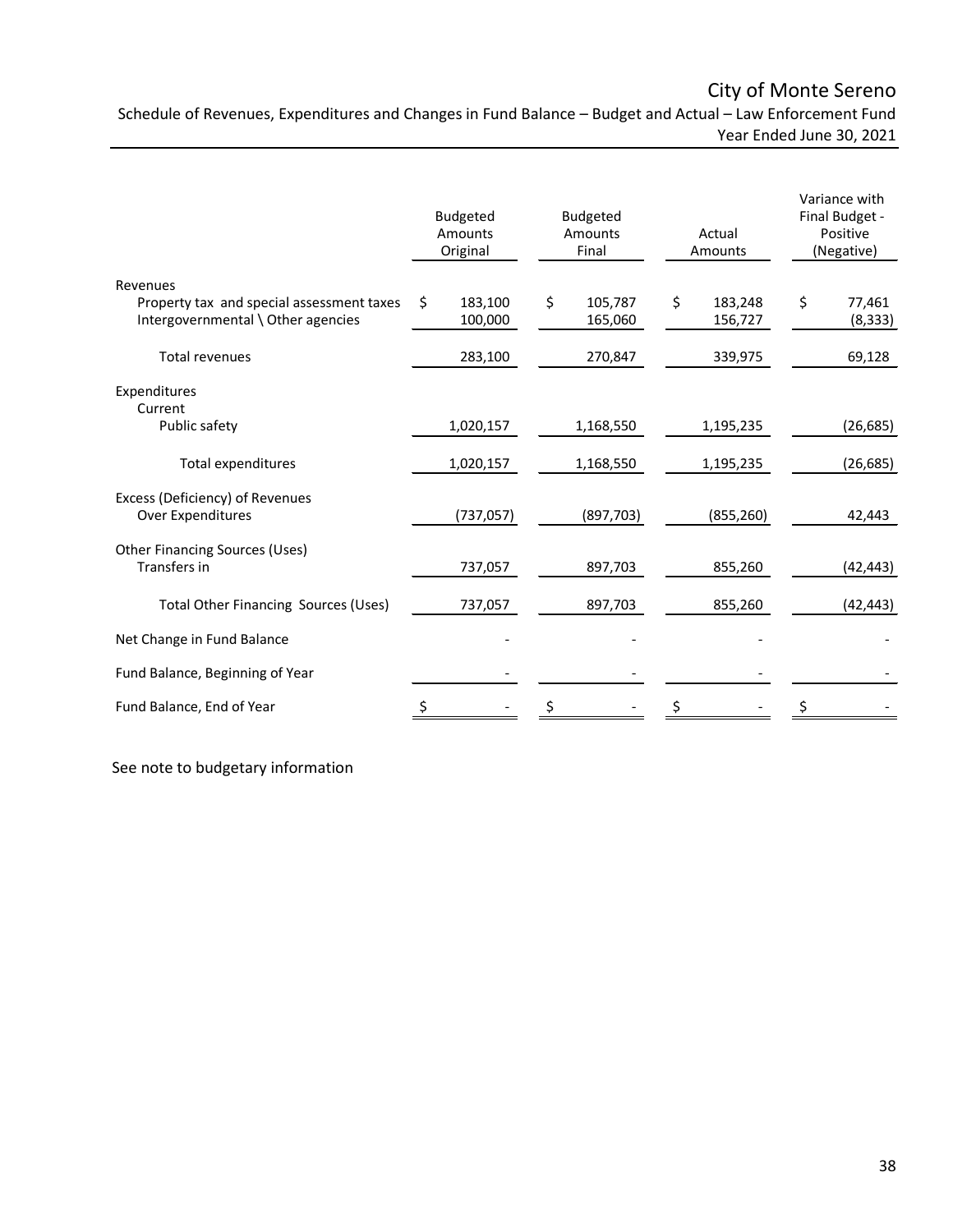<span id="page-41-0"></span>Schedule of Revenues, Expenditures and Changes in Fund Balance – Budget and Actual – Gas Tax Fund Year Ended June 30, 2021

|                                                              |         | <b>Budgeted</b><br>Amounts<br>Original | <b>Budgeted</b><br>Amounts<br>Final | Actual<br>Amounts | Variance with<br>Final Budget -<br>Positive<br>(Negative) |
|--------------------------------------------------------------|---------|----------------------------------------|-------------------------------------|-------------------|-----------------------------------------------------------|
| Revenues                                                     |         |                                        |                                     |                   |                                                           |
| Gas tax                                                      | \$      | 171,500                                | \$<br>159,800                       | \$<br>143,333     | \$<br>(16, 467)                                           |
| Investment earnings                                          |         | 3,700                                  | 847                                 | 718               | (129)                                                     |
| <b>Total revenues</b>                                        |         | 175,200                                | 160,647                             | 144,051           | (16, 596)                                                 |
| Expenditures<br>Current                                      |         |                                        |                                     |                   |                                                           |
| General government                                           |         | 3,500                                  | 3,500                               | 2,700             | 800                                                       |
| Public works                                                 |         | 631,300                                | 643,461                             | 641,186           | 2,275                                                     |
| Total expenditures                                           | 634,800 |                                        | 646,961                             | 643,886           | 3,075                                                     |
| Excess (Deficiency) of Revenues<br><b>Over Expenditures</b>  |         | (459,600)                              | (486, 314)                          | (499,835)         | (13, 521)                                                 |
| <b>Other Financing Sources (Uses)</b><br><b>Transfers in</b> |         |                                        |                                     | 133,380           | 133,380                                                   |
| Total Other Financing Sources (Uses)                         |         |                                        |                                     | 133,380           | 133,380                                                   |
| Net Change in Fund Balance                                   |         | (459,600)                              | (486, 314)                          | (366, 455)        | 119,859                                                   |
| Fund Balance, Beginning of Year                              |         | 592,414                                | 592,414                             | 592,414           |                                                           |
| Fund Balance, End of Year                                    |         | 132,814                                | 106,100                             | 225,959           | 119,859                                                   |

See note to budgetary information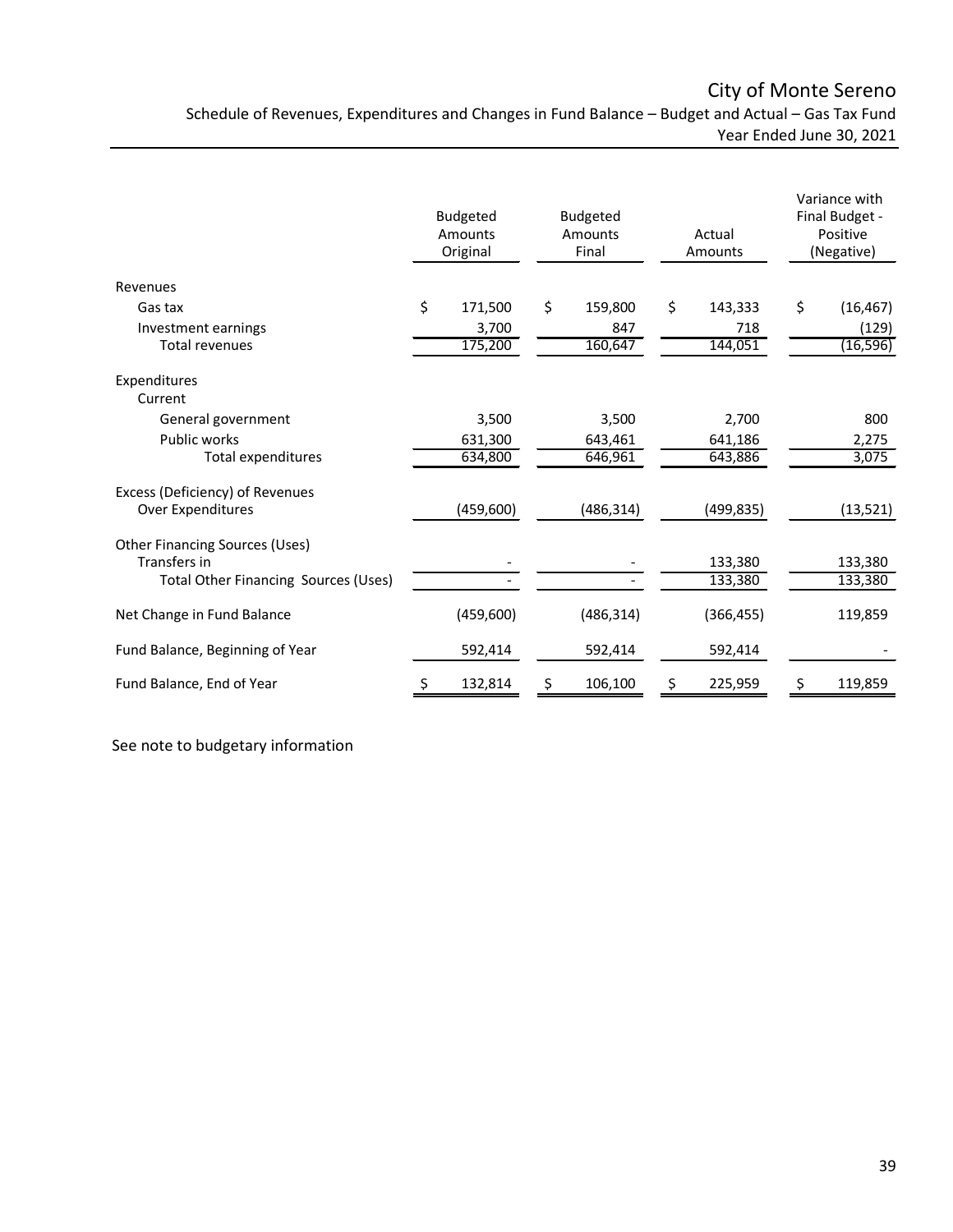Miscellaneous Plan – Cost-Sharing Multiple-Employer Defined Pension Plan – Schedule of the Proportionate Share of the Net Pension Liability As of June 30, for the Last Ten Fiscal Years \*\*

|                                                                                                 |          | 2021               |          | 2020               |          | 2019               |          | 2018               |          | 2017               |          | 2016               |        | 2015               |  |
|-------------------------------------------------------------------------------------------------|----------|--------------------|----------|--------------------|----------|--------------------|----------|--------------------|----------|--------------------|----------|--------------------|--------|--------------------|--|
| Proportion of the collective net pension liability<br>Proportionate share of the collective net | 0.01579% |                    | 0.01321% |                    | 0.00424% |                    | 0.00518% |                    | 0.01124% |                    | 0.01091% |                    |        | 0.01204%           |  |
| pension liability<br>Covered payroll                                                            |          | 666.025<br>841.740 |          | 528.780<br>903.345 |          | 408.507<br>774.294 |          | 513.753<br>672.548 |          | 972.944<br>673.336 |          | 748,563<br>723.056 |        | 749,395<br>713,447 |  |
| Net pension liability as a percentage of<br>covered payroll                                     |          | 79.12%             | 58.54%   |                    | 52.76%   |                    | 76.39%   |                    | 144.50%  |                    | 103.53%  |                    |        | 105.04%            |  |
| Plan fiduciary net position as a percentage of<br>the total pension liability                   |          | 75.10%             | 75.26%   |                    | 75.26%   |                    | 73.31%   |                    | 74.06%   |                    | 78.40%   |                    | 79.82% |                    |  |
| Discount rate                                                                                   |          | 7.15%              |          | 7.15%              |          | 7.15%              |          | 7.15%              |          | 7.65%<br>7.65%     |          |                    |        | 7.50%              |  |
| Measurement date                                                                                | 06/30/20 |                    | 06/30/19 |                    | 06/30/18 |                    | 06/30/17 |                    | 06/30/16 |                    | 06/30/15 |                    |        | 06/30/14           |  |

<span id="page-42-0"></span>\*\* Fiscal year 2015 was the 1st year of implementation.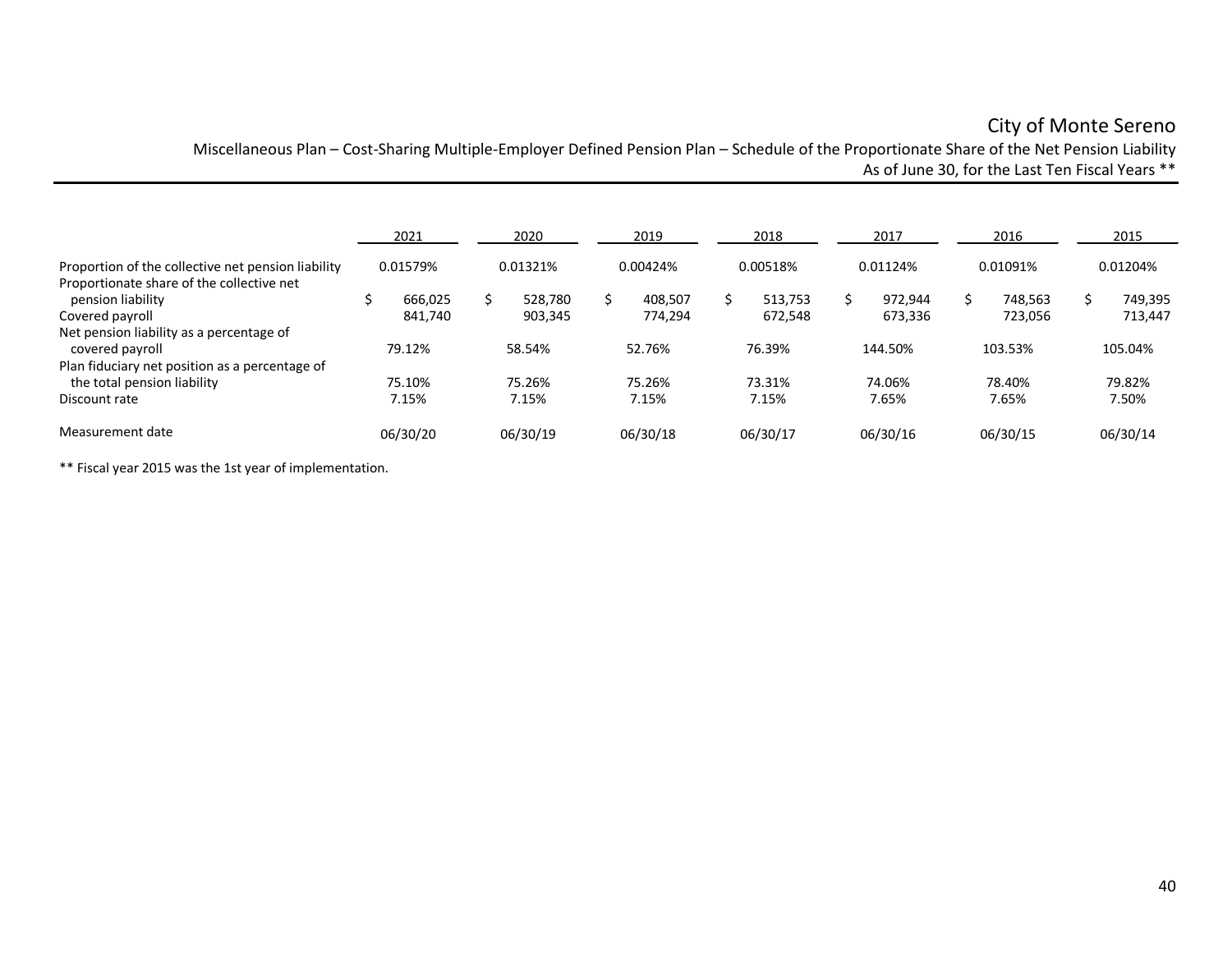Miscellaneous Plan – Cost-Sharing Multiple-Employer Defined Pension Plan – Schedule of Pension Contributions As of June 30, for the Last Ten Fiscal Years \*\*

|                                                                                                                                             |  | 2021                  |  | 2020                     |  | 2019                     |  | 2018                     |  | 2017                  |  | 2016                     |  | 2015                  |
|---------------------------------------------------------------------------------------------------------------------------------------------|--|-----------------------|--|--------------------------|--|--------------------------|--|--------------------------|--|-----------------------|--|--------------------------|--|-----------------------|
| Contractually required contribution (actuarially<br>determined)<br>Contributions in relation to the actuarially<br>determined contributions |  | 125,384<br>(813, 146) |  | 93.864<br>(93, 864)      |  | 79.188<br>(79, 188)      |  | 59,622<br>(59, 622)      |  | 667.968<br>(667, 968) |  | 121,561<br>(121, 561)    |  | 111,286<br>(111, 286) |
| Contribution deficiency (excess)                                                                                                            |  | (687, 762)            |  | $\overline{\phantom{0}}$ |  | $\overline{\phantom{0}}$ |  | $\overline{\phantom{a}}$ |  |                       |  | $\overline{\phantom{0}}$ |  |                       |
| Covered payroll<br>Contributions as a percentage of covered payroll                                                                         |  | 806,851<br>15.54%     |  | 841.740<br>11.15%        |  | 903,345<br>8.77%         |  | 774.294<br>7.70%         |  | 672.548<br>99.32%     |  | 673,336<br>18.05%        |  | 723,056<br>15.39%     |

<span id="page-43-0"></span>\*\* Fiscal year 2015 was the 1st year of implementation.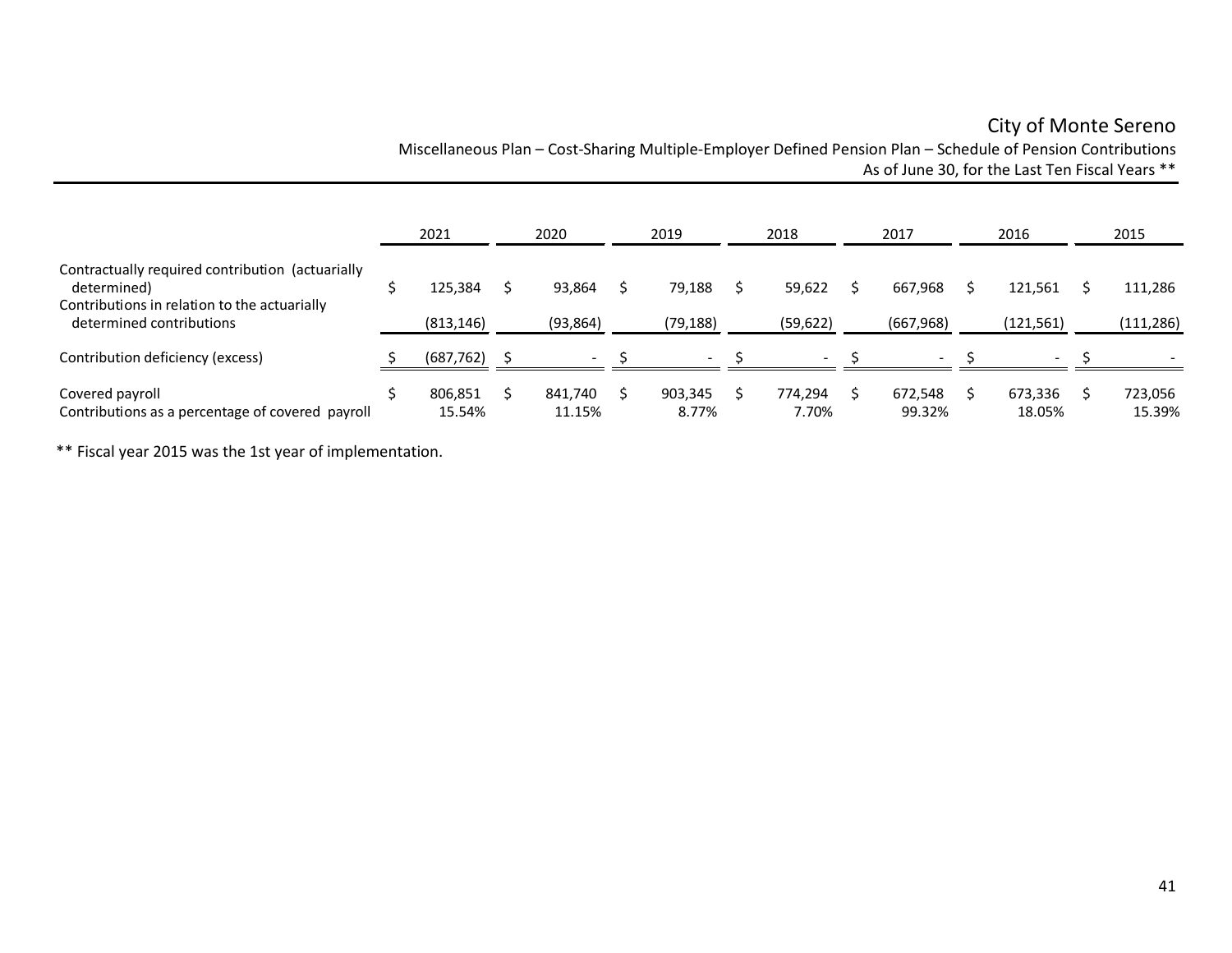Schedule of Changes in Total Other Post-Employment Benefits Liability and Related Ratios As of June 30, for the Last Ten Fiscal Years \*\*

<span id="page-44-0"></span>

|                                                                             |    | 2021              |    | 2020               |    | 2019              |    | 2018              |  |
|-----------------------------------------------------------------------------|----|-------------------|----|--------------------|----|-------------------|----|-------------------|--|
| Total OPEB Liability (TOL)                                                  |    |                   |    |                    |    |                   |    |                   |  |
| Service Cost                                                                | \$ | 139,568           | \$ | 105,142            | \$ | 94,841            | \$ | 97,527            |  |
| Interest                                                                    |    | 29,175            |    | 33,454             |    | 30,267            |    | 25,244            |  |
| Actual vs. expected experience                                              |    | (467, 951)        |    |                    |    |                   |    |                   |  |
| Assumption changes                                                          |    | (102,474)         |    | 212,695            |    | 49,469            |    | (33, 667)         |  |
| Benefit payments                                                            |    | (28,152)          |    | (14, 591)          |    | (7, 732)          |    | (11,211)          |  |
| Net changes                                                                 |    | (429, 834)        |    | 336,700            |    | 166,845           |    | 77,893            |  |
| Total OPEB Liability - Beginning of Year                                    |    | 1,194,671         |    | 857,971            |    | 691,126           |    | 613,233           |  |
| Total OPEB Liability - Ending of Year                                       |    | 764,837           | S  | 1,194,671          | Ś. | 857,971           | S  | 691,126           |  |
| Covered employee payroll<br>TOL as a percentage of covered employee payroll | Ś. | 806,851<br>94.79% | \$ | 841,740<br>141.93% | \$ | 903,345<br>94.98% | \$ | 774,294<br>89.26% |  |

Historical information is available only when the OPEB standards were applicable

\*\* Fiscal year 2018 was the 1st year of implementation.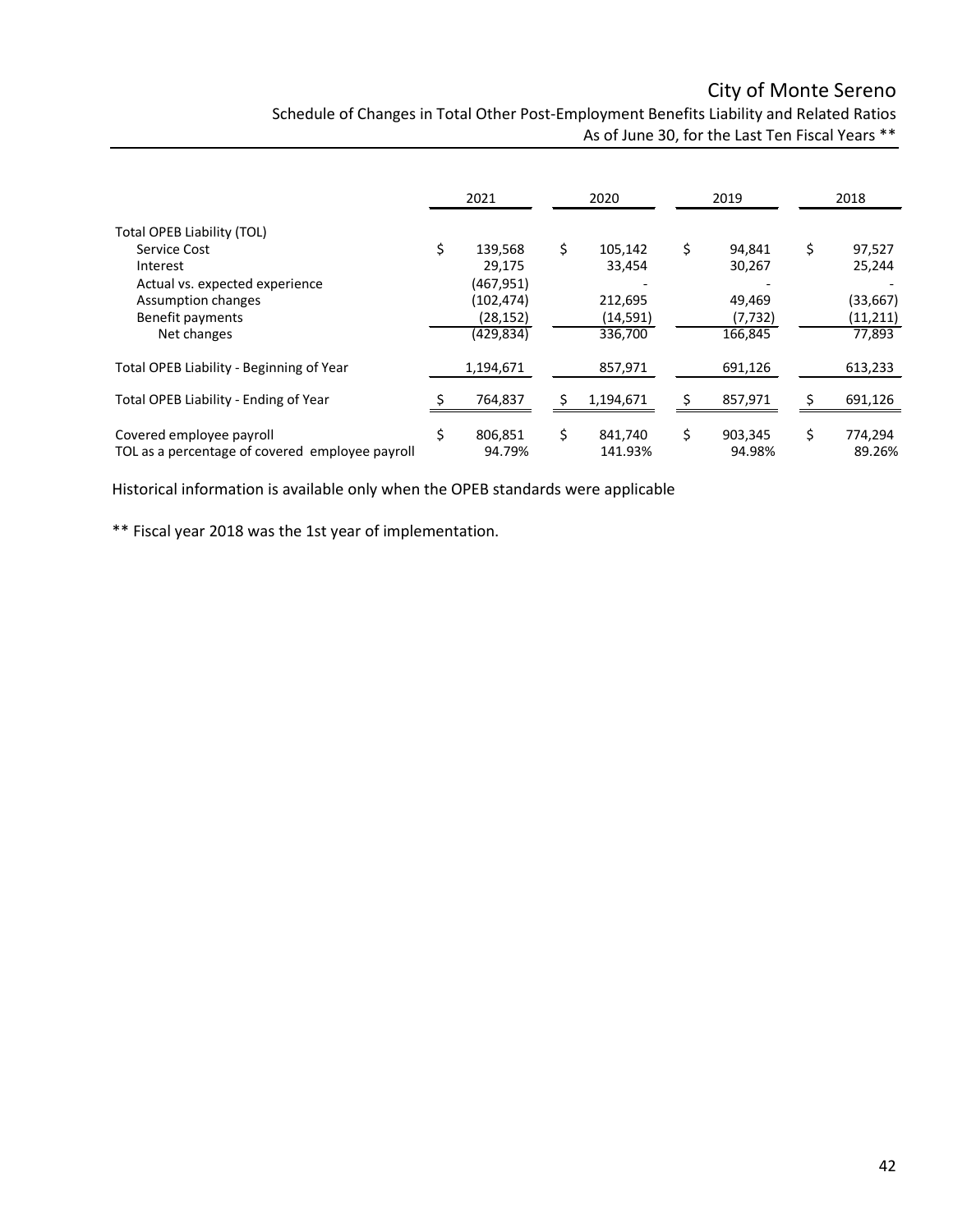<span id="page-45-1"></span><span id="page-45-0"></span>Budgets are adopted on a basis consistent with accounting principles generally accepted in the United States of America. An annual budget is adopted by the City Council no later than the first regular meeting in July for the fiscal year beginning July first. As part of the budget process, all City departments submit budget requests for the next fiscal year. These requests are reviewed, and a final City Manager recommended budget showing estimated revenues and expenditures of the City is prepared. This proposed budget is transmitted to the City Council and made available to the public for review. Any new appropriation or appropriation transfer between funds or department requires approval by the City Council. Several supplemental appropriations were necessary during the year and are reflected in the budget amounts in the financial statements. Expenditures may not legally exceed appropriations at the fund level. The Budgetary Comparison Schedules present both the original adopted and the final budget with all amendments. Budgets are adopted each year for all general and law enforcement funds.

The City had the following funds with expenditures in excess of appropriations for the year ended June 30, 2021:

| Expenditure                       | <b>Budgeted Amount</b><br>Final | Actual<br>Amount | Negative<br>Variance with<br><b>Final Budget</b> |           |  |
|-----------------------------------|---------------------------------|------------------|--------------------------------------------------|-----------|--|
| General Fund                      |                                 |                  |                                                  |           |  |
| Administration General Government | 2,997,615                       | 3,081,434        | S                                                | (83, 819) |  |
| Public safety                     | 10,000                          | 25,621           |                                                  | (15, 621) |  |
| Law Enforcement Fund              |                                 |                  |                                                  |           |  |
| <b>Public Safety</b>              | 1,168,550                       | 1,195,235        |                                                  | (26, 685) |  |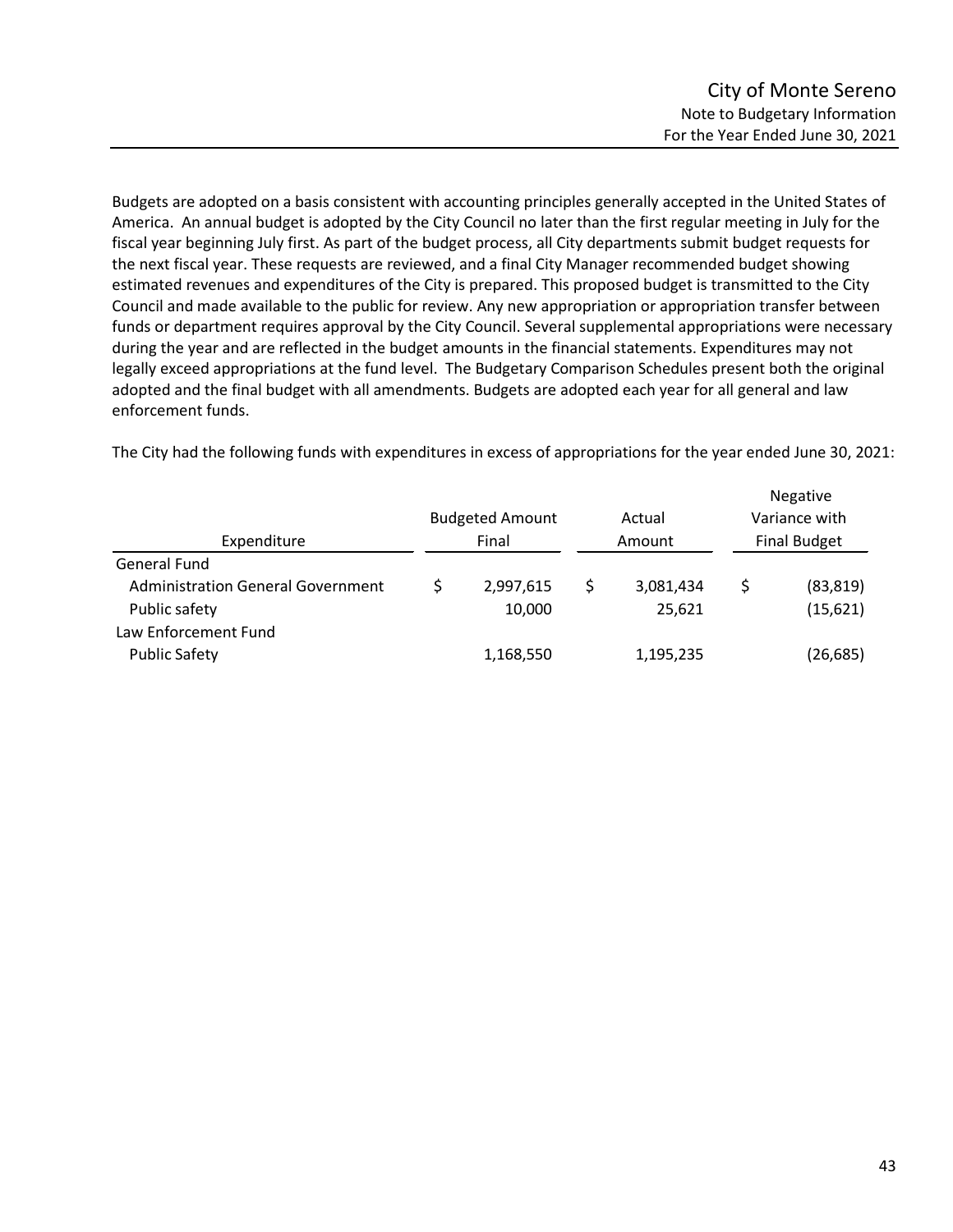<span id="page-46-0"></span>

Supplementary Information June 30, 2021 City of Monte Sereno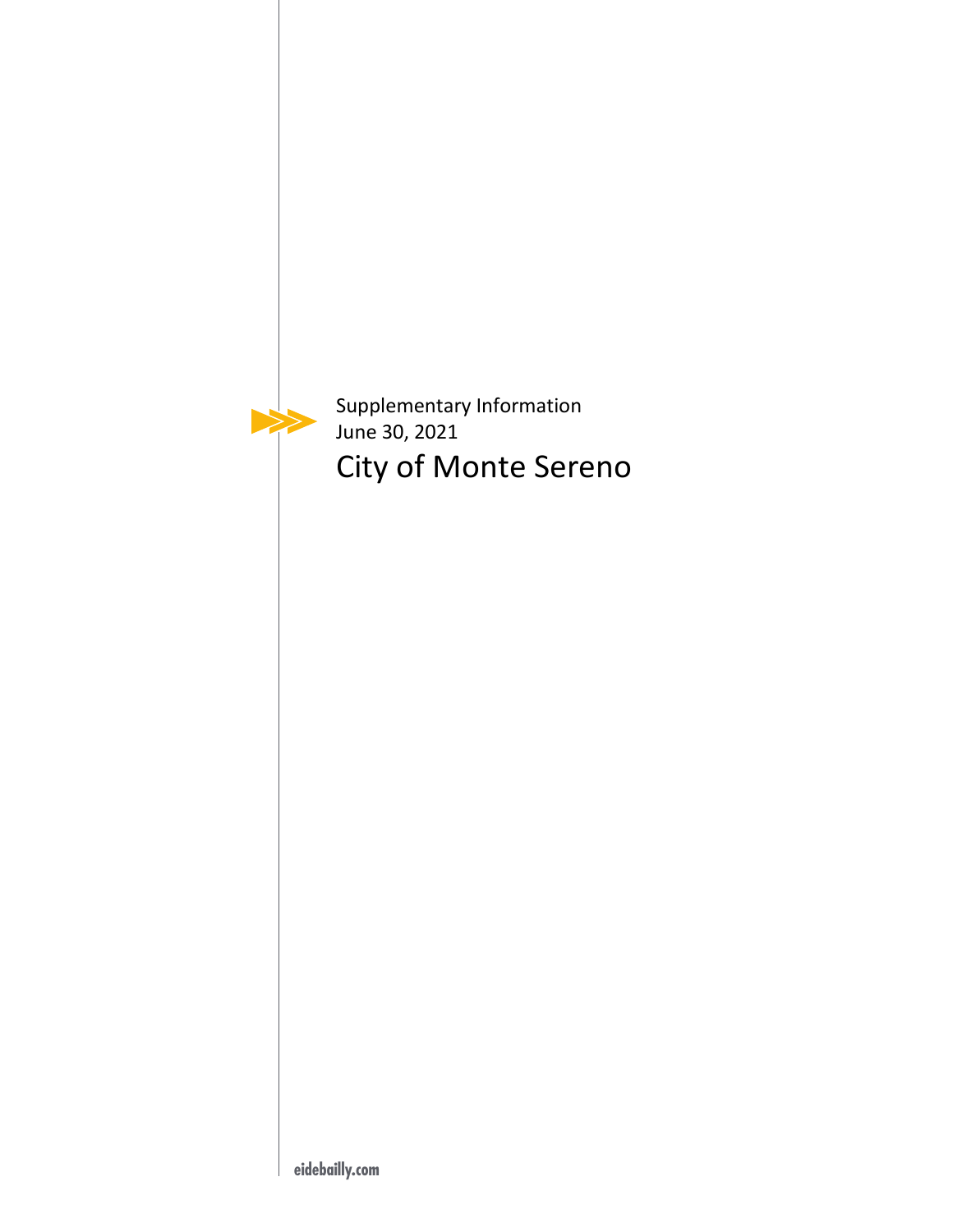Non-Major Governmental Funds – Combining Balance Sheet June 30, 2021

<span id="page-47-0"></span>

|                                                      | Loma Serena<br><b>Street Lighting</b><br>Fund |    |    | Storm<br>Drainage<br>Fund |        | Total<br>Non-major<br>Governmental<br>Funds |         |
|------------------------------------------------------|-----------------------------------------------|----|----|---------------------------|--------|---------------------------------------------|---------|
| Assets                                               |                                               |    |    |                           |        |                                             |         |
| Cash and investments<br>Receivables                  | \$<br>8,541                                   | \$ | 39 | \$                        | 92,775 | \$                                          | 101,355 |
| Other                                                | 5                                             |    |    |                           |        |                                             | 5       |
| Total assets                                         | 8,546                                         | \$ | 39 | \$                        | 92,775 | \$                                          | 101,360 |
| <b>Fund Balances</b><br>Restricted                   | 8,546                                         |    | 39 |                           | 92,775 |                                             | 101,360 |
| <b>Total Fund Balances</b>                           | 8,546                                         |    | 39 |                           | 92,775 |                                             | 101,360 |
| <b>Total Liabilities and</b><br><b>Fund Balances</b> | \$<br>8,546                                   | \$ | 39 | \$                        | 92,775 | \$                                          | 101,360 |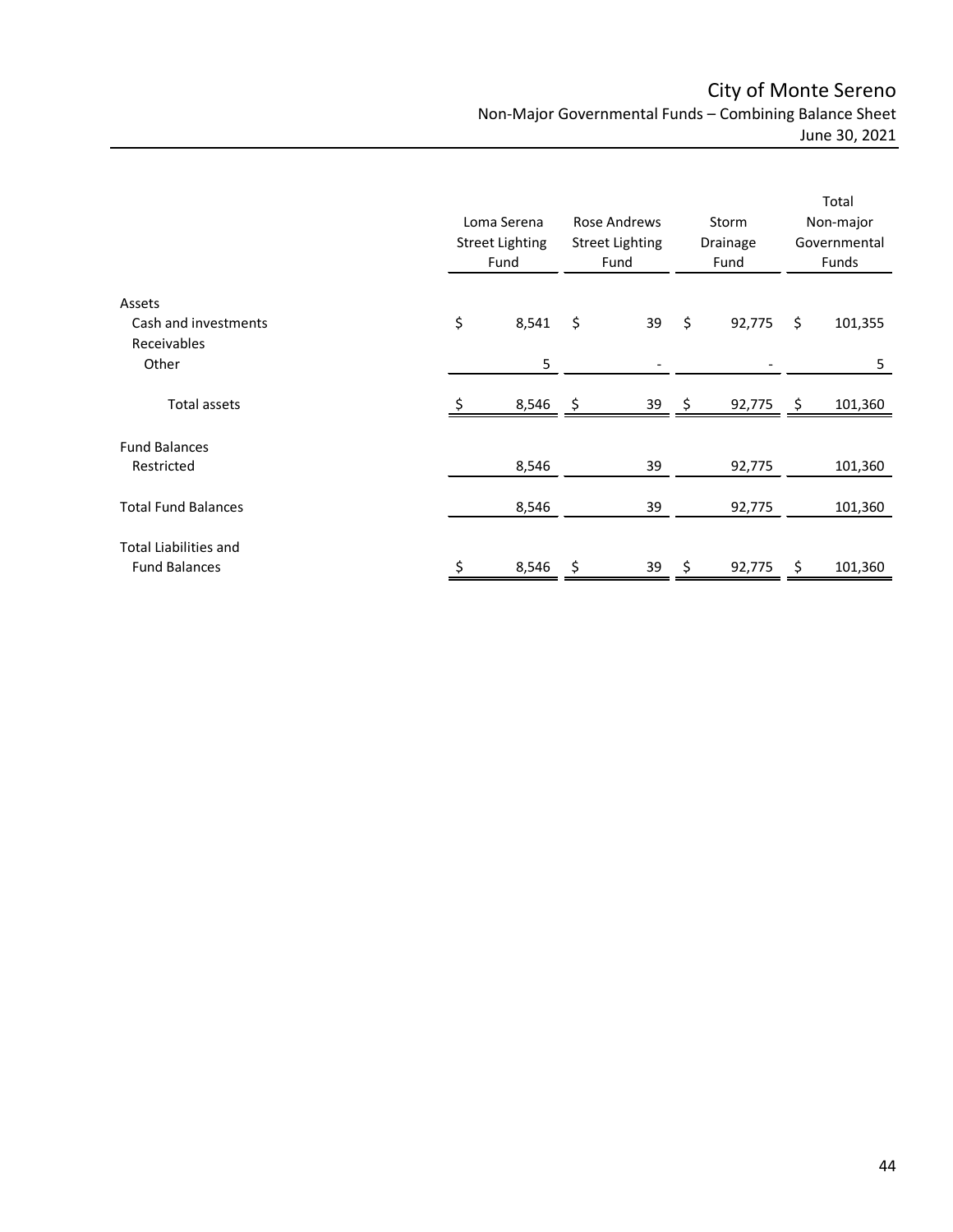<span id="page-48-0"></span>Non-Major Governmental Funds – Combining Statement of Revenues, Expenditures and Changes in Fund Balances

For the Year Ended June 30, 2021

|                                                      |    | Loma Serena<br><b>Street Lighting</b><br>Fund |    | Rose Andrews<br><b>Street Lighting</b><br>Fund |    | Storm<br>Drainage<br>Fund |    | Total<br>Non-major<br>Governmental<br>Funds |  |
|------------------------------------------------------|----|-----------------------------------------------|----|------------------------------------------------|----|---------------------------|----|---------------------------------------------|--|
| Revenues                                             |    |                                               |    |                                                |    |                           |    |                                             |  |
| Property tax<br>Other revenue                        | \$ | 2,309                                         | \$ |                                                | \$ | 51,280                    | \$ | 2,309<br>51,280                             |  |
| <b>Total revenues</b>                                |    | 2,309                                         |    |                                                |    | 51,280                    |    | 53,589                                      |  |
| Expenditures<br>Current                              |    |                                               |    |                                                |    |                           |    |                                             |  |
| Public works and facilities<br>Capital outlay        |    | 1,385                                         |    | 610                                            |    | 9,740<br>5,406            |    | 11,735<br>5,406                             |  |
| <b>Total expenditures</b>                            |    | 1,385                                         |    | 610                                            |    | 15,146                    |    | 17,141                                      |  |
| Excess (Deficiency) of Revenues Over<br>Expenditures |    | 924                                           |    | (610)                                          |    | 36,134                    |    | 36,448                                      |  |
| OTHER FINANCING SOURCES (USES)<br>Transfers in       |    | 1,383                                         |    | 649                                            |    | 9,758                     |    | 11,790                                      |  |
| Total Other Financing Sources (Uses)                 |    | 1,383                                         |    | 649                                            |    | 9,758                     |    | 11,790                                      |  |
| Net Change in Fund Balances                          |    | 2,307                                         |    | 39                                             |    | 45,892                    |    | 48,238                                      |  |
| Fund Balances, Beginning<br>of Year                  |    | 6,239                                         |    |                                                |    | 46,883                    |    | 53,122                                      |  |
| Fund Balances, End of Year                           | \$ | 8,546                                         | Ş  | 39                                             | \$ | 92,775                    | Ş  | 101,360                                     |  |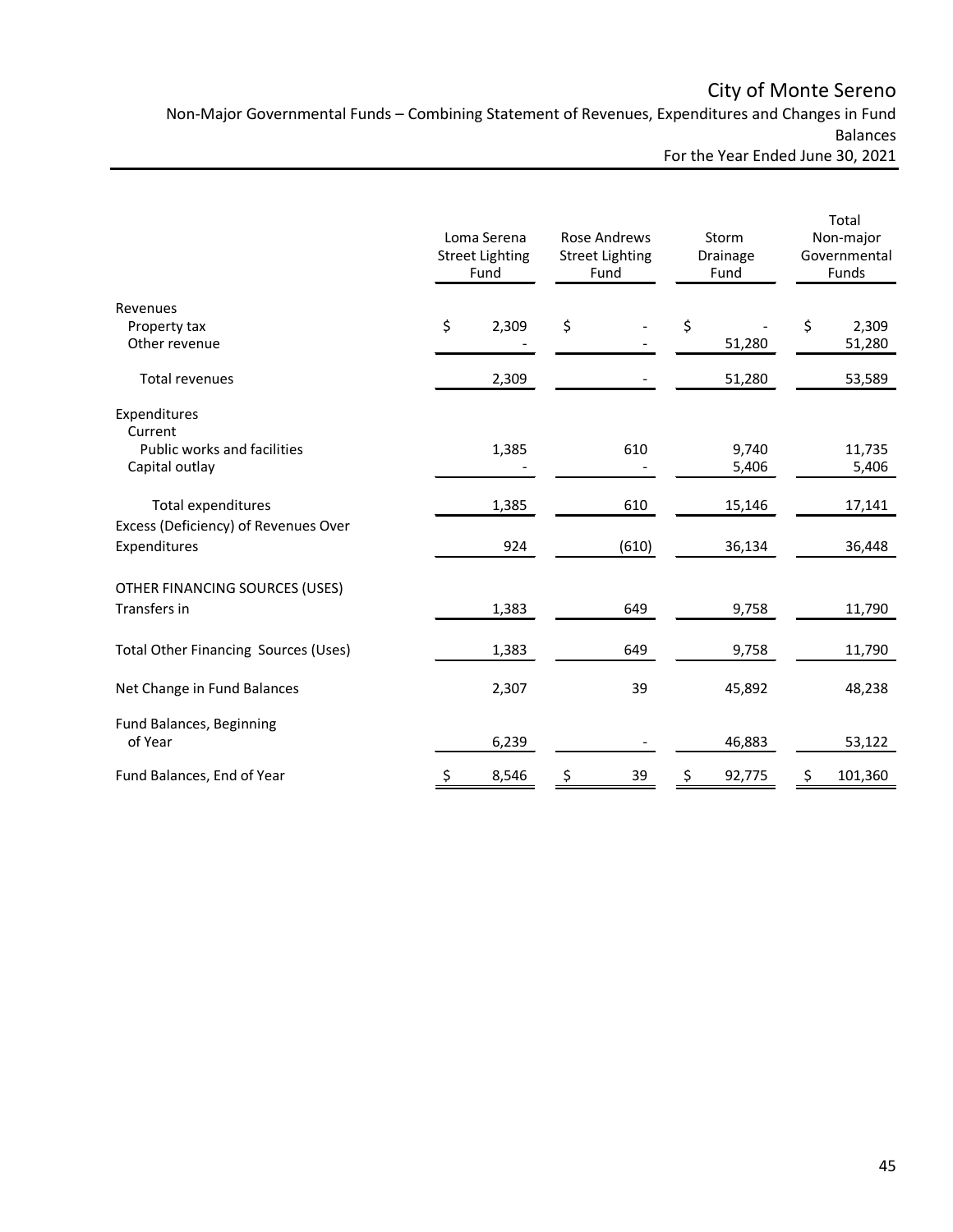

**CPAs & BUSINESS ADVISORS** 

## <span id="page-49-0"></span>**Independent Auditors' Report on Internal Control over Financial Reporting and on Compliance and Other Matters Based on an Audit of Financial Statements Performed in Accordance with** *Government Auditing Standards*

To the City Manager and Members of the City Council Monte Sereno, California

We have audited, in accordance with the auditing standards generally accepted in the United States of America and the standards applicable to financial audits contained in *Government Auditing Standards* issued by the Comptroller General of the United States, the financial statements of the governmental activities, each major fund, and the aggregate remaining fund information of the City of Monte Sereno, California (City), as of and for the year ended June 30, 2021, and the related notes to the financial statements, which collectively comprise the City's basic financial statements, and have issued our report thereon dated March 29, 2022, which contained an emphasis of matter paragraph regarding restatement of prior period net position in the governmental activities and fiduciary funds.

#### **Internal Control Over Financial Reporting**

In planning and performing our audit of the financial statements, we considered the City's internal control over financial reporting (internal control) as a basis for designing audit procedures that are appropriate in the circumstances for the purpose of expressing our opinions on the financial statements, but not for the purpose of expressing an opinion on the effectiveness of the City's internal control. Accordingly, we do not express an opinion on the effectiveness of the City's internal control.

A *deficiency in internal control* exists when the design or operation of a control does not allow management or employees, in the normal course of performing their assigned functions, to prevent, or detect and correct, misstatements on a timely basis. A *material weakness* is a deficiency, or a combination of deficiencies, in internal control, such that there is a reasonable possibility that a material misstatement of the entity's financial statements will not be prevented, or detected and corrected on a timely basis. A *significant deficiency* is a deficiency, or a combination of deficiencies, in internal control that is less severe than a material weakness, yet important enough to merit attention by those charged with governance.

Our consideration of internal control was for the limited purpose described in the first paragraph of this section and was not designed to identify all deficiencies in internal control that might be material weaknesses or, significant deficiencies. and therefore, material weaknesses or significant deficiencies may exist that have not been identified. Given these limitations, during our audit we did not identify any deficiencies in internal control that we consider to be material weaknesses. However, material weaknesses may exist that have not been identified.